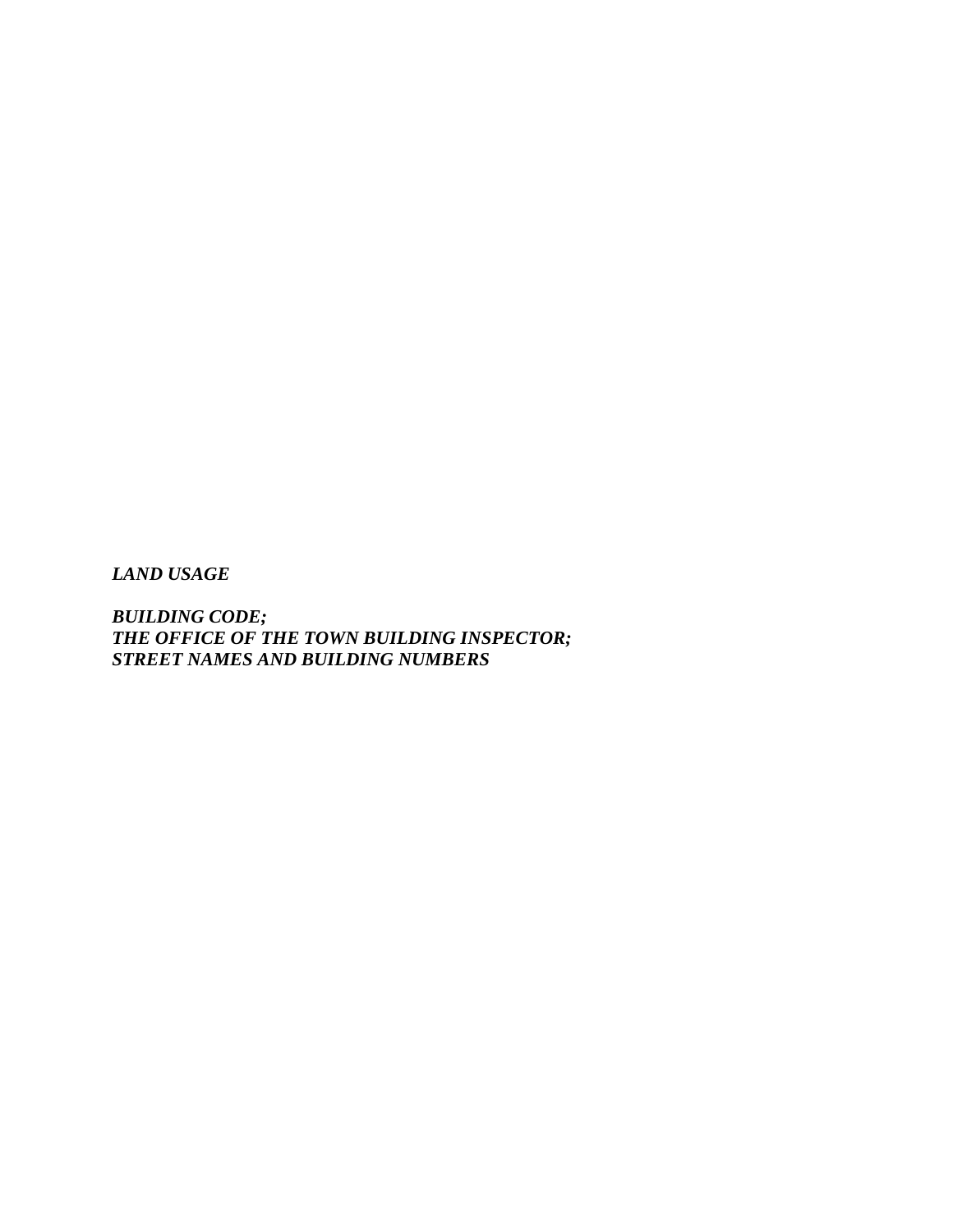## *BUILDING CODE; THE OFFICE OF THE TOWN BUILDING INSPECTOR*

- § 150.01 Building Inspector; office created.
- § 150.02 Duties of the Building Inspector.
- § 150.03 Compliance with the North Carolina State Building Code Required.
- § 150.04 Permits Required
- § 150.05 Application for Permits.
- § 150.06 Permit Fees and Copy of the North Carolina State Building Code.
- § 150.07 Enforcement.
- § 150.08 Alternate Enforcement Method for Buildings and Structures; Repair, Closing and/or Demolition Authorized.
- § 150.09 through 150.24 Reserved.

### *STREET NAMES AND BUILDING NUMBERS*

- § 150.25 Naming New Streets.
- § 150.26 Renaming Existing Streets.
- § 150.27 Addressing.
- § 150.28 Enforcement.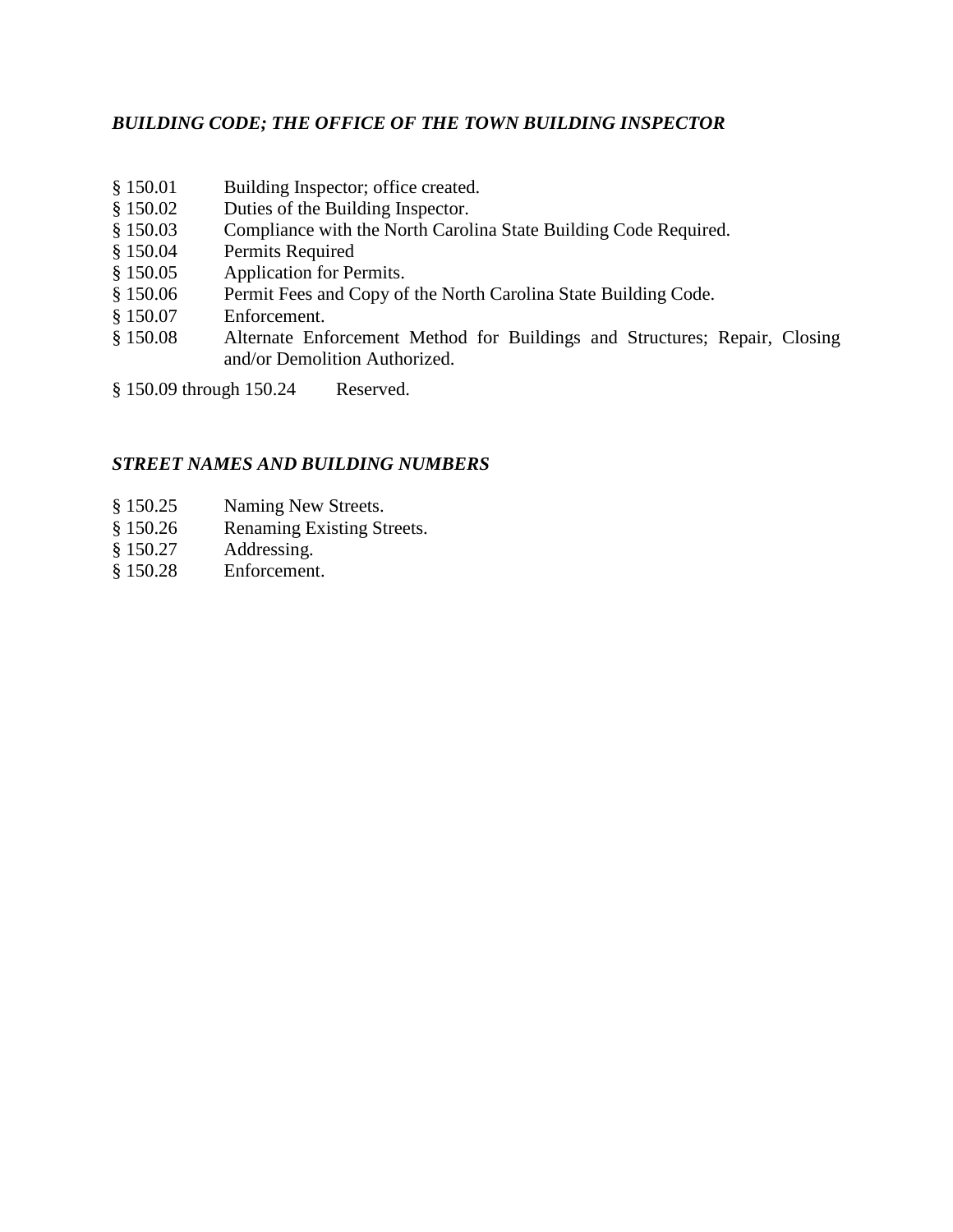## *BUILDING CODE; THE OFFICE OF THE TOWN BUILDING INSPECTOR*

## **§ 150.01 BUILDING INSPECTOR; OFFICE CREATED.**

There is hereby created the office of Town Building Inspector. The Chief Building Inspector and any other building inspector employed by the Town shall have the powers and duties set forth in this chapter.

('75 Code, § 4-1; Am. Ord. GP#2008248, passed 1/12/09)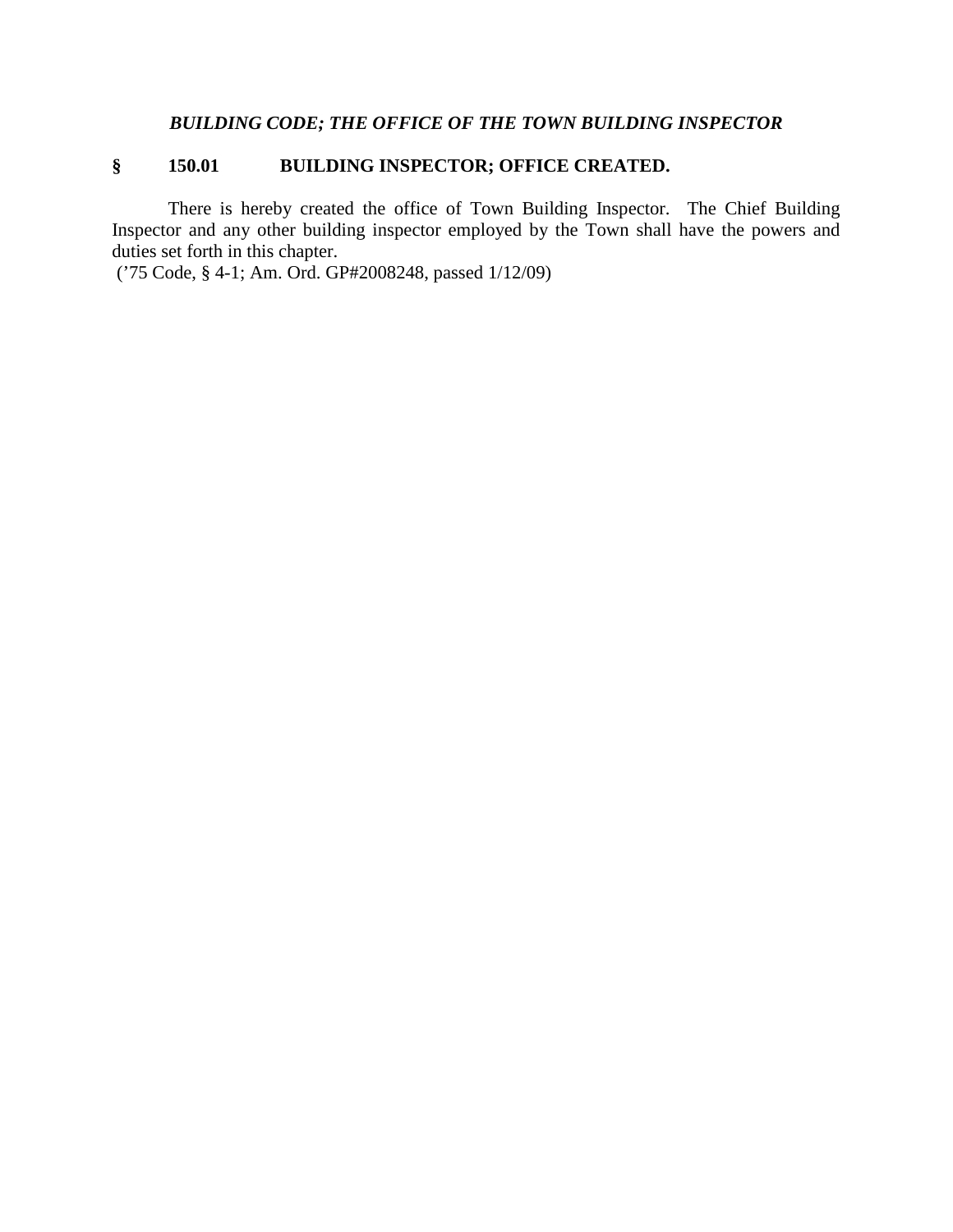#### **§ 150.02 DUTIES OF BUILDING INSPECTOR.**

The Building Inspector shall have the following duties:

(A) Building Code. The Building Inspector shall enforce the provisions of the North Carolina State Building Code (hereafter the "Code" or "Building Code"), as most recently adopted by the North Carolina Building Code Council and as provided for in that Code, the North Carolina General Statutes and this chapter. The Building Inspector shall also issue building permits and certificates of occupancy in accordance with the Building Code, other State law, and this chapter;

(B) Minimum Housing Code. The Building Inspector shall enforce the provisions of the Town of Aberdeen Minimum Housing Code within the corporate limits and the extraterritorial jurisdiction of the Town;

(C) Zoning and Subdivisions. The Building Inspector is authorized to enforce the provisions of the zoning and subdivision ordinances of the Town within the corporate limits and the extraterritorial jurisdiction of the Town; and

(D) Other. The Building Inspector shall carry out all other duties required of him or her by State law, the ordinances of the Town, or order of the Town Board or Town Manager.

('75 Code, § 4-2)(Am. Ord., passed 5-13-02; Am. Ord., passed 4/14/08; Am. Ord. GP#2008248, passed 1/12/09)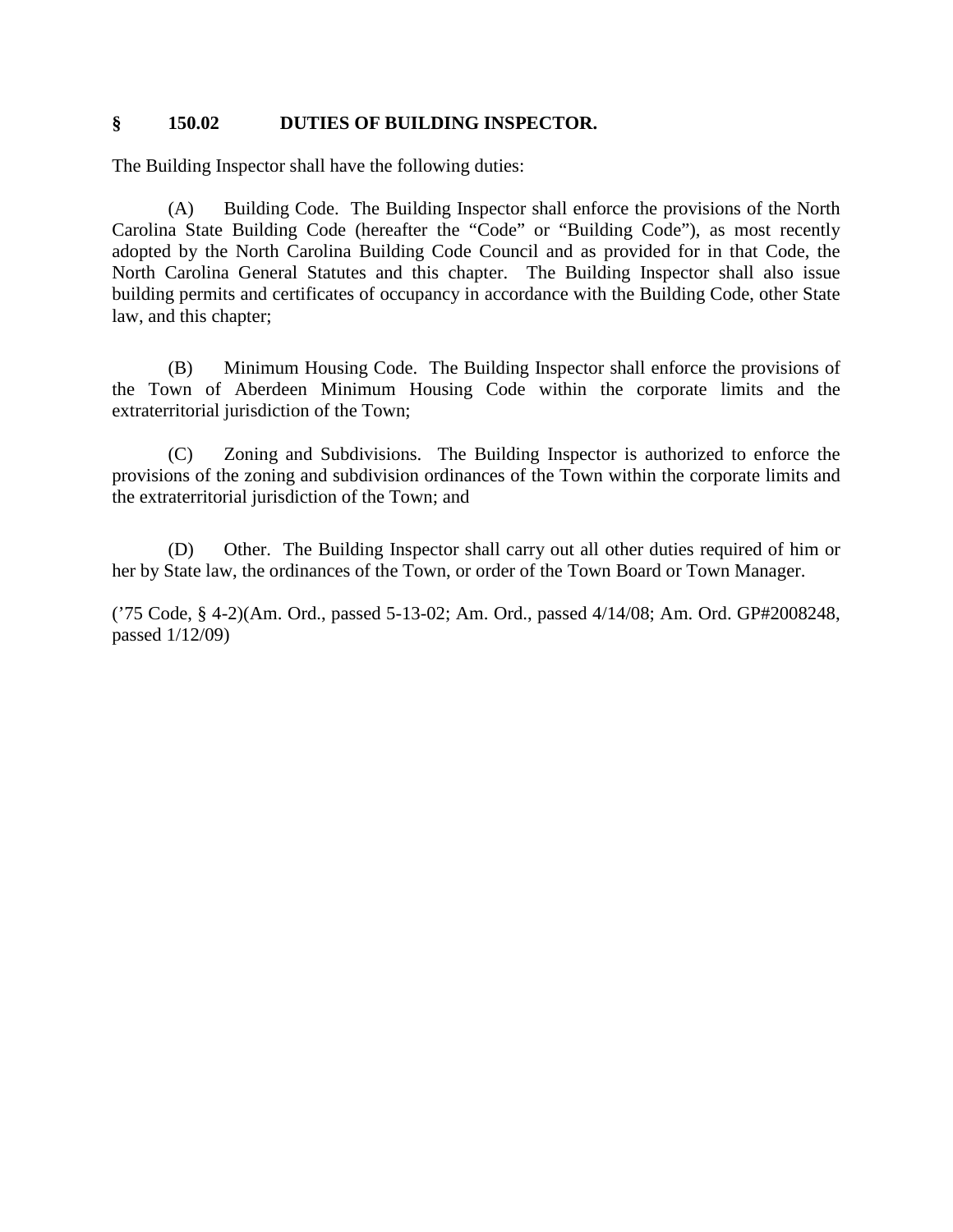## **§ 150.03 COMPLIANCE WITH THE NORTH CAROLINA STATE BUILDING CODE REQUIRED.**

All buildings and structures, including but not limited to swimming pools, within the corporate limits and the extraterritorial jurisdiction of the Town that are hereafter constructed, reconstructed, repaired, renovated, demolished or otherwise altered or moved shall conform to the requirements, minimum standards, and other provisions of the Building Code.

('75 Code, § 4-3; Am. Ord. GP#2008248, passed 1/12/09)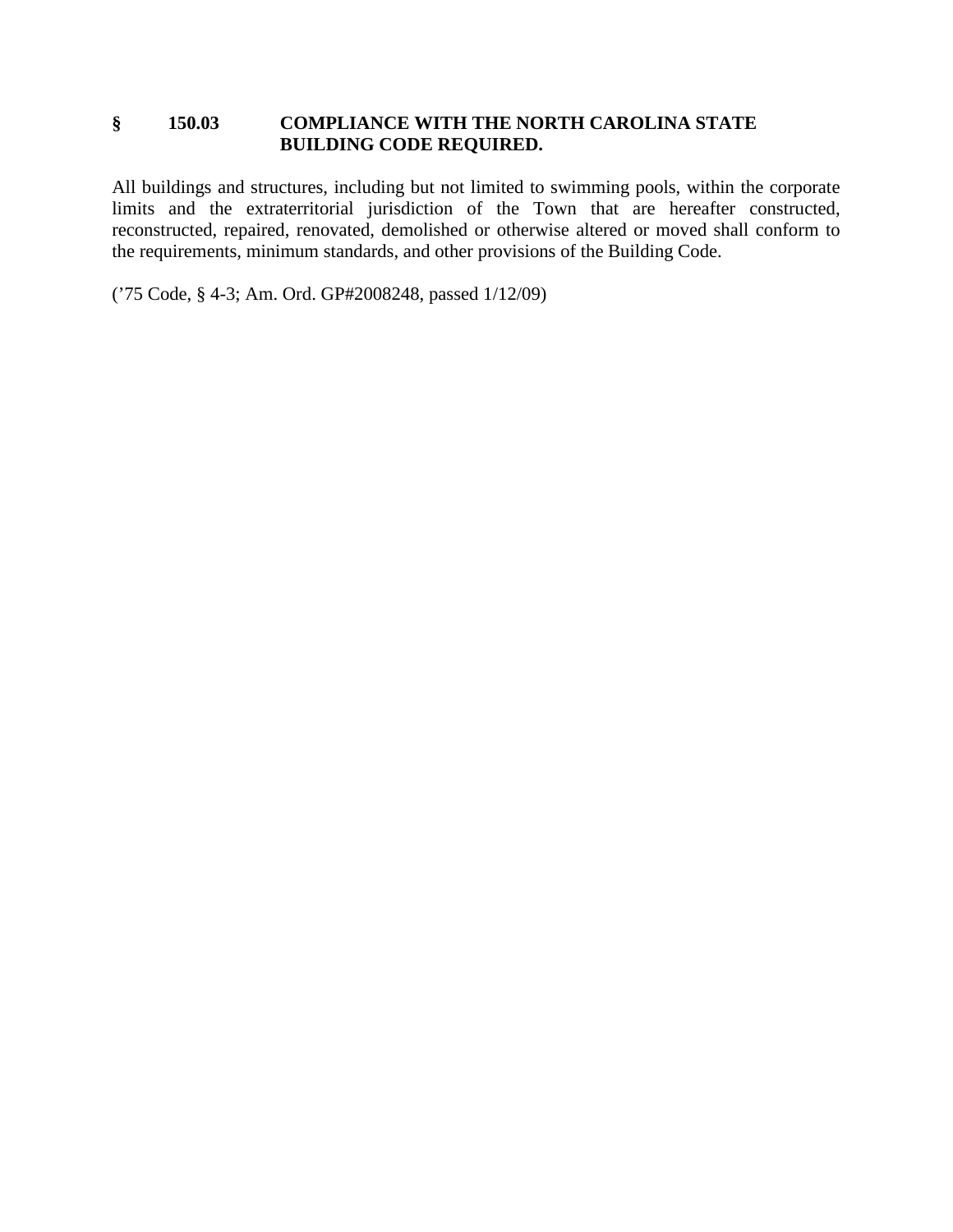## **§ 150.04 PERMITS REQUIRED.**

Building, plumbing, electrical, and mechanical permits, and any other permit required by the Building Code shall be obtained from the Building Inspector prior to beginning any construction, reconstruction, repair, renovation, demolition or alteration of a building or structure, as required by the Building Code. Permits shall be also obtained from the Building Inspector prior to moving any building or structure, as required by the Building Code.

('75 Code, § 4-4; Am. Ord. GP#2008248, passed 1/12/09)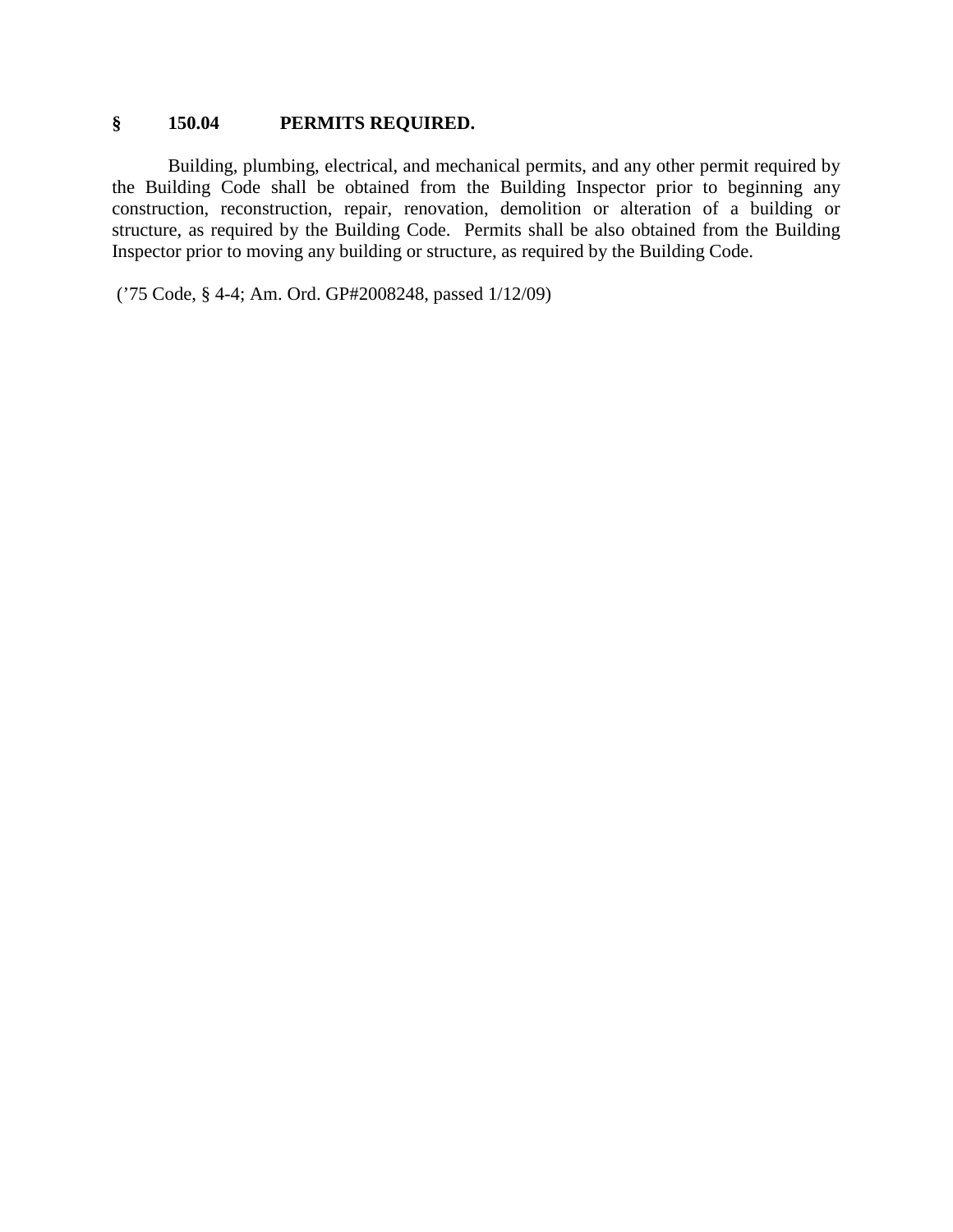## **§ 150.05 APPLICATION FOR PERMITS.**

Applications for building, plumbing, electrical and mechanical permits shall be made to the Building Inspector, who shall issue such permits upon payment of the appropriate fees and proof of compliance with applicable statutes, regulations and ordinances by the applicant. ('75 Code, § 4-5; Am. Ord. GP#2008248, passed 1/12/09)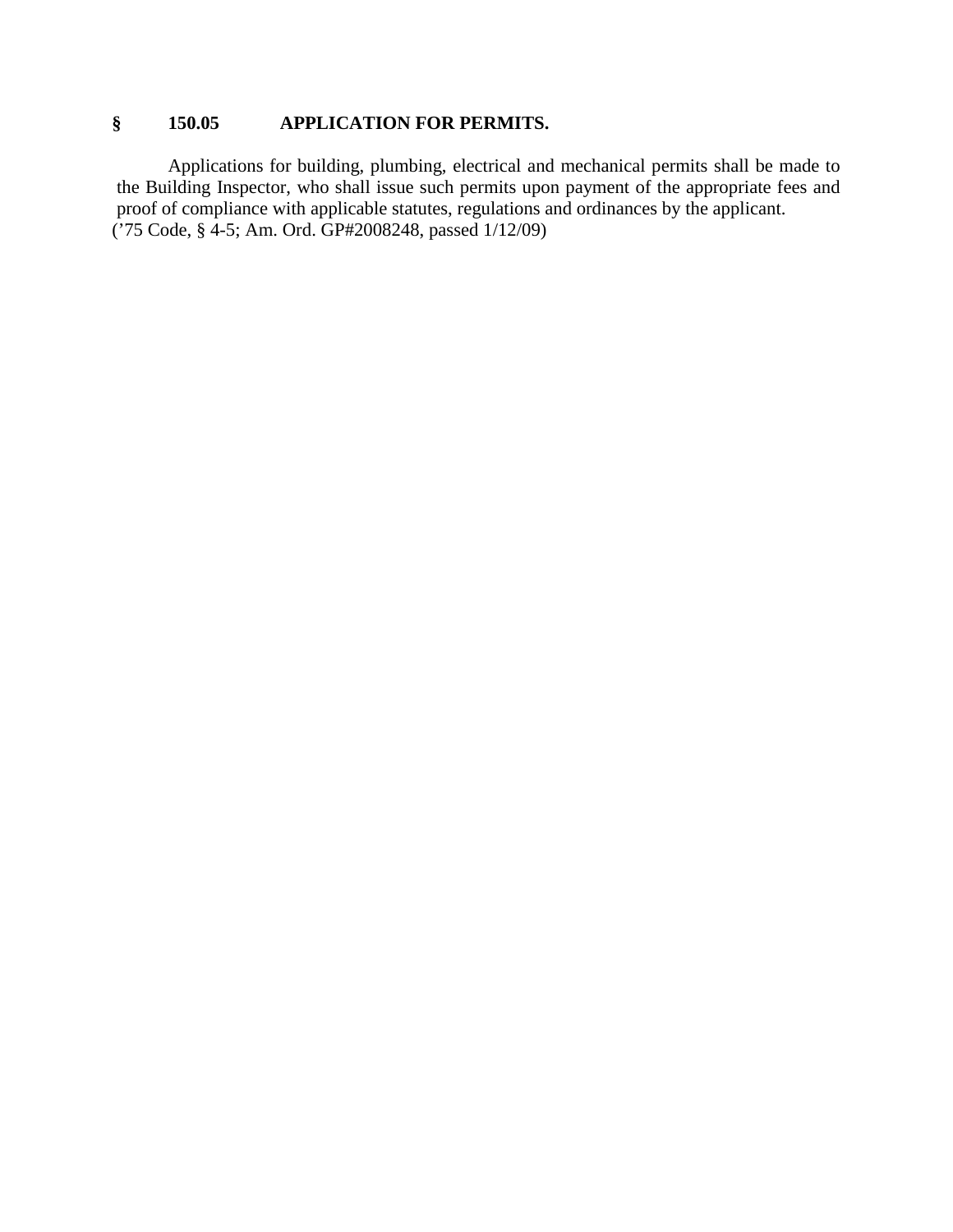#### **§ 150.06 PERMIT FEES AND COPY OF THE NORTH CAROLINA STATE BUILDING CODE.**

The fees to be paid for a permit required by Section 150.04, above, shall be as determined by the Board of Commissioners from time to time. A schedule of such fees, shall be maintained on file in the office of the Town Clerk where it shall be available for public inspection during the normal office hours of the Town Clerk.

An official copy of the North Carolina State Building Code shall be kept on file in the office of the Building Inspector and shall be available for inspection during the normal office hours of the Building Inspector.

(Am. Ord. GP#2008248, passed 1/12/09)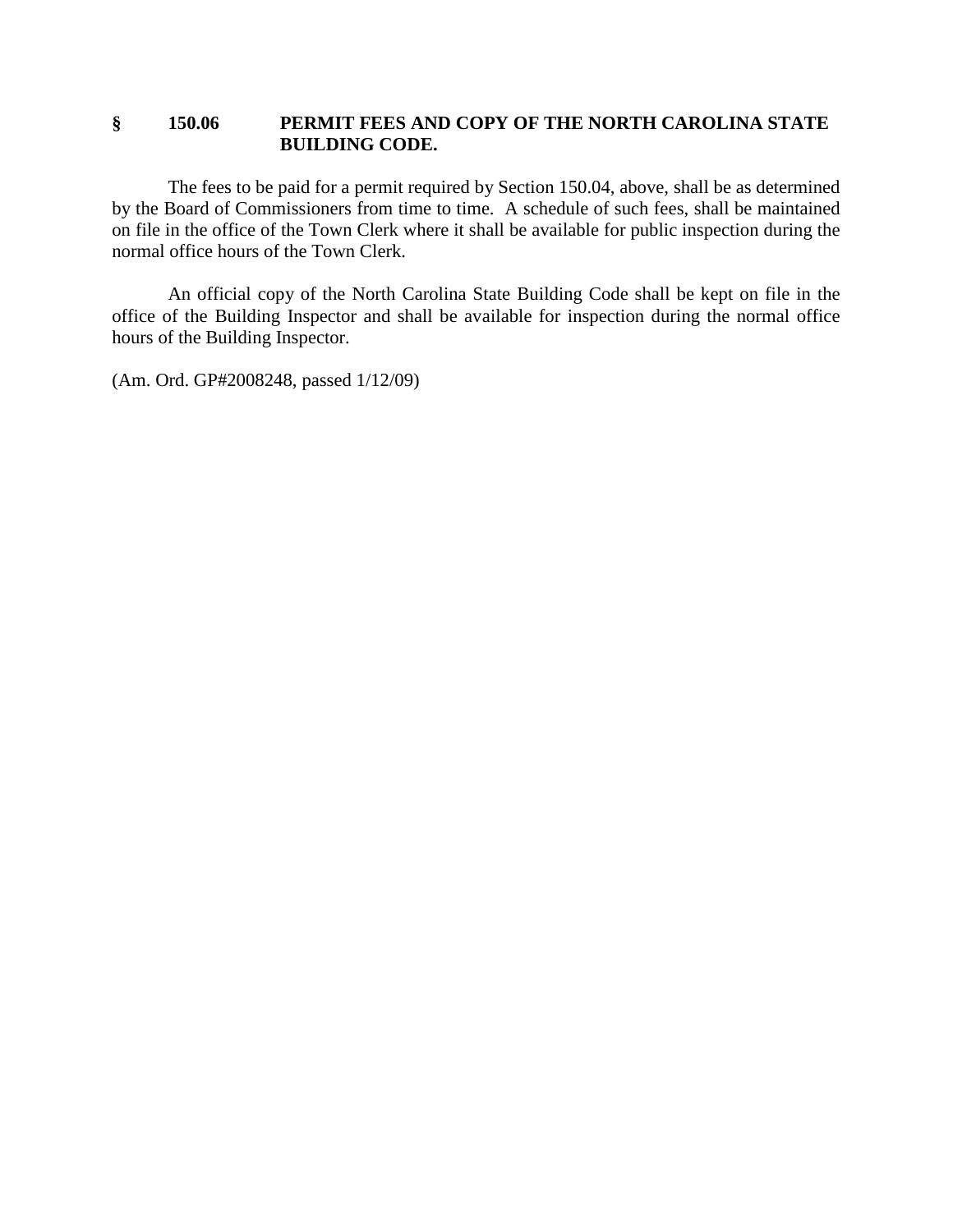#### **§ 150.07 ENFORCEMENT.**

The Building Inspector may enforce the Building Code using any one or combination of those powers enumerated in G.S. Chpt. 160A, Art. 19, Part 5, "Building Inspections," including the following:

- (A) Conducting inspections of work in progress, pursuant to G.S. § 160A-420;
- (B) Issuing stop work orders, pursuant to G.S. § 160A-421;
- (C) Revoking permits, pursuant to G.S. § 160A-422;
- (D) Conducting periodic inspections, pursuant to G.S. § 160A-424;
- (E) Ordering defects in buildings to be corrected, pursuant to G.S. § 160A-425;

(F) Pursuant to G.S. § 160A-426, declaring those buildings to be unsafe that appear to the Building Inspector to be especially dangerous to life because of their liability to fire or because of bad condition of walls, overloaded floors, defective construction, decay, unsafe wiring or heating system, inadequate means of egress, or other causes. In these cases, the Building Inspector shall affix a notice of the dangerous character of the structure to a conspicuous place on the exterior wall of the building;

(G) Issuing an order to take corrective action, pursuant to G.S. § 160A-428 and 160A-429;

(H) Pursuant to directions from the Town Board, taking any one or combination of enforcement actions authorized by G.S. § 160A-432;

(I) Enforcing the Building Code using the alternative method established in G.S. 160A-439 and section 150.08 of this Code of Ordinances; and

(J) Levying civil penalties for failure to comply with an order issued by the Building Inspector. All civil penalties levied shall be in accordance with Section 10.98 of the Code of Ordinances. The imposition of civil penalties shall not limit the use of any other lawful remedies available to the Town for the enforcement of any ordinances adopted pursuant to this section; and

(Am. Ord. GP#2008248, passed 1/12/09)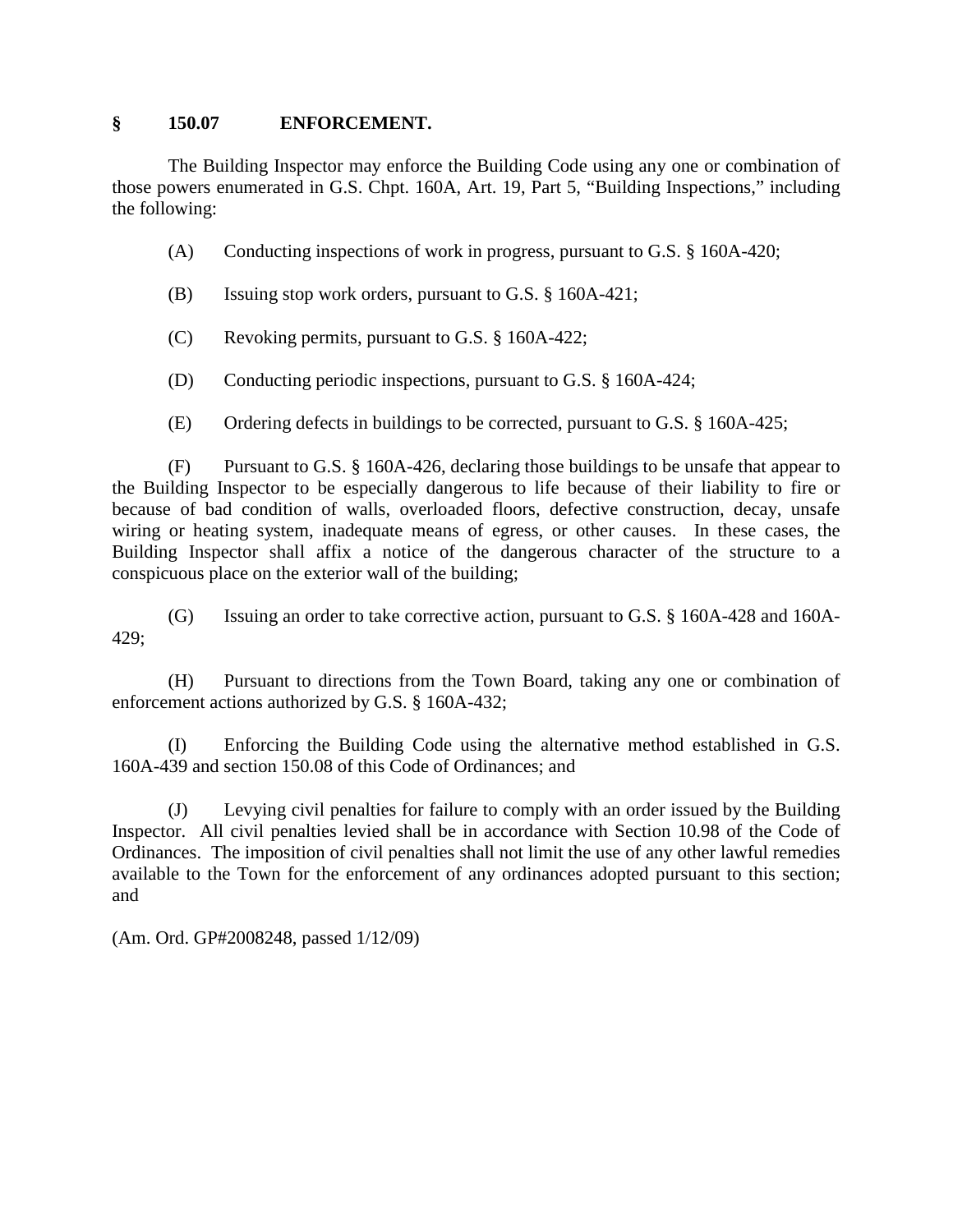## **§ 150.08 ALTERNATE ENFORCEMENT METHOD FOR NONRESIDENTIAL BUILDINGS AND STRUCTURES; REPAIR, CLOSING AND/OR DEMOLITION AUTHORIZED.**

#### (A) Purpose.

Pursuant to G.S. § 160A-439, the purpose of this section is to promote the public health, safety and welfare by providing alternative enforcement methods for nonresidential buildings or structures that fail to meet the minimum standards of the Building Code for maintenance, sanitation, and/or safety and are otherwise dangerous and injurious to public health, safety, and welfare. The Building Inspector may, in his or her discretion, choose whether to initiate an enforcement action pursuant to either or both this section or other sections of this chapter.

(B) Jurisdiction.

This section may be applied only to those buildings or structures within the corporate limits of the Town; this section may not be applied to buildings or structures located within the extraterritorial jurisdiction of the Town.

(C) Definitions.

As used in this section, the following shall be defined as follows:

(1) Parties in interest: all individuals, associations, and corporations who have interests of record in a nonresidential building or structure and any who are in possession thereof.

(2) Vacant manufacturing facility: any building or structure previously used for the lawful production or manufacturing of goods, which has not been used for that purpose for at least one year and has not been converted to another use.

(3) Vacant industrial warehouse: any building or structure designed for the storage of goods or equipment in connection with manufacturing processes, which has not been used for that purpose for at least one year and has not been converted to another use.

(D) Powers of the Building Inspector

In addition to the powers set forth elsewhere in this chapter, the Building Inspector shall have the following powers to carry out and effectuate the purpose and provisions of this section: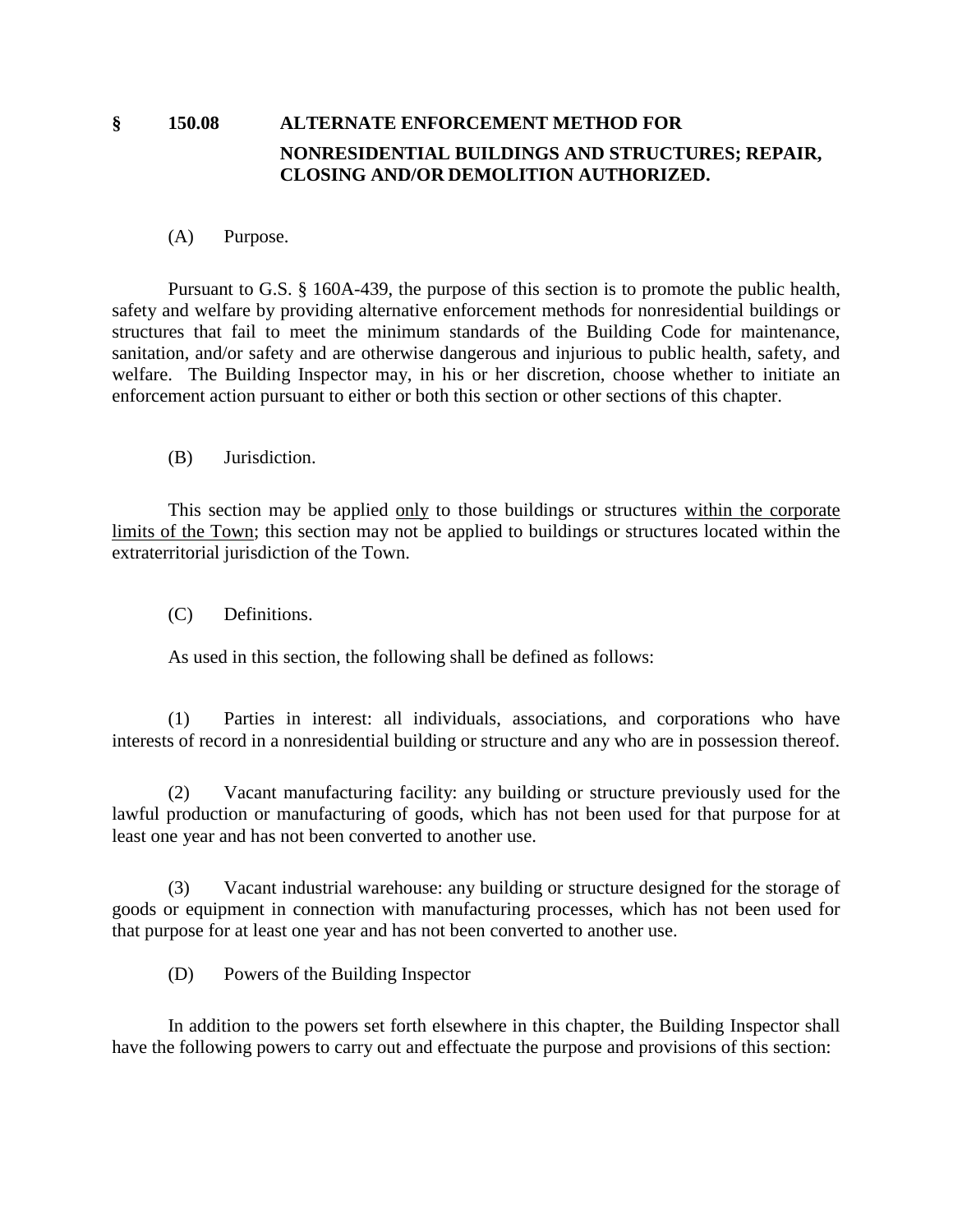(1) To investigate nonresidential buildings and structures in the Town to determine whether they have been properly maintained in compliance with the minimum standards so that the safety or health of the occupants or members of the general public are not jeopardized;

(2) To administer oaths, affirmations, examine witnesses, and receive evidence;

(3) To enter upon premises pursuant to subsection (E)(1) of this section for the purpose of making examinations in a manner that will do the least possible inconvenience to the persons in possession;

(4) To appoint and fix the duties of officers, agents, and employees necessary to carry out the purposes of the ordinances adopted by the Town Board; and

(5) To delegate any of his or her functions and powers under this section to other Town officers and agents, provided that such agents are appropriately certified as North Carolina Building Inspectors.

(E) Enforcement Process.

(1) Investigation. Whenever it appears to the Building Inspector that any nonresidential building or structure has not been properly maintained so that the safety or health of its occupants or members of the general public are jeopardized for failure of the property to meet minimum standards of the Building Code, the Building Inspector shall undertake a preliminary investigation. If entry upon the premises for purposes of investigation is necessary, such entry shall be made pursuant to a duly issued administrative search warrant in accordance with G.S. § 15-27.2 or with permission of the owner, the owner's agent, a tenant, or other person legally in possession of the premises.

(2) Complaint and Hearing. If the preliminary investigation discloses evidence of a violation or violations of the Building Code, the Building Inspector shall issue and cause to be served upon the owner of and parties in interest in the nonresidential building or structure a complaint. The complaint shall state the charges and contain a notice that includes the following information:

(a) That a hearing will be held before the Building Inspector (or his or her designated agent) at the Town Hall or at the building or structure, scheduled not less than ten (10) days nor more than thirty (30) days after the serving of the complaint

(b) That the owner and parties in interest shall be given the right to answer the complaint and to appear in person, or otherwise, and give testimony at the place and time fixed in the complaint; and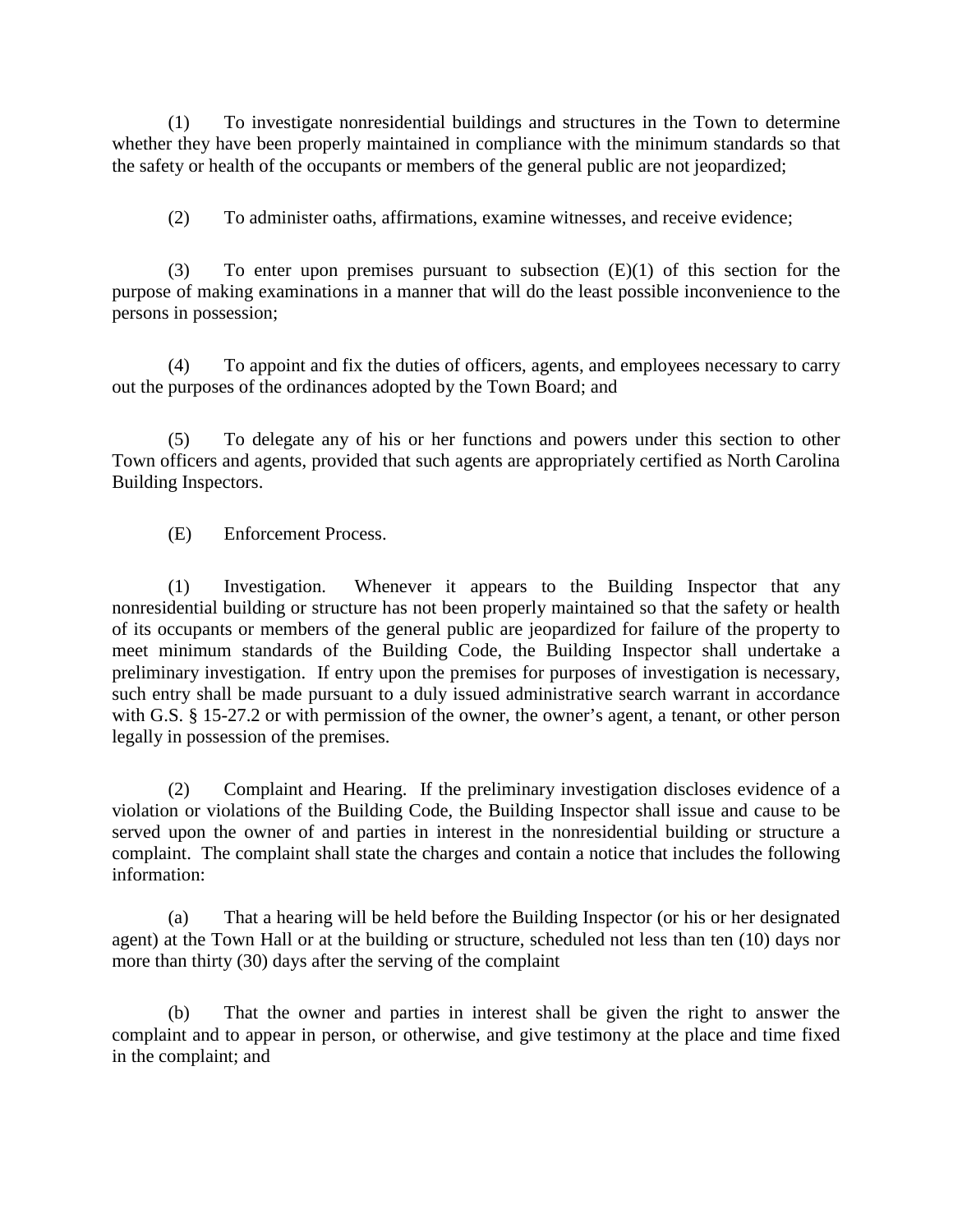(c) That the rules of evidence prevailing in courts of law or equity shall not be controlling during the hearing.

(3) Order. If, after notice and hearing, the Building Inspector determines that the nonresidential building or structure has not been properly maintained so that the safety or health of its occupants or members of the general public is jeopardized for failure of the property to meet the minimum standards of the Building Code, the Building Inspector shall state in writing findings of fact in support of that determination and shall issue and cause to be served upon the owner thereof an order. The order may require the owner to take remedial action, within a reasonable time specified, subject to the procedures and limitations of this section.

(4) Limitations on Orders.

(a) An order may require the owner to repair, alter, or improve the nonresidential building or structure in order to bring it into compliance with the minimum standards of the Building Code or to vacate and close the nonresidential building or structure for any use.

(b) (1) An order may require the owner to remove or demolish the nonresidential building or structure if the cost of repair, alteration, or improvement of the building or structure would exceed fifty percent (50%) of its then current value. Notwithstanding any other provision of law, if the nonresidential building or structure is designated as a local historic landmark, listed in the National Register of Historic Places, or located in a locally designated historic district or in a historic district listed in the National Register of Historic Places and the Town Board determines, after a public hearing as provided in subsection  $(E)(4)(b)(2)$ , below, that the nonresidential building or structure is of individual significance or contributes to maintaining the character of the district, and the nonresidential building or structure has not been condemned as unsafe, the order may require that the nonresidential building or structure be vacated and closed until it is brought into compliance with the minimum standards of the North Caroling State Building Code.

(b) (2) Public hearings conducted pursuant to subsection  $(E)(4)(b)(1)$ , above, shall be held only after written notice of the hearing is provided to the owner and parties in interest in the building or structure at issue, not less than ten (10) nor more than (30) days prior to the hearing. Such notice shall be served in accordance with subsection (E)(7), below.

(c) An order may not require repairs, alterations, or improvements to be made to vacant manufacturing facilities or vacant industrial warehouse facilities to preserve the original use. The order may require such building or structure to be vacated and closed, but repairs may be required only when necessary to maintain structural integrity or to abate a health or safety hazard that cannot be remedied by ordering the building or structure closed for any use.

(5) Action by Town Board Upon Failure to Comply With Order.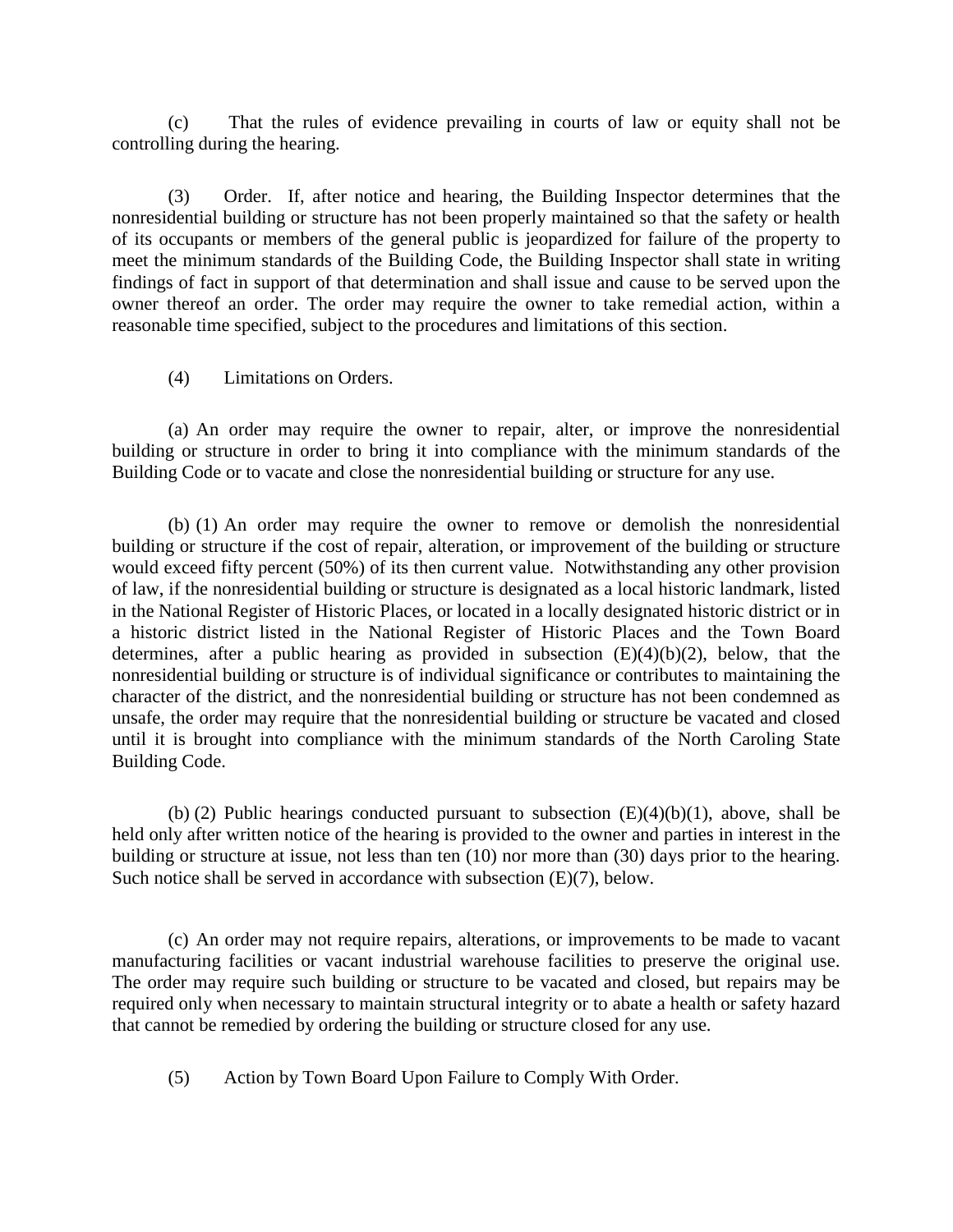(a) If the owner fails to comply with an order to repair, alter, or improve or to vacate and close the nonresidential building or structure, the Town Board may adopt an ordinance ordering the Building Inspector to proceed to effectuate the purpose of this section with respect to the particular property or properties that the Building Inspector found to be jeopardizing the health or safety of its occupants or members of the general public. The property or properties shall be described in the ordinance. The ordinance shall be recorded in the office of the Moore County Register of Deeds and shall be indexed in the name of the property owner or owners in the grantor index. Following adoption of an ordinance, the Building Inspector may cause the building or structure to be repaired, altered, or improved or to be vacated and closed. The Building Inspector may cause to be posted on the main entrance of any nonresidential building or structure so closed a placard with the following words: "This building is unfit for any use; the use or occupation of this building for any purpose is prohibited and unlawful." Any person who occupies or knowingly allows the occupancy of a building or structure so posted shall be guilty of a Class 3 misdemeanor.

(b) If the owner fails to comply with an order to remove or demolish the nonresidential building or structure, the Town Board may adopt an ordinance ordering the Building Inspector to proceed to effectuate the purpose of this section with respect to the particular property or properties that the Building Inspector found to be jeopardizing the health or safety of its occupants or members of the general public. No ordinance shall be adopted to require demolition of a nonresidential building or structure until the owner has first been given a reasonable opportunity to bring it into conformity with the minimum standards established by the Building Code. The property or properties shall be described in the ordinance. The ordinance shall be recorded in the office of the Moore County Register of Deeds and shall be indexed in the name of the property owner or owners in the grantor index. Following adoption of an ordinance, the Building Inspector may cause the building or structure to be removed or demolished.

#### (6) Action by Town Board Upon Abandonment of Intent to Repair.

If the Town Board has adopted an ordinance or the Building Inspector has issued an order requiring the building or structure to be repaired or vacated and closed and the building or structure has been vacated and closed for a period of two years pursuant to the ordinance or order, the Town Board may make findings that the owner has abandoned the intent and purpose to repair, alter, or improve the building or structure and that the continuation of the building or structure in its vacated and closed status would be inimical to the health, safety, and welfare of the municipality in that it would continue to deteriorate, would create a fire or safety hazard, would be a threat to children and vagrants, would attract persons intent on criminal activities, or would cause or contribute to blight and the deterioration of property values in the area. Upon such findings, the Town Board may, after the expiration of the two-year period, enact an ordinance and serve such ordinance on the owner, setting forth the following:

(a) If the cost to repair the nonresidential building or structure to bring it into compliance with the minimum standards of the Building Code is less than or equal to fifty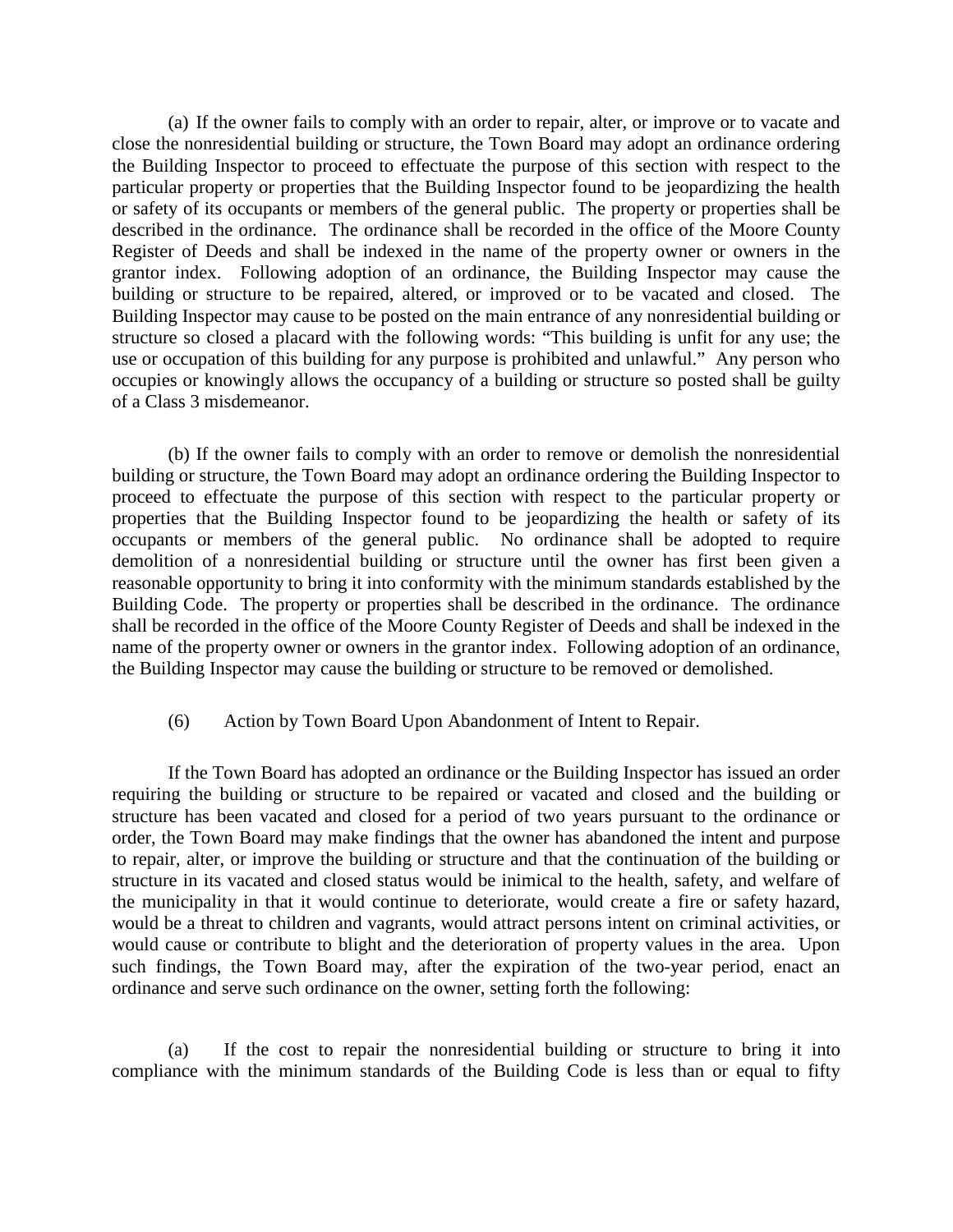percent (50%) of its then current value, the ordinance shall require that the owner either repair or demolish and remove the building or structure within ninety (90) days; or

(b) If the cost to repair the nonresidential building or structure to bring it into compliance with the minimum standards of the Building Code exceeds fifty percent (50%) of its then current value, the ordinance shall require the owner to demolish and remove the building or structure within ninety (90) days.

The ordinance shall be recorded in the office of the Register of Deeds in Moore County and shall be indexed in the name of the property owner in the grantor index. If the owner fails to comply with the ordinance, the Building Inspector shall effectuate the purpose of the ordinance.

In the case of vacant manufacturing facilities or vacant industrial warehouse facilities, the building or structure must have been vacated and closed pursuant to an order or ordinance for a period of five (5) years before the governing body may take action under this subsection.

(7) Service of Complaints and Orders.

(a) Complaints or orders issued by the Building Inspector pursuant to an ordinance adopted under this section shall be served upon owners and parties in interest either personally or by registered or certified mail so long as the means used are reasonably designed to achieve actual notice. When service is made by registered or certified mail, a copy of the complaint or order may also be sent by regular mail. Service shall be deemed sufficient if the registered or certified mail is refused, but the regular mail is not returned by the post office within ten (10) days after the mailing. If regular mail is used, a notice of the pending proceedings shall be posted in a conspicuous place on the premises affected.

(b) If the identities of any owners or the whereabouts of persons are unknown and cannot be ascertained by the Building Inspector in the exercise of reasonable diligence, and the Building Inspector makes an affidavit to that effect, the serving of the complaint or order upon the owners or other persons may be made by publication in a newspaper having general circulation in the city at least once no later than the time that personal service would be required under this section. When service is made by publication, a notice of the pending proceedings shall be posted in a conspicuous place on the premises affected.

(8) Liens.

(a) The amount of the cost of repairs, alterations, or improvements, or vacating and closing, or removal or demolition by the Building Inspector shall be a lien against the real property upon which the cost was incurred, which lien shall be filed, have the same priority, and be collected as the lien for special assessment provided in G.S. Chpt. 160A, Art. 10.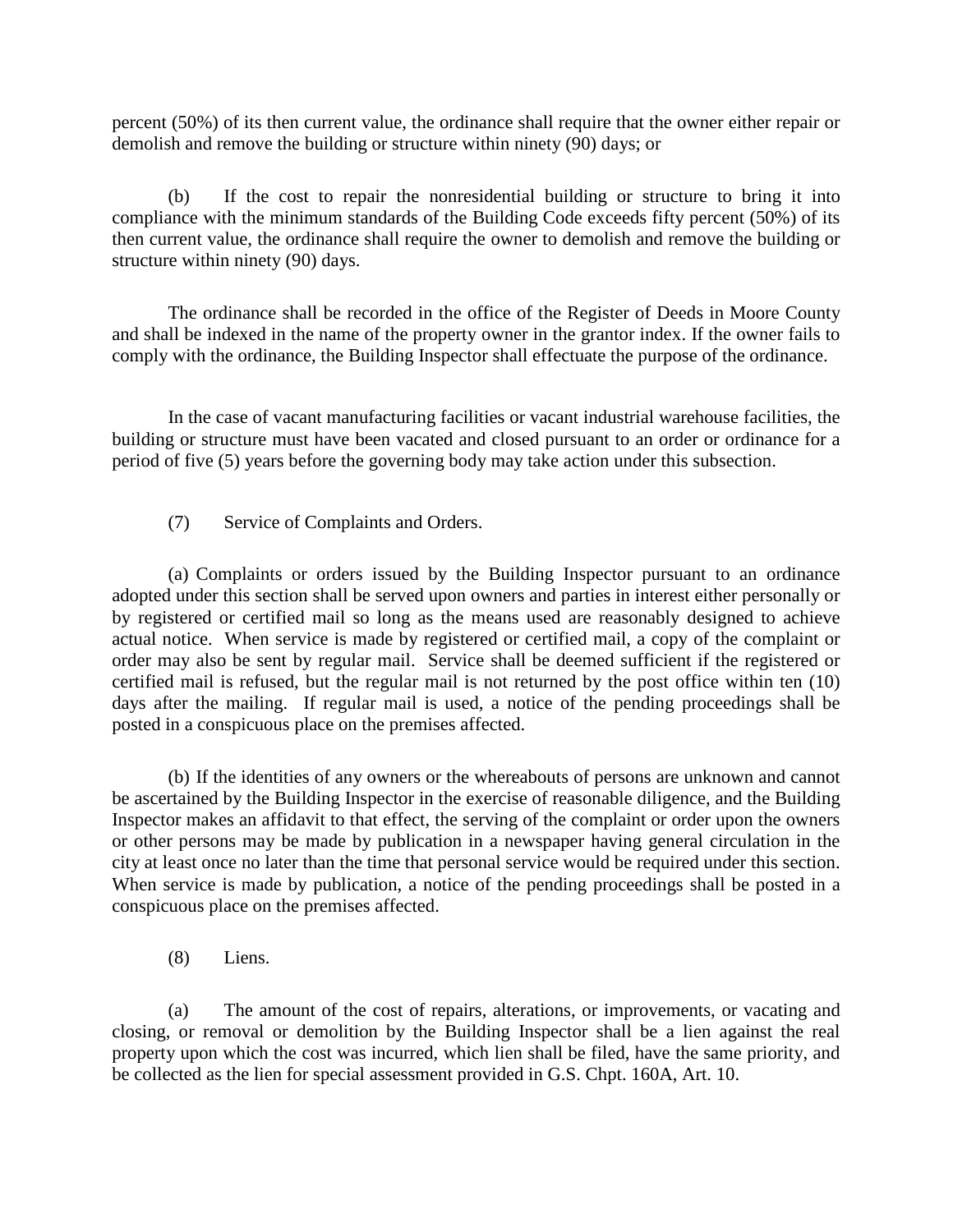(b) The amount of the costs is also a lien on any other real property of the owner located within the Town of Aberdeen except for the owner's primary residence. The additional lien provided in this subdivision is inferior to all prior liens and shall be collected as a money judgment.

(c) If the nonresidential building or structure is removed or demolished by the Building Inspector, he or she shall offer for sale the recoverable materials of the building or structure and any personal property, fixtures, or appurtenances found in or attached to the building or structure and shall credit the proceeds of the sale, if any, against the cost of the removal or demolition, and any balance remaining shall be deposited in the superior court by the Building Inspector, shall be secured in a manner directed by the court, and shall be disbursed by the court to the persons found to be entitled thereto by final order or decree of the court. Nothing in this section shall be construed to impair or limit in any way the power of the Town Board to define and declare nuisances and to cause their removal or abatement by summary proceedings or otherwise.

#### (9) Ejectment.

If any occupant fails to comply with an order to vacate a nonresidential building or structure, the Building Inspector may file a civil action in the name of the Town of Aberdeen to remove the occupant. The action to vacate shall be in the nature of summary ejectment and shall be commenced by filing a complaint naming as parties-defendant any person occupying the nonresidential building or structure. The Moore County Clerk of Superior Court shall issue a summons requiring the defendant to appear before a magistrate at a certain time, date, and place not to exceed ten (10) days from the issuance of the summons to answer the complaint. The summons and complaint shall be served as provided in G.S. § 42-29. The summons shall be returned according to its tenor, and if on its return it appears to have been duly served and if at the hearing the Building Inspector produces a certified copy of an ordinance adopted by the Town Board pursuant to subsection (E)(5) of this section to vacate the occupied nonresidential building or structure, the magistrate shall enter judgment ordering that the premises be vacated and all persons be removed. The judgment ordering that the nonresidential building or structure be vacated shall be enforced in the same manner as the judgment for summary ejectment entered under G.S. § 42-30.

An appeal from any judgment entered under this subsection by the magistrate may be taken as provided in G.S. § 7A-228, and the execution of the judgment may be stayed as provided in G.S. § 7A-227. An action to remove an occupant of a nonresidential building or structure who is a tenant of the owner may not be in the nature of a summary ejectment proceeding pursuant to this subsection unless the occupant was served with notice, at least thirty (30) days before the filing of the summary ejectment proceeding and the Town Board has ordered the Building Inspector to proceed to exercise his duties under subsection (E)(5) of this section to vacate and close or remove and demolish the nonresidential building or structure.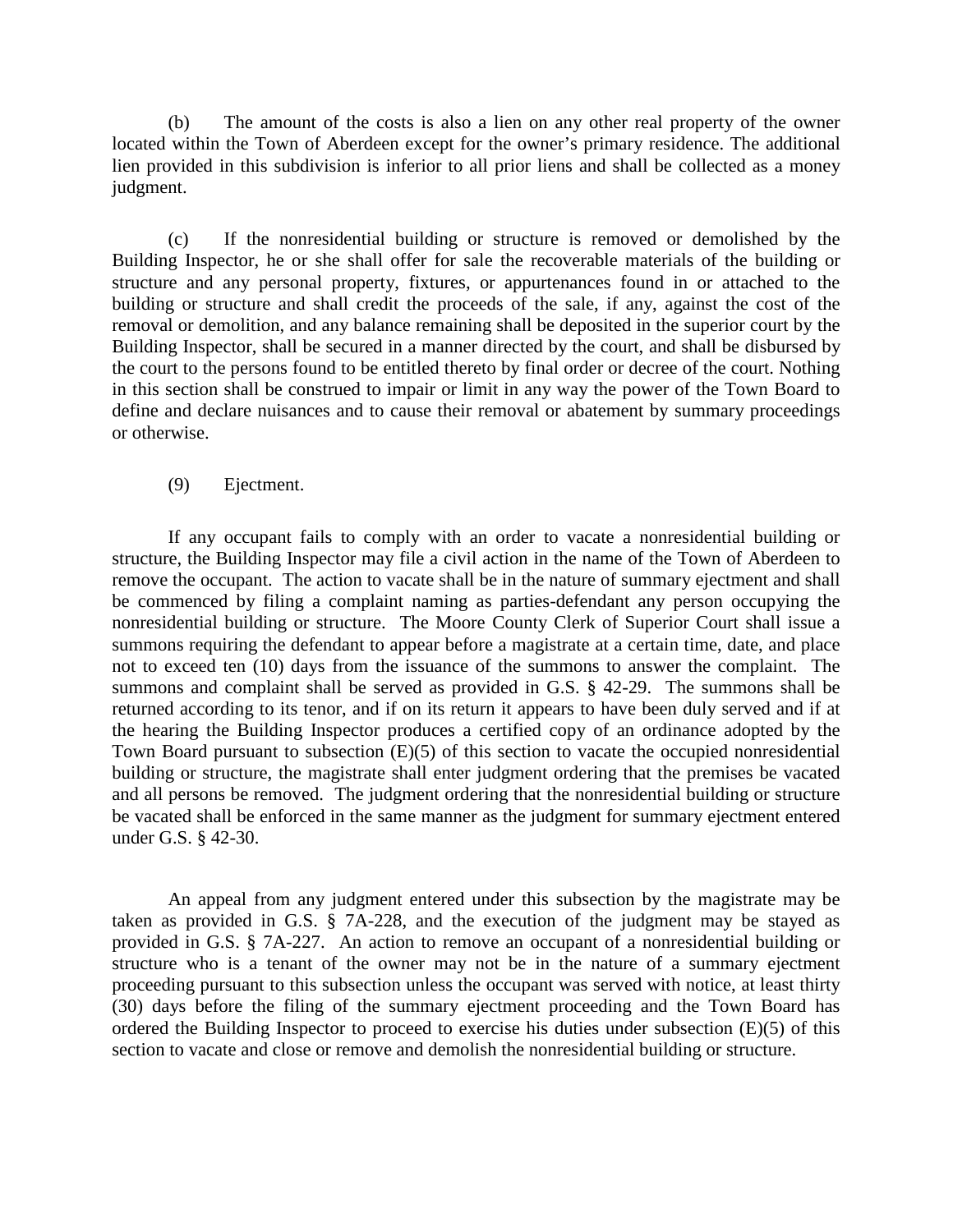(10) Civil Penalty.

The Town Board may impose civil penalties against any person or entity that fails to comply with an order entered pursuant to this section. All civil penalties levied shall be in accordance with section 10.98 of this Code of Ordinances. The imposition of civil penalties shall not limit the use of any other lawful remedies available to the Town for the enforcement of any ordinances adopted pursuant to this section.

(11) Powers Supplemental.

(a) The powers conferred by this section are supplemental to the powers conferred by any other law.

(12) Appeals.

Appeals may be taken from any decision or order of the Building Inspector to the Board of Adjustment. Any person aggrieved by a decision or order of the Building Inspector shall have the remedies provided in G.S. § 160A-446.

(13) Funding.

The Town Board is authorized to make appropriations from its revenues necessary to carry out the purposes of this section and may accept and apply grants or donations to assist in carrying out the provisions of this section.

(14) No Effect on Just Compensation for Taking by Eminent Domain.

Nothing in this section shall be construed as preventing the owner or owners of any property from receiving just compensation for the taking of property by the power of eminent domain under the laws of this State, nor as permitting any property to be condemned or destroyed except in accordance with the police power of the State.

(Am. Ord. GP#2008248, passed 1/12/09)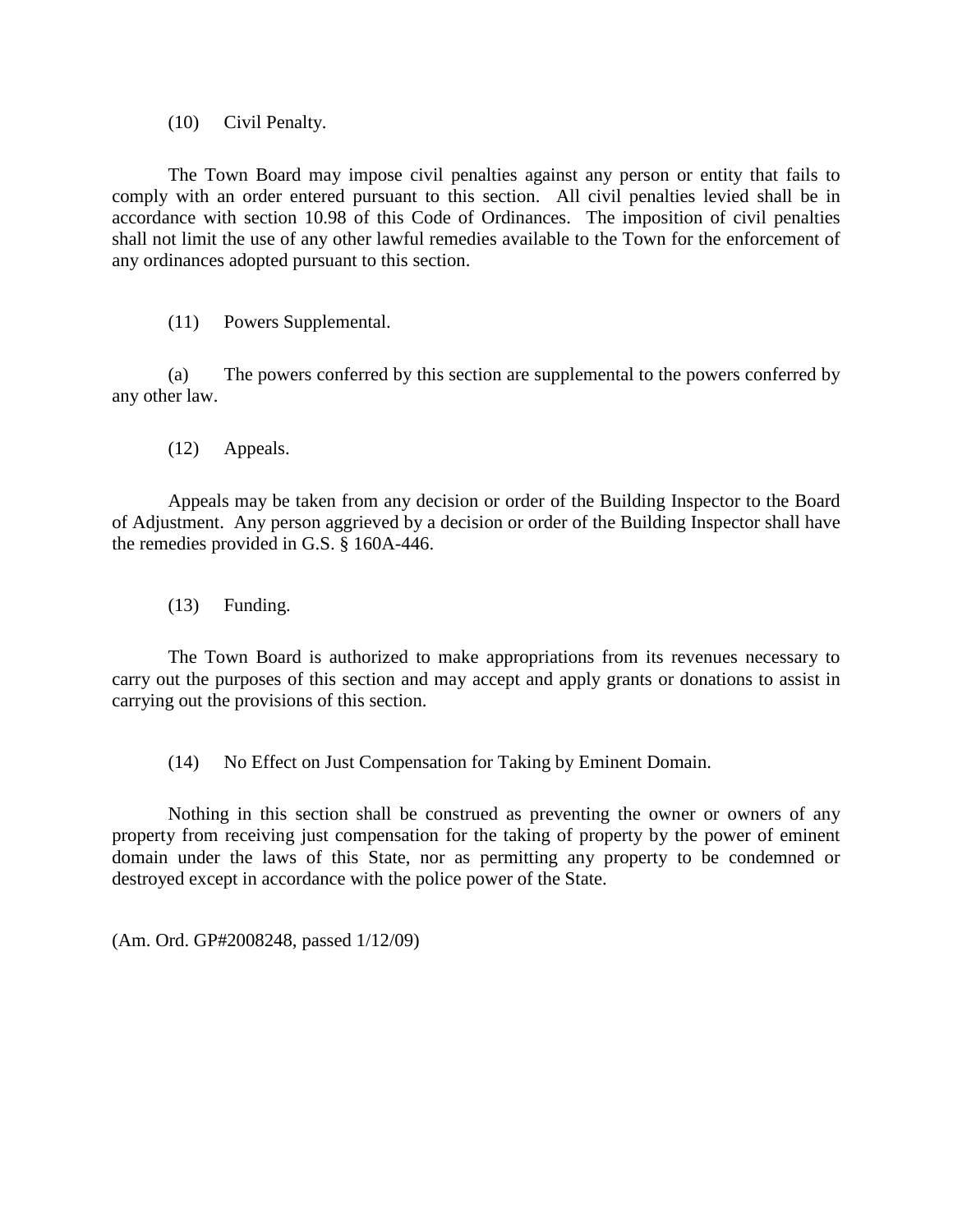**§ 150.09 through 150.24 Reserved.**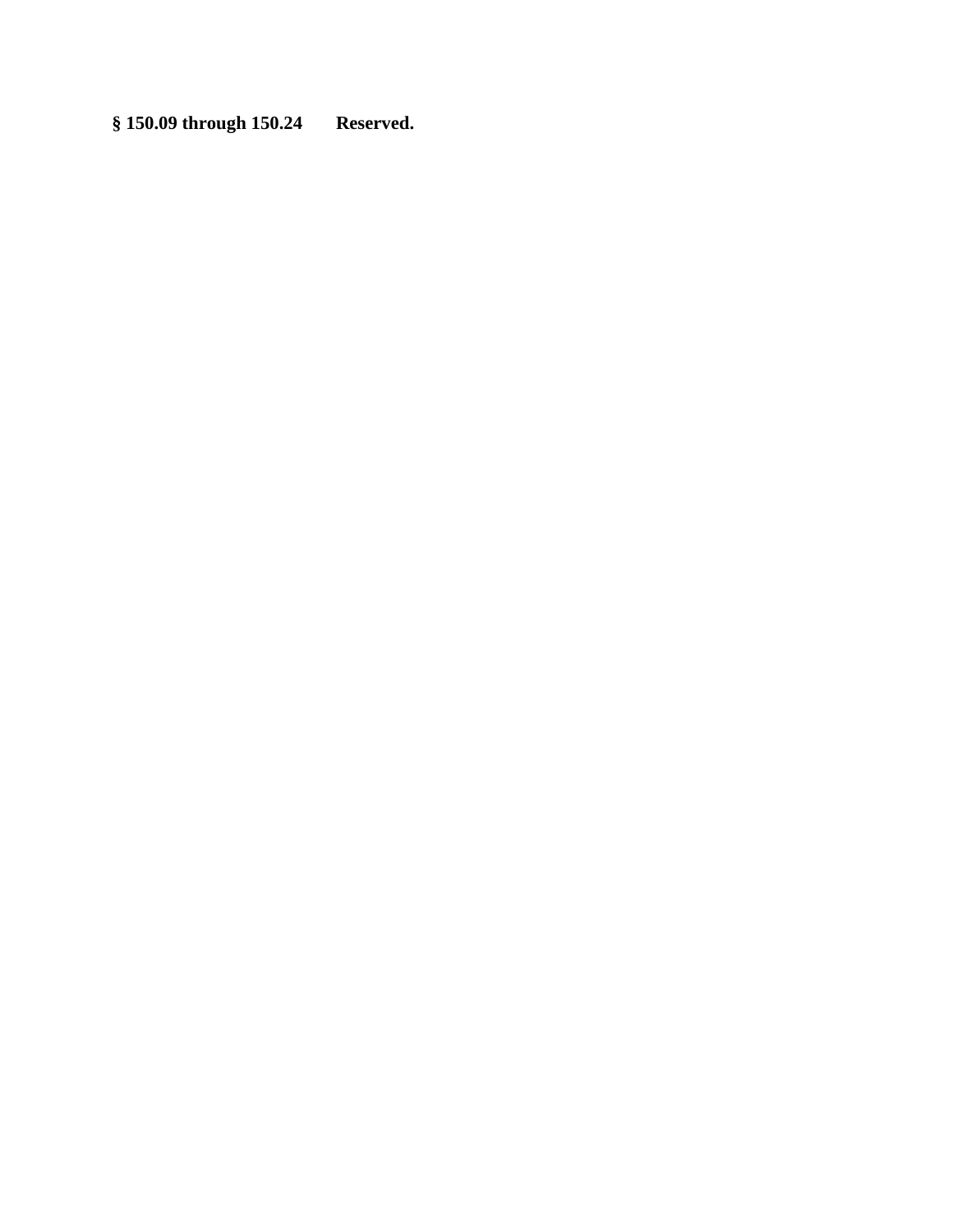#### *STREET NAMES AND BUILDING NUMBERS*

#### **§ 150.25 NAMING NEW STREETS.**

(A) Street names shall be assigned to new streets by the developer of the street, subject to the approval of the permit issuing authority.

(B) No new street shall be given a name that duplicates the name of an existing street within Moore County or the corporate limits of any municipality located in Moore County. No new street shall be phonetically similar to an existing street name located within Moore County or the corporate limits of any municipality located in Moore County, regardless of the use of different suffixes such as those set forth in subsection 150.25(C).

(C) Street names shall include a suffix such as the following:

(1) Circle: A short street that returns to itself;

(2) Court or Place: A cul-de-sac or dead-end street;

(3) Loop: A street that begins at the intersection with one street and circles back to end at another intersection with the same street; and

(4) Street: All public streets not designated by another suffix.

The developer may also use other suffixes as the developer deems appropriate.

(D) Developers seeking to create new streets shall pay the Town for the actual cost of purchasing and installing signs that meet the standards of the North Carolina Department of Transportation.

(E) Whenever any new street is located partially in an unincorporated part of Moore County (including the area within the extraterritorial jurisdiction of the Town) and partially within the Town limits, the new street name must be approved by both the Moore County Board of Commissioners and the Town Board of Commissioners. The names of new streets located entirely within unincorporated parts of Moore County shall be approved solely by the Moore County Board of Commissioners.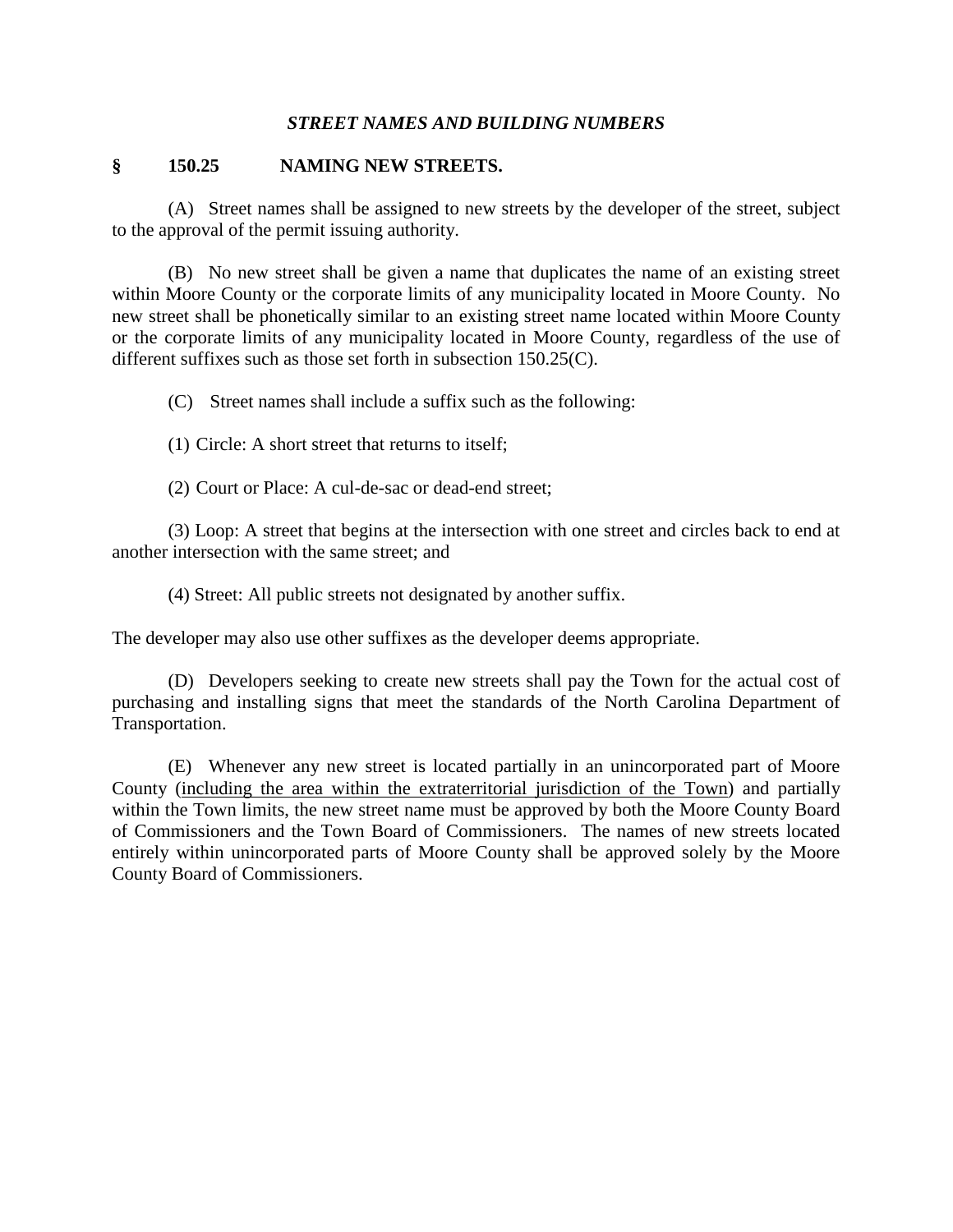#### **§ 150.26 RENAMING EXISTING STREETS.**

(A) Persons desiring to have the name of an existing street changed must petition the Town Board of Commissioners. Said petition shall be submitted to the Town Planning Department. The Town Board of Commissioners, on its own initiative, may also change the name of an existing street. Name changes initiated by the Town Board need not comply with the petition requirements of subsection 150.26(B).

- (B) The petition shall include the following:
- (1) A twenty-five dollar (\$25.00) fee,
- (2) The existing street name,
- (3) The proposed street name, and

(4) A statement signed by 100% of the owners of property adjacent to the street that indicates the owners consent to the proposed name change.

(C) A proposed new name for an existing street shall meet the requirements of subsection 150.25(B).

(D) In the event that the Town Board approves the petition, the petitioners shall reimburse the Town for the cost of purchasing and installing new street signs.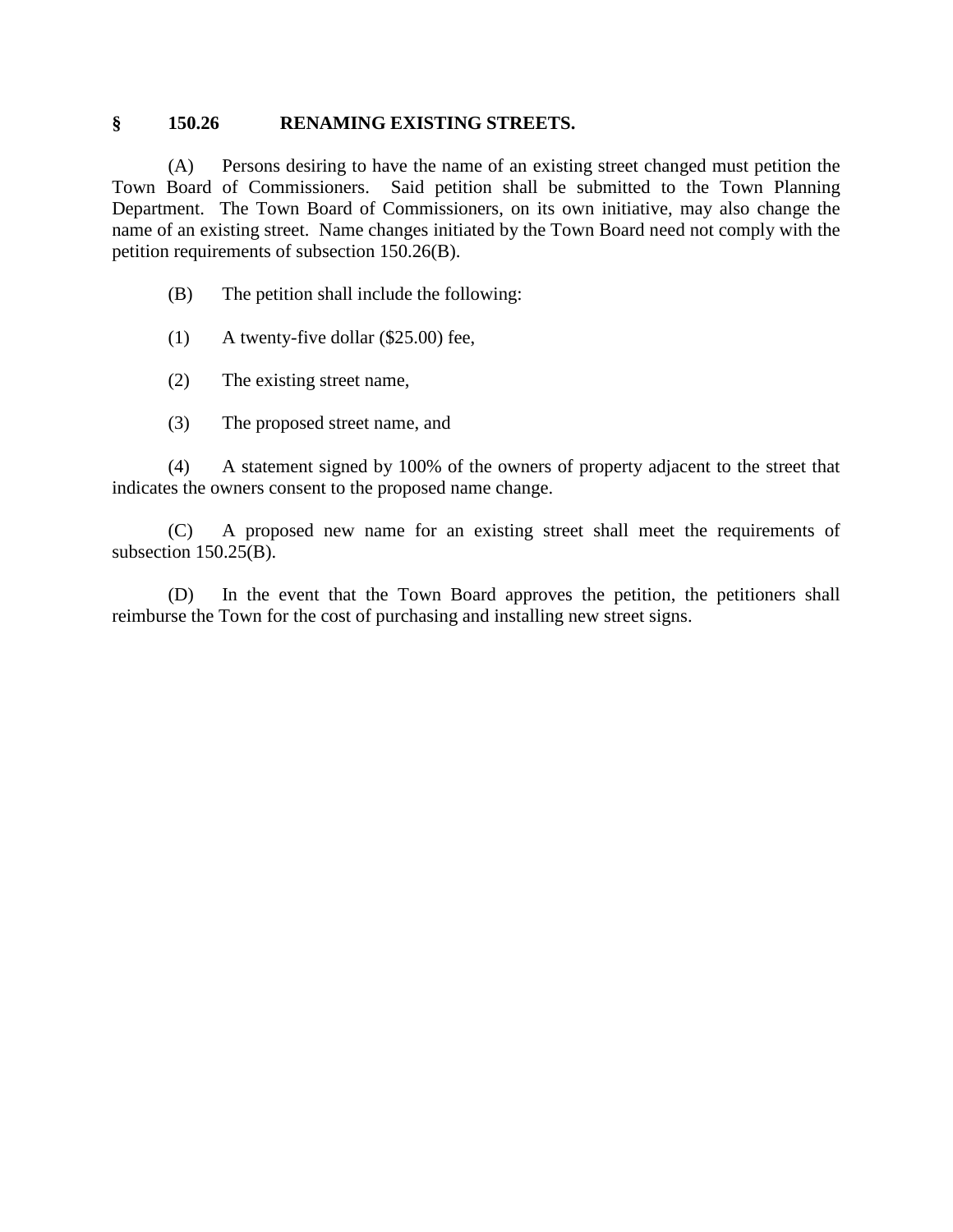#### **§ 150.27 ADDRESSING.**

(A) All residential, commercial and industrial structures, and, where applicable, accessory buildings thereto shall have a street number assigned by the Town Planning Department.

(B) A numbering system assigning addresses every ten feet (10') along roadways shall be used.

(C) All residential, commercial, industrial and accessory structures assigned addresses shall prominently display and maintain the assigned number on the structure on the side nearest the street and at the point where the driveway meets the street. The driveway address display shall either be on a mailbox or a post. The numbers on the driveway display shall be no less than three inches (3") in height and have a night reflective surface.

(D) The Planning Director shall have right to authorize and approve alternate methods of displaying address numbers so long as

(1) The alternate method reasonably meets the intent of this section, and

(2) Strict adherence to these standards cannot be reasonably met.

(E) The Planning Director, in his or her discretion, may change an existing address for just cause. Examples of just cause include the following:

(1) An area where no addresses were left for vacant lot(s),

(2) An address must be changed in response to a street name changed approved by the Town Board,

(3) A person unknowingly displays the wrong address, and

(4) The street address number series presently in use is incorrect and/or is nonsequential.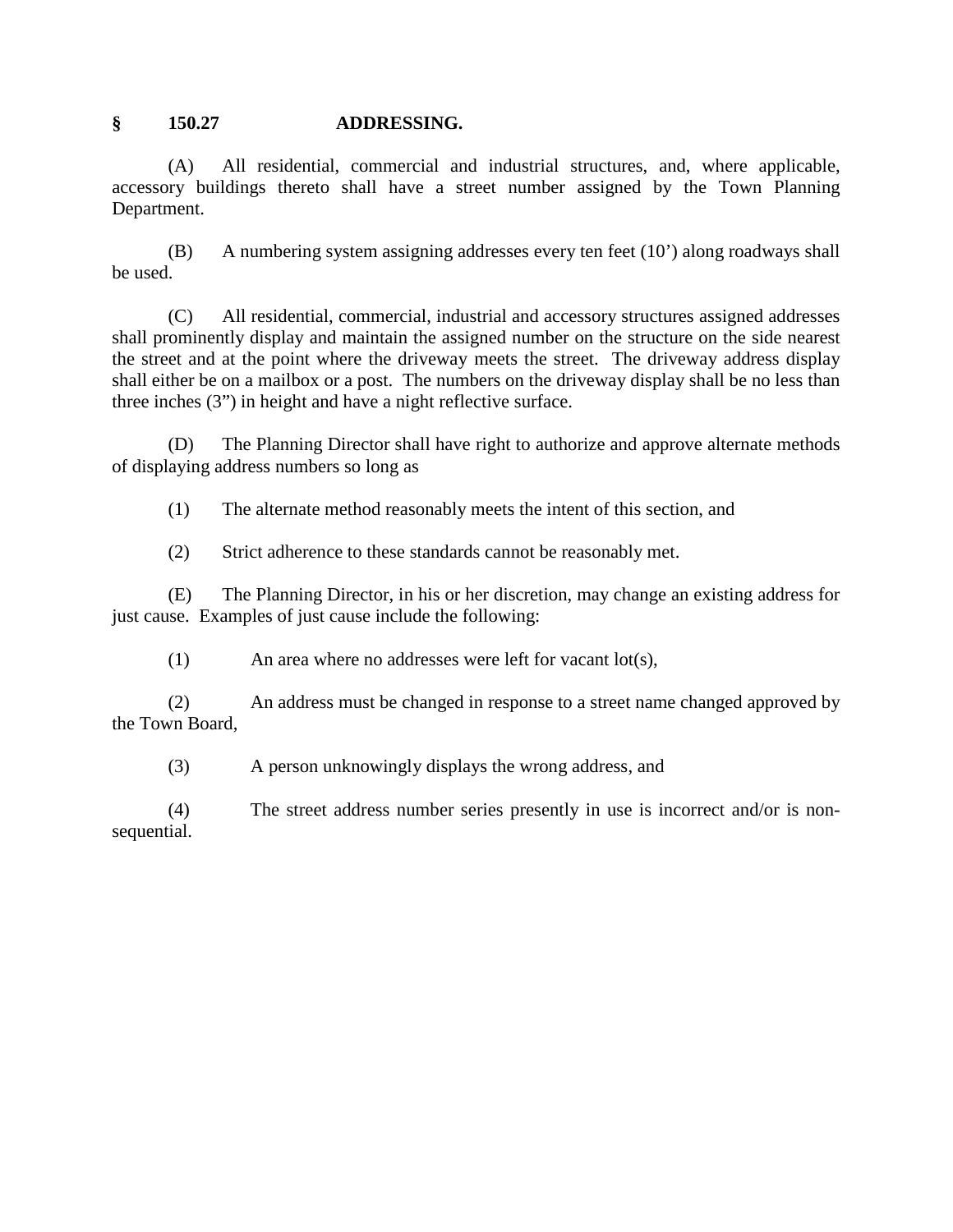#### **§ 150.28 ENFORCEMENT.**

(A) The provisions of this section shall be supplemental and in addition to the enforcement provisions provided for in Code of Ordinances Sec. 10.98.

(B) No Certificate of Occupancy shall be issued until an official address has been assigned for a residential, commercial, or industrial structure, or, where applicable, accessory buildings thereto and the number has been properly displayed.

(C) It shall be unlawful for any person, firm, corporation, or other entity to remove, destroy or deface any street name sign. Further, it shall be unlawful for any person, firm, corporation, or other entity to erect a street name sign contrary to the provisions of this ordinance and/or without the appropriate approval as provided by this ordinance.

(Am. Ord. GP#2008248, Chapter 150 passed 1/12/09)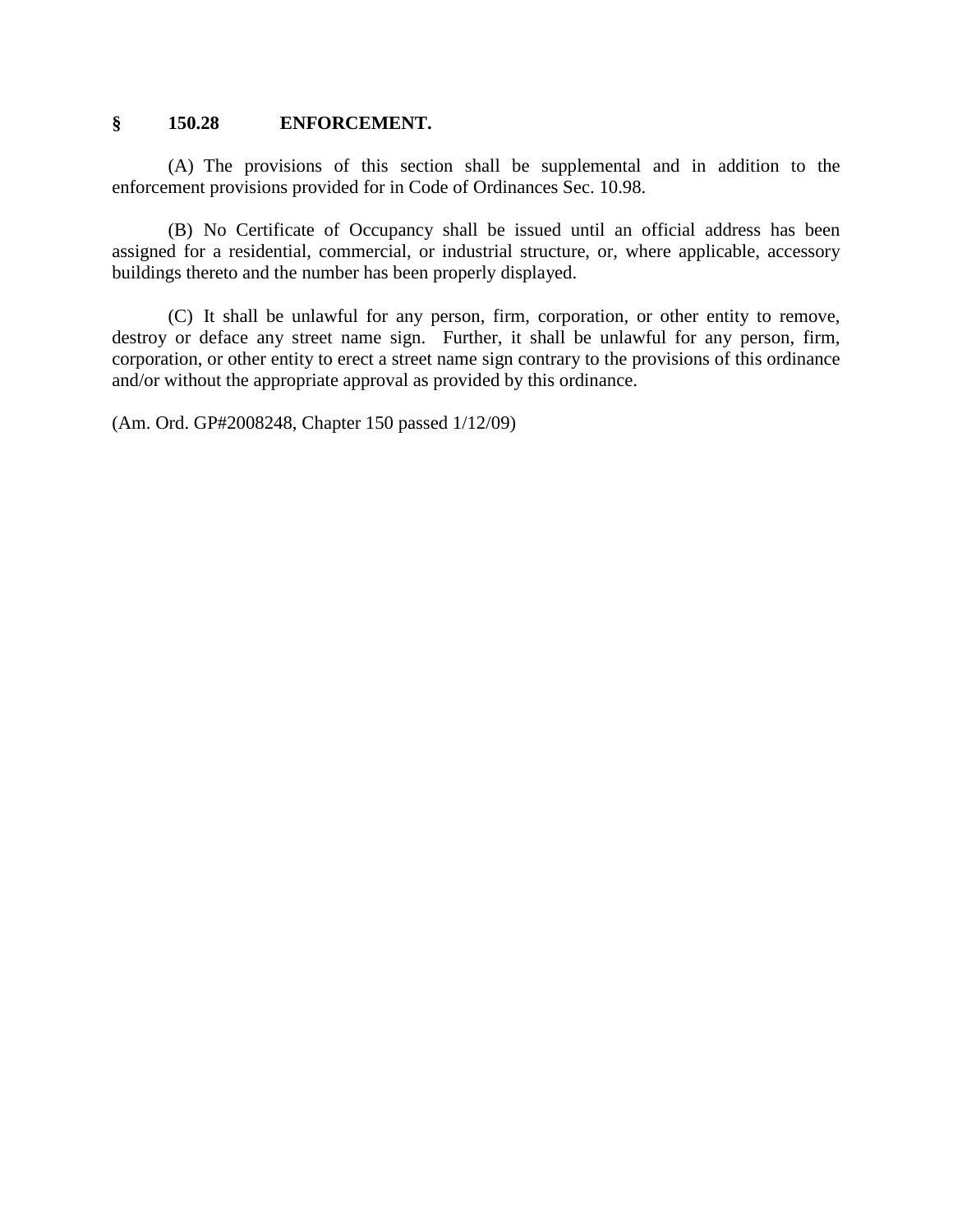#### *GENERAL PROVISIONS*

#### **§ 151.01 FINDING; PURPOSE.**

(A) Pursuant to G.S. § 160A-441, it is hereby declared that there exist within the jurisdiction of the town dwellings which are unfit for human habitation due to dilapidation; defects increasing the hazards of fire, accidents, and other calamities; lack of ventilation, light, and sanitary facilities and other conditions rendering such dwellings unsafe or unsanitary, dangerous, and detrimental to the health, safety, and morals, and otherwise inimical to the welfare of the residents of the town.

(B) In order to protect the health, safety and welfare of the residents within the jurisdiction of the town as authorized by G.S. Chapter l60A, Article 19, Part 6, it is the purpose of this chapter to establish minimum standards of fitness for the initial and continued occupancy of all buildings used for human habitation, as expressly authorized by G.S. § 160A-444.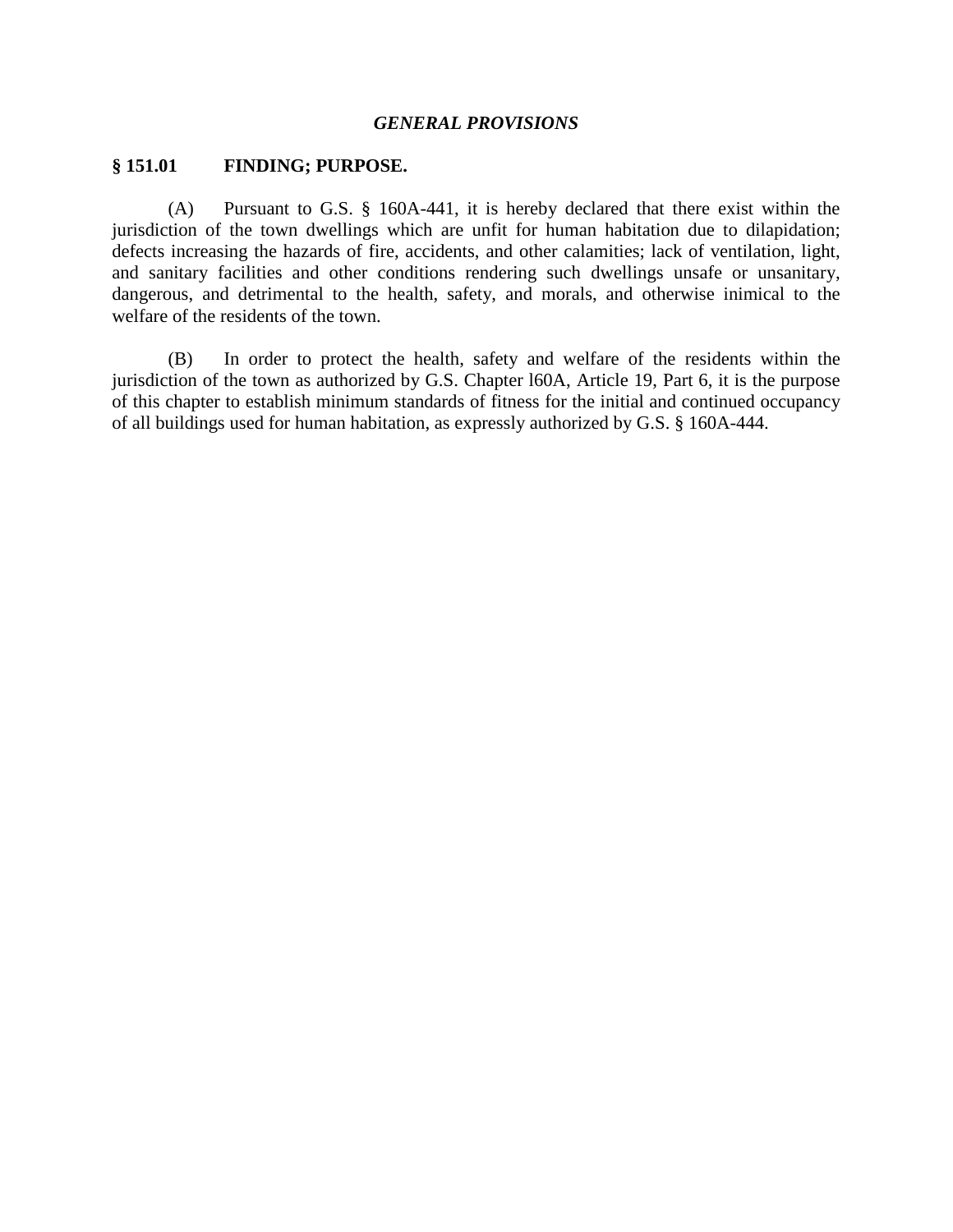#### **§ 151.02 DEFINITIONS.**

For the purpose of this chapter the following definitions shall apply unless the context clearly indicates or requires a different meaning.

**BASEMENT.** A portion of a dwelling which is located partly underground, having direct access to light and air from windows located above the level of the adjoining ground.

*BUILDING INSPECTOR.* The Building Inspector of the town or any Building Inspector for whose services the town has contracted or any authorized agent of the Inspector.

*CELLAR.* A portion of a dwelling which is located partly or wholly underground having an inadequate access to light and air from windows located partly or wholly below the level of the adjoining ground.

*DETERIORATED.* A dwelling that is unfit for human habitation but can be repaired, altered, or improved to comply with all of the minimum standards established by this chapter at a cost not in excess of 50% of its value, as determined by the finding or findings of the Inspector.

*DILAPIDATED.* A dwelling that is unfit for human habitation and cannot be repaired, altered, or improved to comply with all of the minimum standards established by this chapter except at a cost In excess of 50% of its value, as determined by the finding or findings of the Inspector.

*DWELLING.* Any building, structure, manufactured home, or mobile home or part thereof, used and occupied for human habitation or intended to be so used, and including any outhouses and appurtenances belonging thereto or usually enjoyed therewith, except that it does not include any manufactured or mobile home as defined in G.S. § 143-145(7), which is used solely for a seasonal vacation purpose. The term shall include within its meaning the terms rooming house and rooming unit, as hereinafter defined.

*DWELLING UNIT.* Any room or group of rooms located within a dwelling and forming a single habitable unit with facilities which are used or intended to be used for living, sleeping, cooking, and eating.

**EXTERMINATION.** The control and elimination of insects, rodents, or other pests by removing or making inaccessible materials that may serve as their food; by poisoning, spraying, fumigating, or trapping; or by any other recognized and legal pest elimination methods approved by the Inspector.

*GARBAGE.* The organic waste resulting from the handling, preparation, cooking, and consumption of food.

HABITABLE ROOM. A room or enclosed floor space used or intended to be used for living, sleeping, cooking, or eating purposes, excluding bathrooms, water closet compartments, laundries, heater rooms, foyers, or communicating corridors, closets, and storage spaces.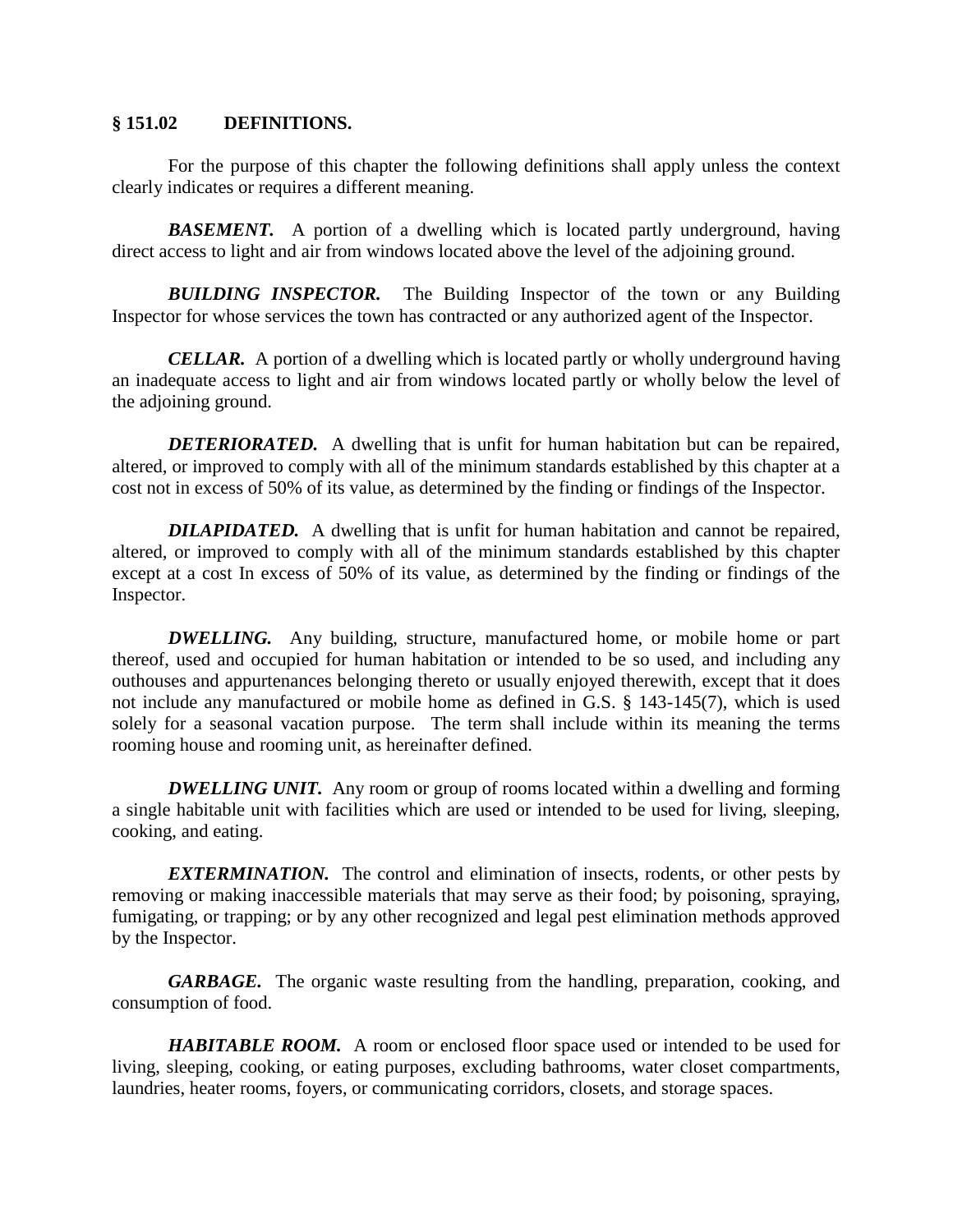*INFESTATION*. The presence, within or around a dwelling, of any insects, rodents, or other pests in such number as to constitute a menace to the health, safety, or welfare of the occupants or the public.

*MULTIPLE DWELLING.*Any dwelling containing more than two dwelling units.

*NOXIOUS GROWTH.* Any growth of weeds, grasses, or other plants or bushes that become or threaten to become a fire hazard or a harboring place for rats, mice, snakes, or other vermin or otherwise pose a danger to the public health or safety. Uncontrolled plant growth (i.e. plants not intentionally planted in a garden, shrub bed, flower bed or similar area) that is at least eight (8) inches tall and remains so for a period of twenty-one (21) days shall also constitute noxious growth.

*OCCUPANT*. Any person over one year of age, living, sleeping, cooking, or eating in, or having actual possession of a dwelling, dwelling unit, or rooming unit.

*OPERATOR.* Any person who has charge, care, or control of a building, or part thereof in which dwelling units or rooming units are let.

*OWNER.* Any person who alone, jointly, or severally with others:

(A) Shall have title to any dwelling, dwelling unit, or rooming unit, with or without accompanying actual possession thereof; or

(B) Shall be a mortgagee of record for any dwelling, dwelling unit, or rooming unit; or

(C) Shall have charge, care, or control of any dwelling, dwelling unit, or rooming unit, as owner or agent of the actual owner, or as executor, executrix, administrator, administratrix, trustee, or guardian of the estate of the actual owner.

Any such person thus representing the actual owner shall be bound to comply with the provisions of this chapter, and of rules and regulations adopted pursuant thereto, to the same extent as if he were the owner.

*PARTY OR PARTIES IN INTEREST.* All persons who have interests of record in a dwelling, dwelling unit, or rooming unit and any persons who are in possession thereof.

*PERSON.* Any individual, corporation, firm, partnership, association, organization, or other legal entity.

*PLUMBING*. All of the following supplied facilities and equipment: gas pipe, gas burning equipment, water pipes, mechanical garbage disposal units (mechanical sink grinders), sewage disposal pipes, water closets, sinks, installed dishwashers, lavatories, bathtubs, shower baths, installed clothes washing machines, catch basins, drains, vents, and any other similar supplied fixtures, together with all connections to water, sewer, or gas lines.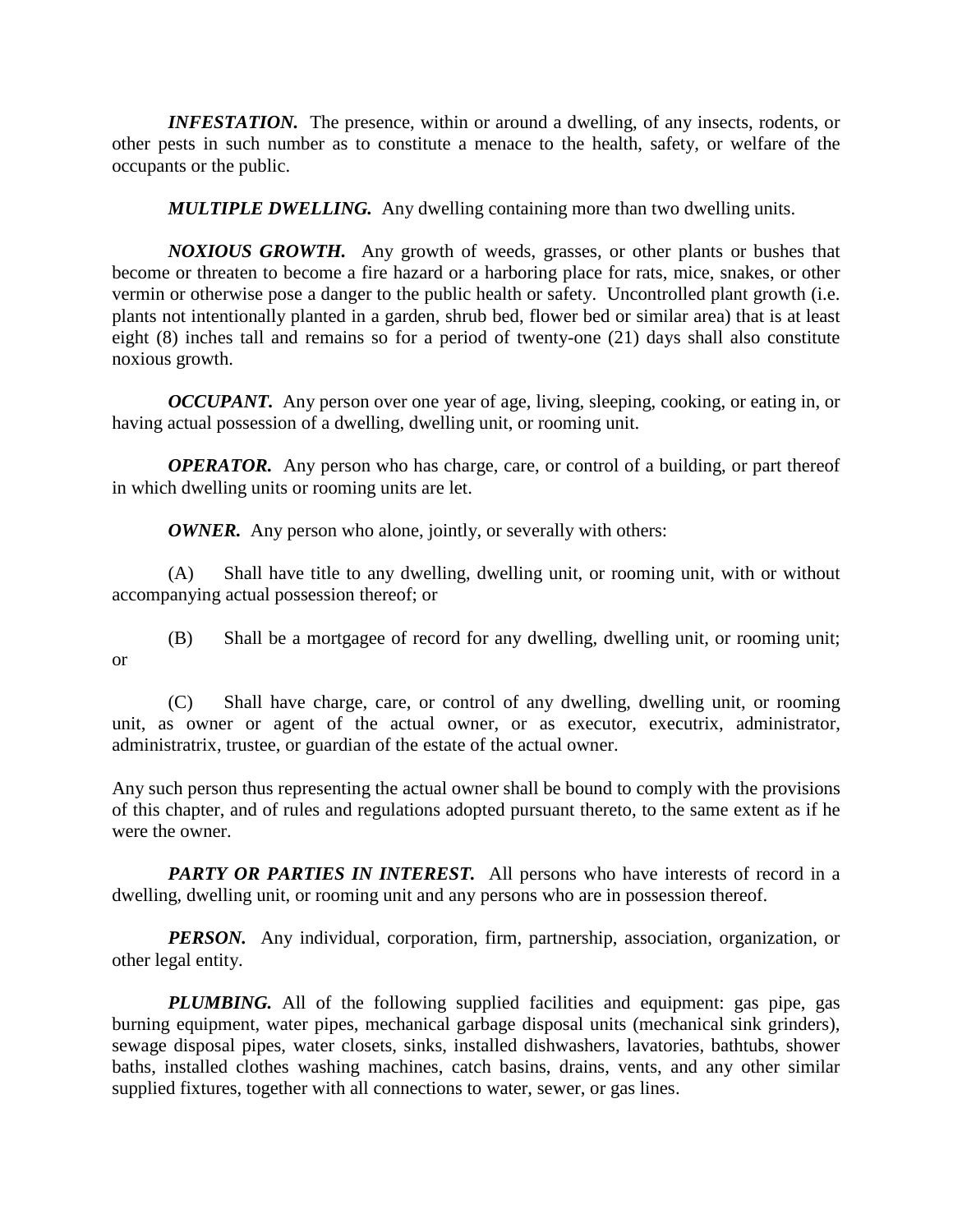*PUBLIC AUTHORITY.* Any housing authority or any officer who is in charge of any department or branch of the government of the town or of the county or the state relating to health, fire, building regulations, or other activities concerning dwellings in the town.

*ROOMING HOUSE.* Any dwelling, or that part of any dwelling containing one or more rooming units, in which space is let by the owner or operator to three or more persons who are not husband or wife, son or daughter, mother or father, or brother of the owner or operator.

**ROOMING UNIT.** Any room or group of rooms forming a single habitable unit used or intended to be used for living and sleeping, but not for cooking or eating purposes.

*RUBBISH.* Nonorganic waste materials. The term shall include paper, rags, cartons, boxes, wood, excelsior, rubber, leather, tree branches, yard trimmings, tin cans, metals, mineral matter, glass, and dust.

*SUPPLIED.* Paid for, furnished, or provided by, or under the control of, the owner or operator.

*UNFIT FOR HUMAN HABITATION.* That conditions exist in a dwelling, dwelling unit, rooming house, or room unit which violate or do not comply with one or more of the minimum standards of fitness or one or more of the requirements established by this chapter.

*WASTES.*All useless, unwanted, or discarded materials and products, resulting from domestic, industrial, commercial or community activities.

*YARD WASTES.* Organic materials commonly consisting of leaves, pine straw, wheat straw, grass clippings, hedge clippings, dirt, rocks, yard and garden waste, branches, logs, twigs, and all vegetable matter resulting from landscaping or land clearing activities (i.e. stumps, trees, etc.)

Whenever the words "*DWELLING,*" "*DWELLING UNIT,*" "*ROOMING HOUSE,*" "*ROOMING UNIT*," and "*PREMISES***"** are used in this chapter, they shall be construed as though they were followed by the words "*OR ANY PART THEREOF.*" (Amended 09-04-07; 03-08-2010).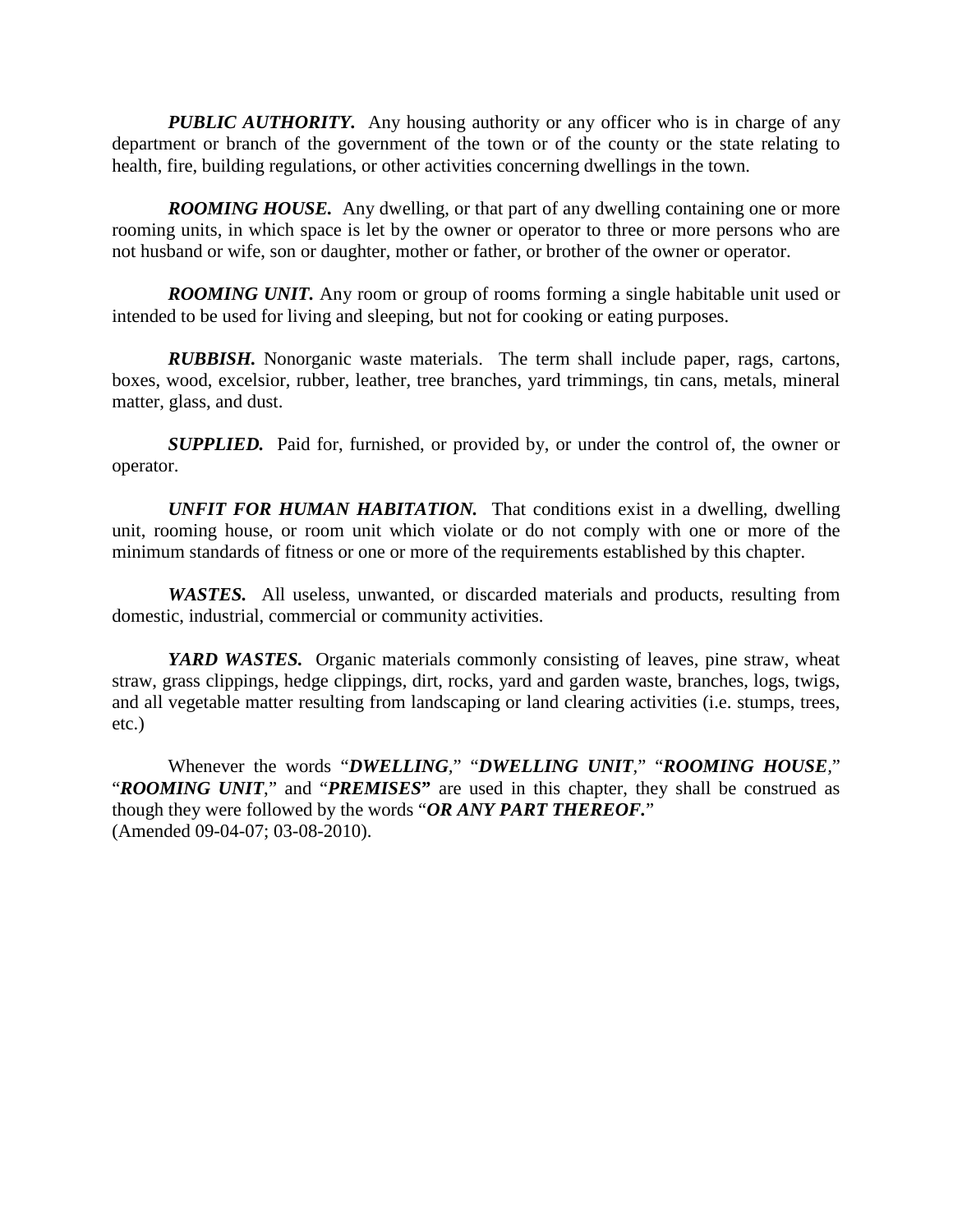#### **§ 151.03 RESPONSIBILITIES OF OWNERS AND OCCUPANTS.**

(A) Public areas. Every owner of a dwelling containing two or more dwelling units shall be responsible for maintaining in a clean and sanitary condition the shared or public areas of the dwelling and premises thereof.

(B) Cleanliness. Every occupant of a dwelling or dwelling unit shall keep in a clean and sanitary condition that part of the dwelling, dwelling unit, and premises thereof which he occupies and controls.

(C) Every occupant of a dwelling or dwelling unit shall dispose of all his rubbish and garbage in a clean and sanitary manner by placing it in the supplied storage facilities. In all cases, the owner shall be responsible for the availability of rubbish and garbage storage facilities.

(D) Every occupant of a dwelling unit shall keep all supplied plumbing fixtures therein in a clean and sanitary condition and shall be responsible for the exercise of reasonable care In the proper use and operation of same.

(E) Care of facilities, equipment, and structure. No occupant shall willfully destroy, deface, or impair any of the facilities or equipment, or any part of the structure of a dwelling or dwelling unit.

(Amended 03-08-2010)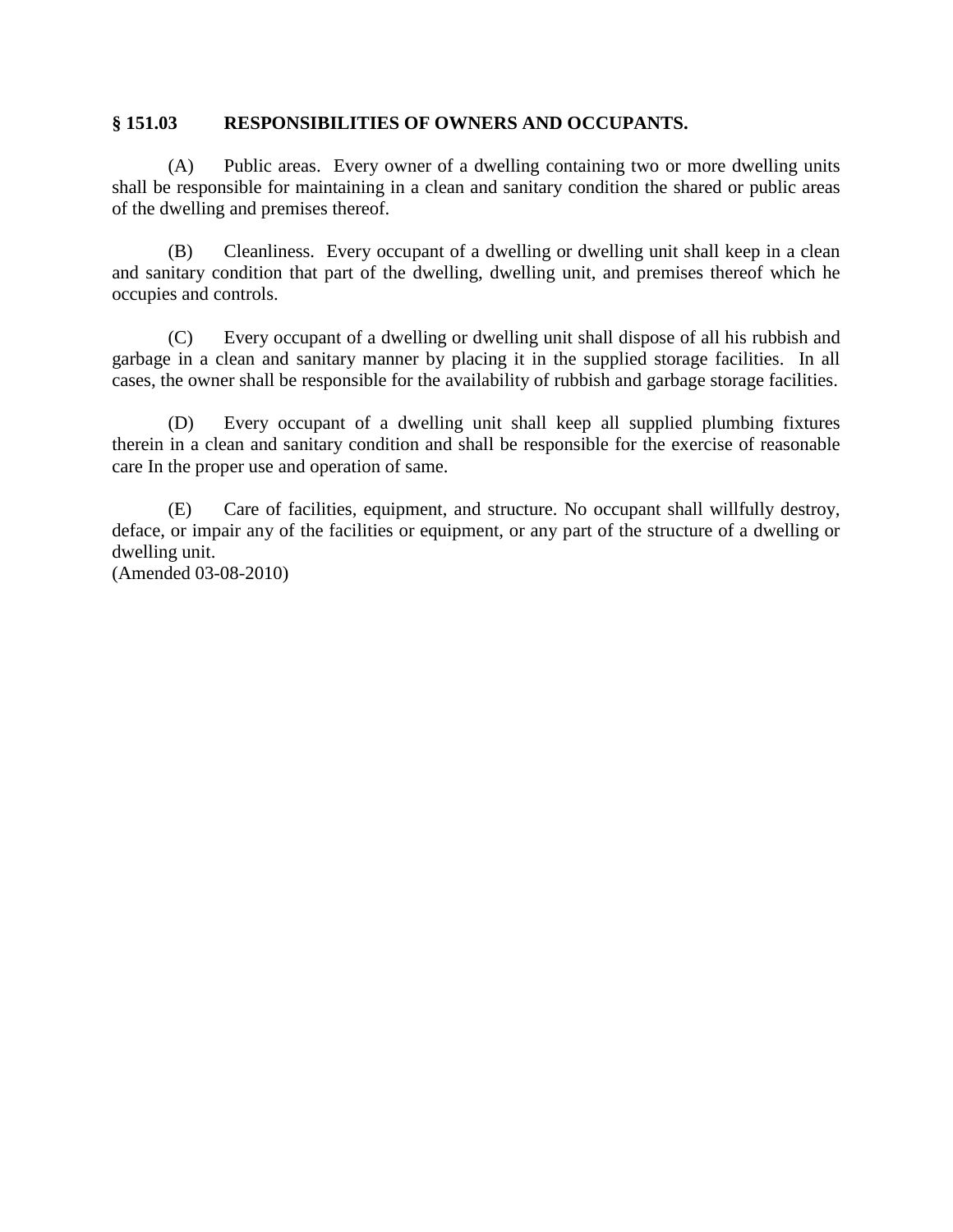#### *MINIMUM STANDARDS FOR DWELLINGS AND DWELLING UNIT*

## **§ 151.15 COMPLIANCE REQUIRED.**

(A) Every dwelling and dwelling unit used as a human habitation, or held out for use as a human habitation, shall comply with all of the minimum standards of fitness for human habitation and all of the requirements of this subchapter.

(B) No person shall occupy as owner-occupant, or let to another for occupancy or use as a human habitation, any dwelling or dwelling unit which does not comply with all of the minimum standards of fitness for human habitation and all of the requirements of this subchapter.

(Amended 03-08-2010)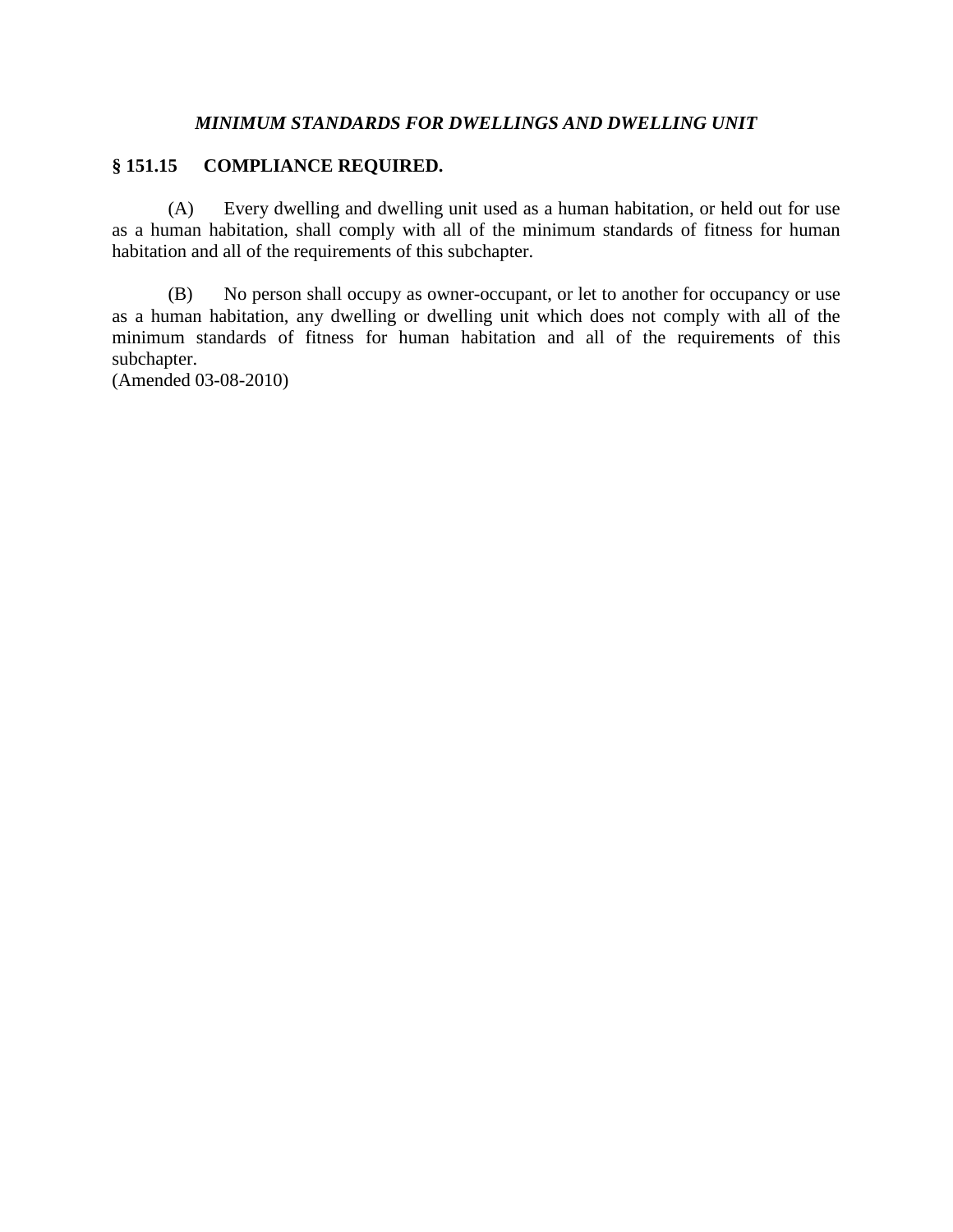#### **§ 151.16 STRUCTURAL CONDITIONS.**

The following standards shall constitute the minimum standards for structural condition of a dwelling or dwelling unit:

(A) Walls or partitions or supporting members, sills, joists, rafters, or other structural members shall not list, lean, or buckle, and shall not be rotted, deteriorated, or damaged, and shall not have holes or cracks which might admit rodents.

(B) Floors or roofs shall have adequate supporting members and strength to be reasonably safe for the purpose used.

(C) Foundations, foundation walls, piers, or other foundation supports shall not be deteriorated or damaged.

(D) Steps, stairs, landings, porches, or other parts or appurtenances shall be maintained in such condition that they will not fail or collapse.

(E) Adequate facilities for egress in case of fire or panic shall be provided.

(F) Interior walls and ceilings of all rooms, closets, and hallways shall be finished of suitable materials, which will, by use of reasonable household methods, promote sanitation and cleanliness, and shall be maintained in such a manner so as to enable the occupants to maintain reasonable privacy between various spaces.

(G) The roof, flashings, exterior walls, basement walls, floors, and all doors and windows exposed to the weather shall be constructed and maintained so as to be weather and watertight.

(H) There shall be no chimneys or parts thereof which are defective, deteriorated, or in danger of falling, or in such condition or location as to constitute a fire hazard.

(I) There shall be no use of the ground for floors, or wood floors on the ground. (Amended 03-08-2010)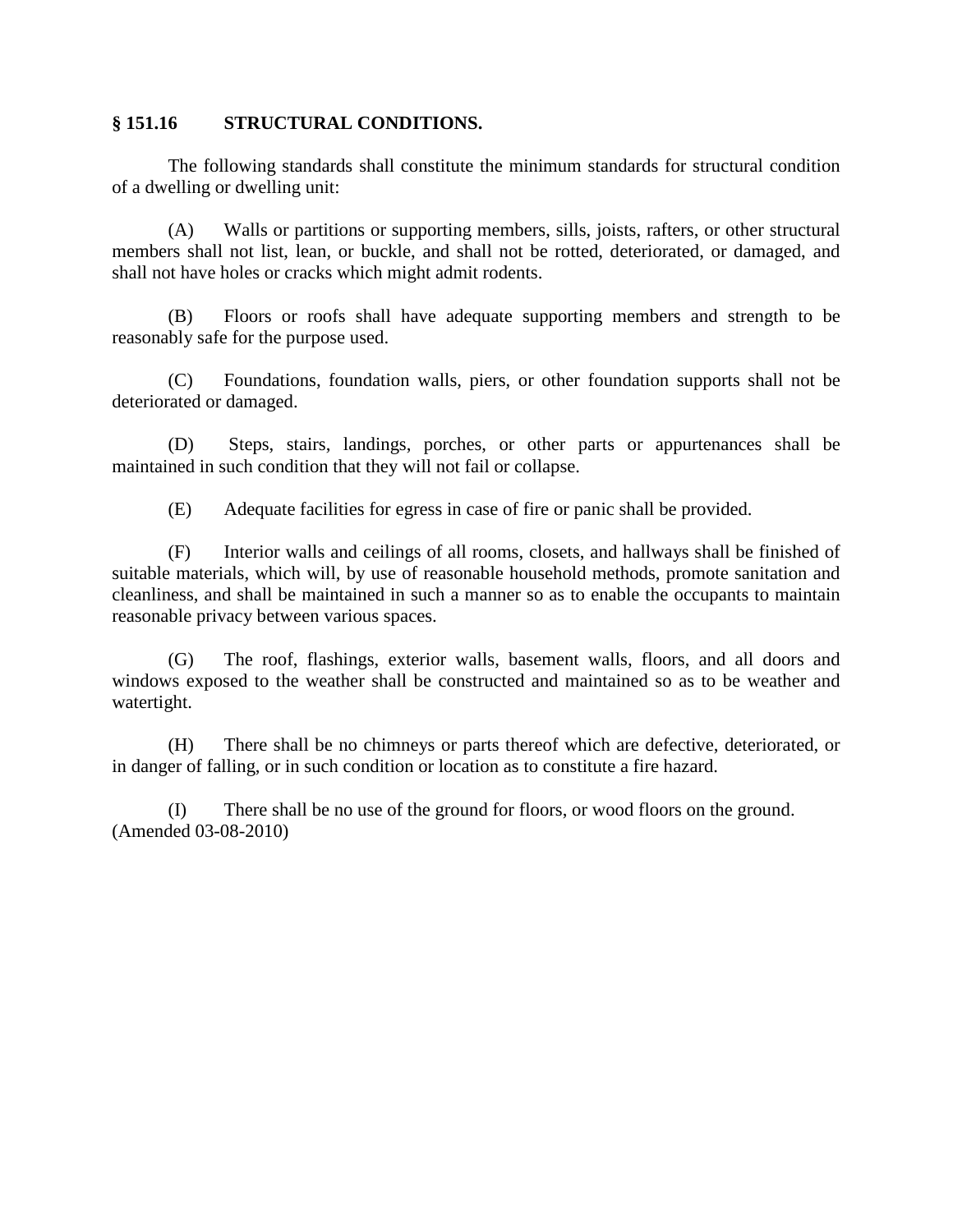## **§ 151.17 BASIC EQUIPMENT AND FACILITIES.**

(A) Plumbing system.

(1) Each dwelling unit shall be connected to a potable water supply and to a public sewer or other approved sewage disposal system.

(2) Each dwelling unit shall contain not less than a kitchen sink, lavatory, tub, or shower, water closet, and adequate supply of both cold water and hot water. All water shall be supplied through an approved pipe distribution system connected to a potable water supply.

(3) All plumbing fixtures shall meet the standards of the most current edition of the State Plumbing Code and shall be maintained in a state of good repair and in good working order.

(4) All required plumbing fixtures shall be located within the dwelling unit and be accessible to the occupants of same. The water closet and tub or shower shall be located in a room or rooms affording privacy to the user.

(B) Heating system. Every dwelling and dwelling unit shall have facilities for providing heat in accordance with the following:

(1) Central and electrical heating systems. Every central or electric heating system shall be of sufficient capacity to heat all habitable rooms, bathrooms, and water closet compartments in every dwelling unit to which it is connected with a minimum temperature of 70° measured at a point three feet above the floor during ordinary winter conditions.

(2) Other heating facilities. Where a central or electric heating system is not provided, each dwelling and dwelling unit shall be provided with sufficient fireplaces, chimneys, fires, gas vents, or other facilities to which heating appliances may be connected to heat all habitable rooms with a minimum temperature of 70° measured three feet above the floor during ordinary winter conditions.

(C) Electrical system.

(1) Every dwelling and dwelling unit shall be wired for electrical lights and convenience receptacles. Every habitable room shall contain at least two floor or wall-type electric convenience receptacles, connected in such manner as determined by the most current edition of the State Electrical Code. There shall be installed in every bathroom, water closet room, laundry room, and furnace room at least one supplied ceiling or wall-type electric light fixture. In the event wall or ceiling light fixtures are not provided in any habitable room, then each such habitable room shall contain at least three floor or wall-type electric convenience receptacles.

(2) Every public hall and stairway in every multiple dwelling shall be adequately lighted by electric lights at all times when natural daylight is not sufficient.

(3) All fixtures, receptacles, equipment, and wiring shall be maintained in a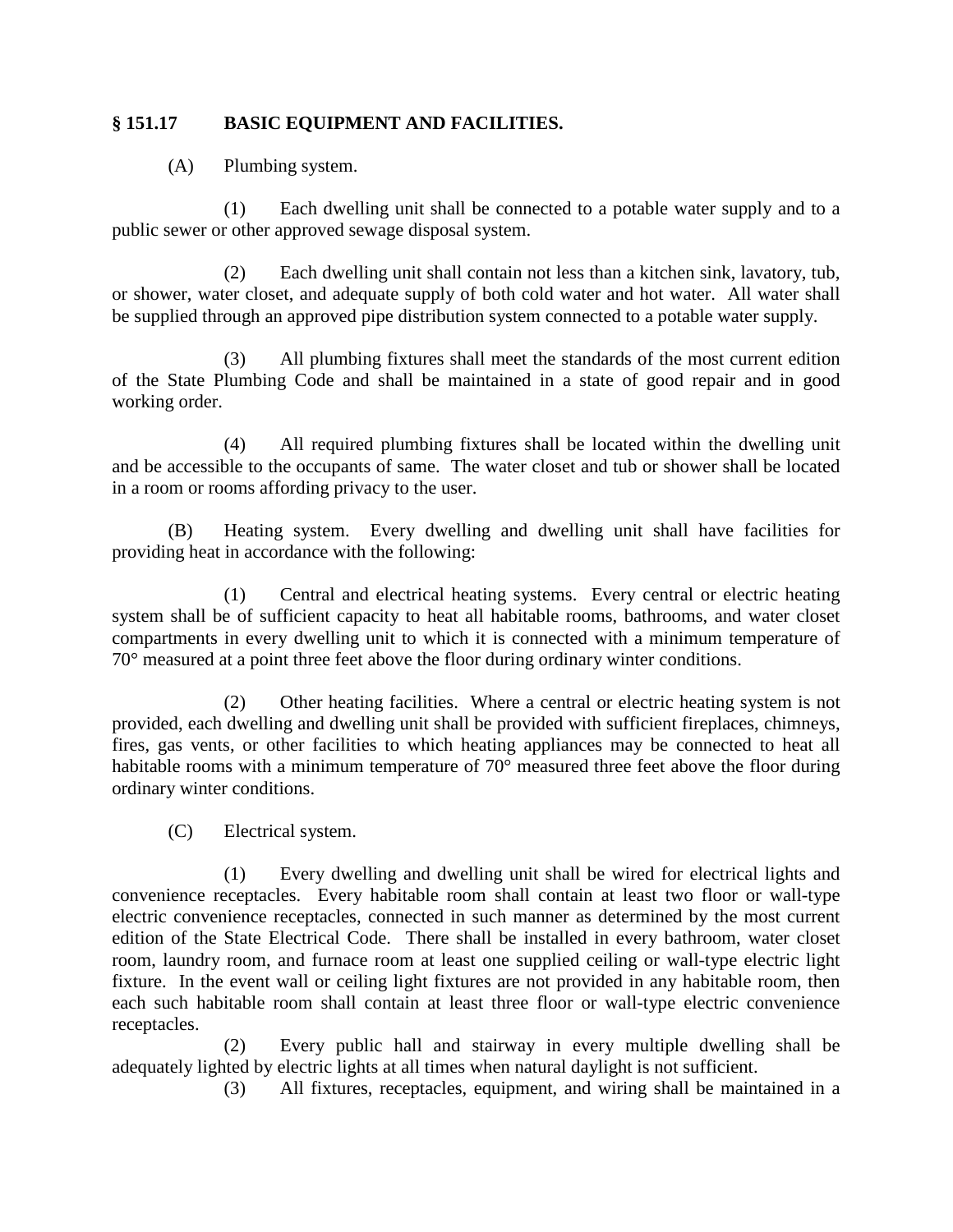state of good repair, safe, capable of being used, and installed in accordance with the most current edition of the State Electrical Code. (Amended 03-08-2010)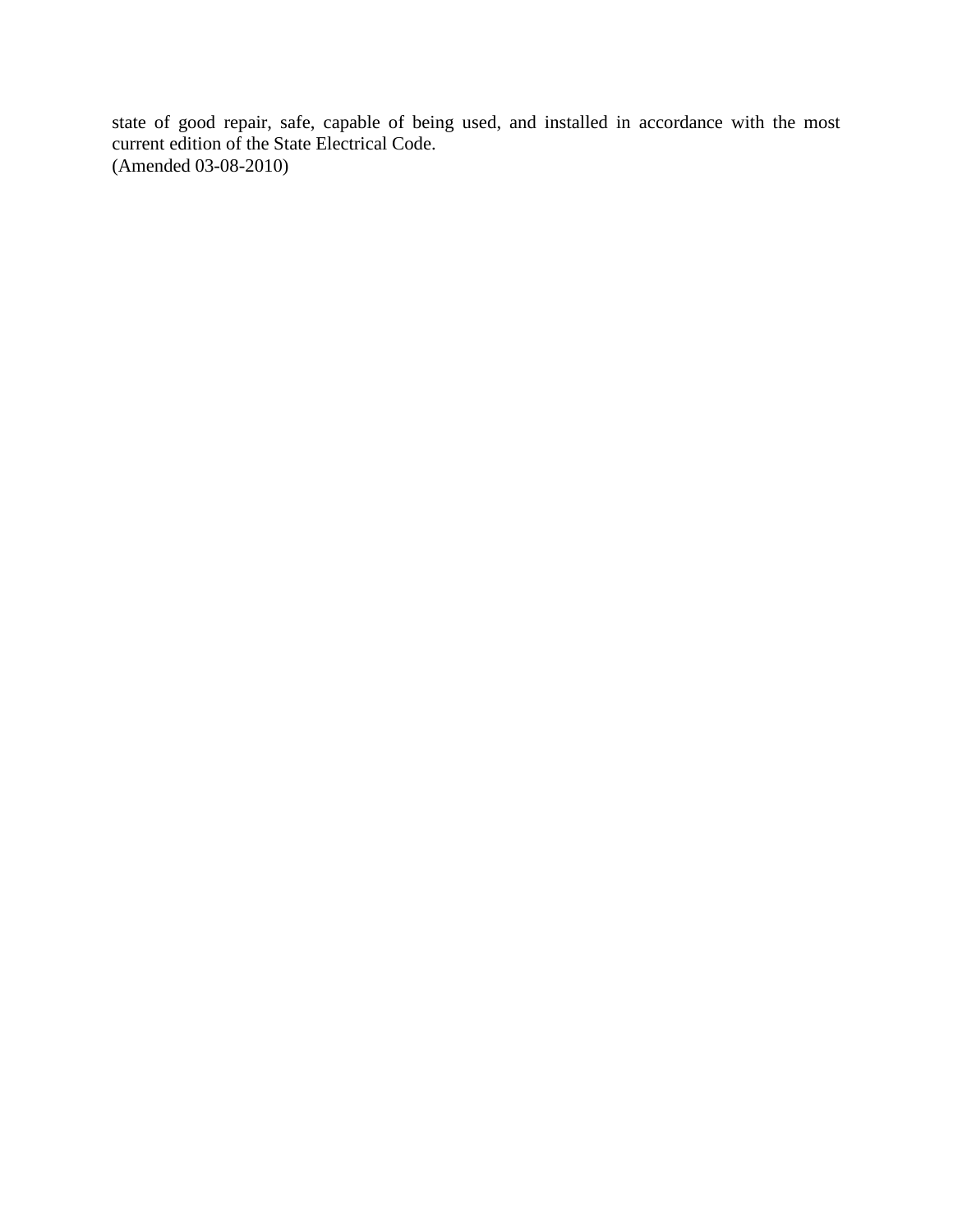#### **§ 151.18 VENTILATION**.

(A) General. Every habitable room shall have at least one window or skylight facing directly to the outdoors. The minimum total window area, measured between stops, for every habitable room shall be 10% of the floor area of such room. Whenever walls or other portions of structures face a window or any room and such light-obstructing structures are located less than five feet from the window and extend to a level above that of the ceiling of the room, such a window shall not be deemed to face directly to the outdoors and shall not be included as contributing to the required minimum total window area. Whenever the only window in a room is a skylight-type window in the top of such room, the total window area of such skylight shall equal at least 15% of the total floor area of such room.

(B) Habitable rooms. Every habitable room shall have at least one window or skylight which can easily be opened, or such other device as will adequately ventilate the room. The total openable window area in every habitable room shall be equal to at least 45% of the minimum window area size or minimum skylight-type window size as required, or shall have other approved, equivalent ventilation.

(C) Bathrooms and water closet rooms. Every bathroom and water closet compartment shall comply with the light and ventilation requirements for habitable rooms except that no window or skylight shall be required in adequately ventilated bathrooms and water closet rooms equipped with an approved ventilation system. (Amended 03-08-2010)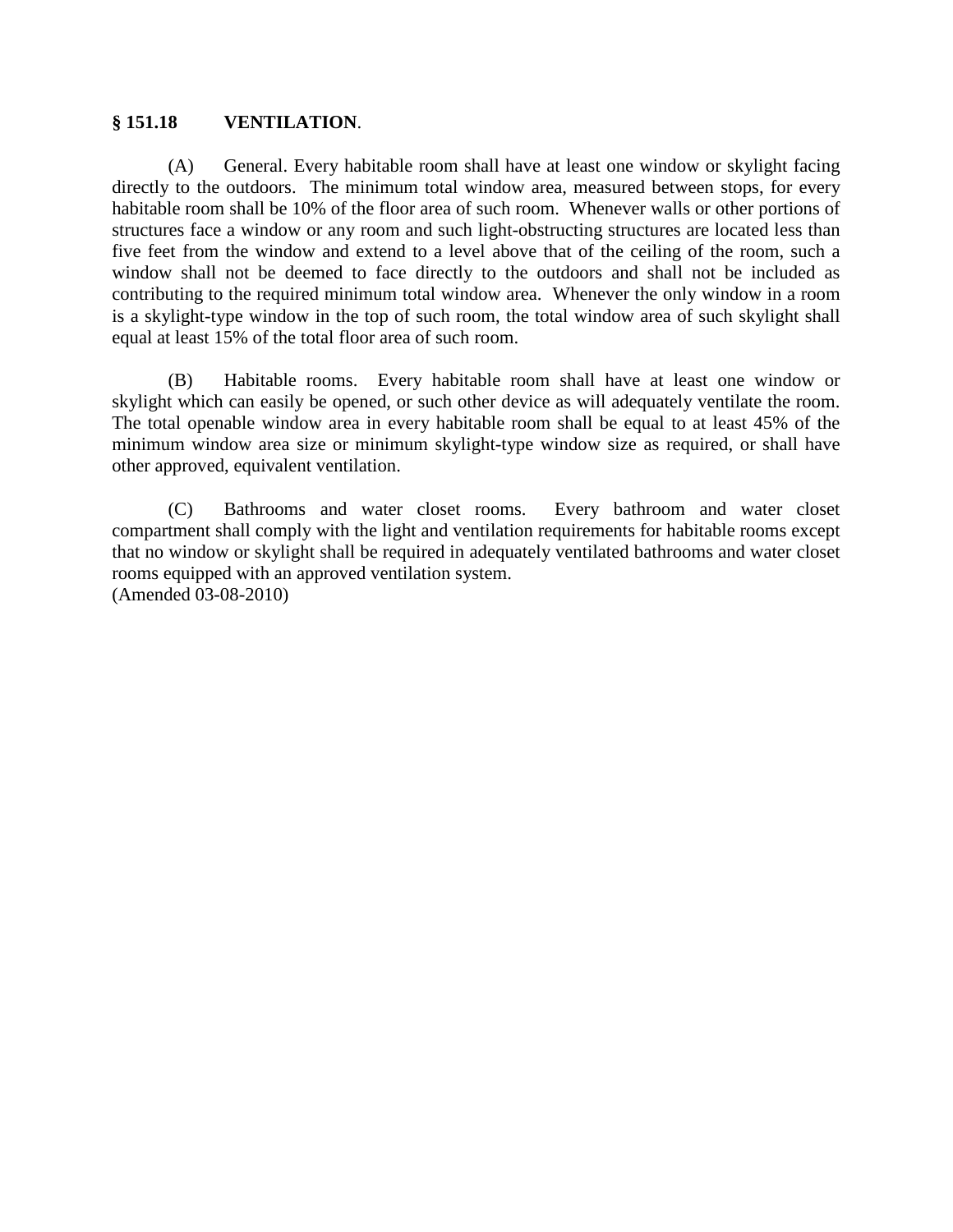### **§ 151.19 SPACE, USE, AND LOCATION.**

(A) Room sizes.

(1) Every dwelling unit shall contain at least the minimum room size in each habitable room as required by the most current edition of the State Residential Building Code.

(2) Every dwelling unit shall contain at least 150 square feet of habitable floor area for the first occupant, at least 100 square feet of additional habitable area for each of the next three occupants, and at least 75 square feet of additional habitable floor area for each additional occupant.

(3) In every dwelling unit and in every rooming unit, every room occupied for sleeping purposes by one occupant shall contain at least 70 square feet of floor area, and every room occupied for sleeping purposes by more than one occupant shall contain at least 50 square feet of floor area for each occupant 12 years of age and over and at least 35 square feet of floor area for each occupant under 12 years of age.

(B) Ceiling height. At least one-half of the floor area of every habitable room shall have a ceiling height of not less than seven feet and six inches.

(C) Floor area calculation. Floor area shall be calculated on the basis of habitable room area. However, closet area and wall area within the dwelling unit may count for not more than 10% of the required habitable floor area. The floor area of any part of any room where the ceiling height is less than four and one-half feet shall not be considered as part of the floor area for the purpose of determining maximum permissible occupancy.

(D) Cellar. No cellar shall be used for living purposes.

(E) Basements. No basement shall be used for living purposes unless:

(1) The floor and walls are substantially watertight;

(2) The total window area, total openable window area, and ceiling height are equal to those required for habitable rooms; and

(3) The required minimum window area of every habitable room is entirely above the grade adjoining such window area, except where the window or windows face a stairwell, window well, or accessway. (Amended 03-08-2010)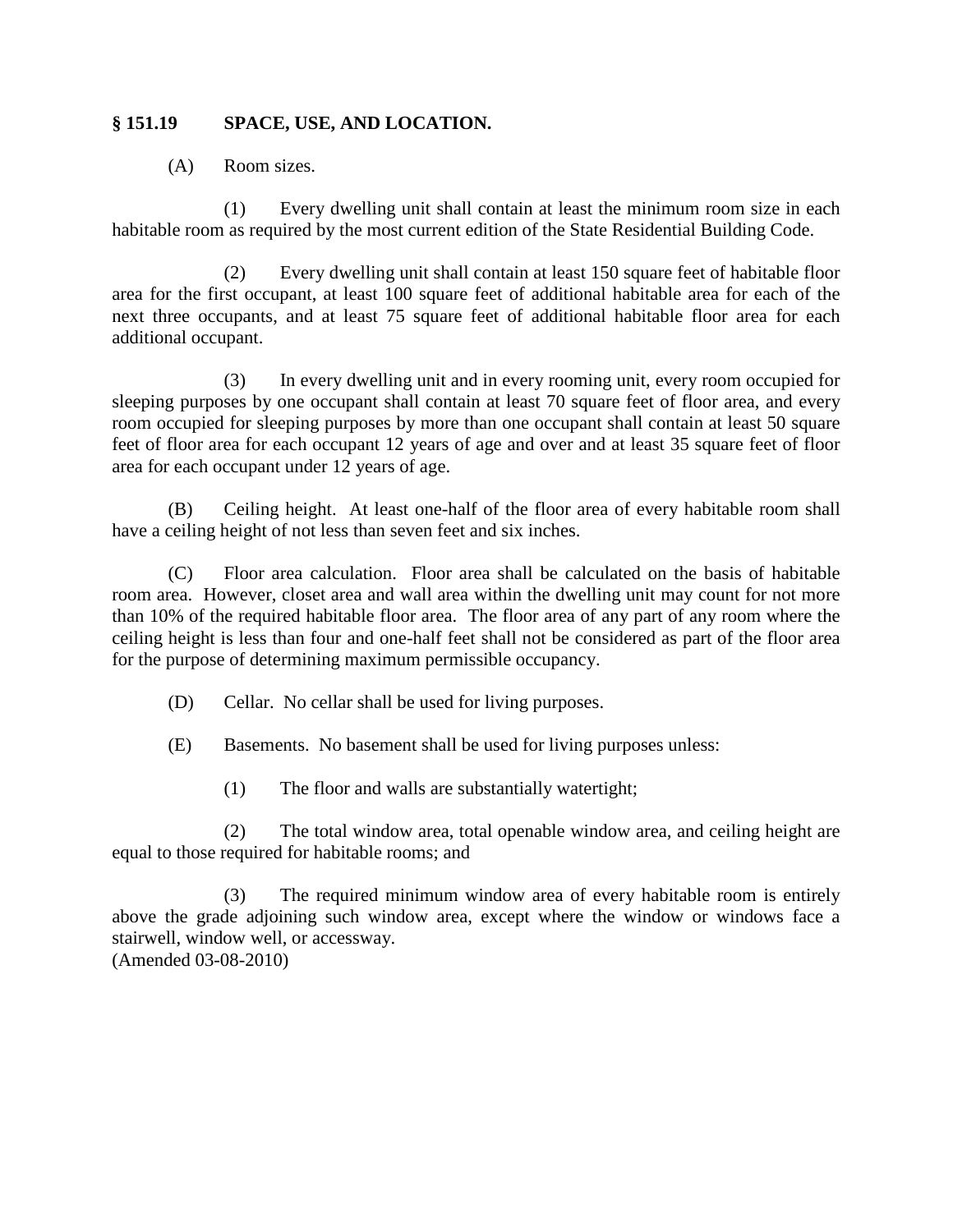#### **§ 151.20 SAFE AND SANITARY MAINTENANCE.**

(A) Exterior foundation, walls, and roofs. Every foundation wall, exterior wall, and exterior roof shall be substantially weather tight and rodent proof; shall be kept in sound condition and good repair; shall be capable of affording privacy; and shall be safe to use and capable of supporting the load which normal use would cause to be placed thereon. Every exterior wall shall be protected with paint or other protective covering to prevent the entrance or penetration of moisture or the weather.

(B) Interior floors, walls, and ceilings. Every floor, interior wall, and ceiling shall be substantially rodent proof; shall be kept in sound condition and good repair; and shall be safe to use and capable of supporting the load which normal use would cause to be placed thereon.

(C) Windows and doors. Every window, exterior door, basement, or cellar door and hatchway shall be substantially weather tight, watertight, and rodent proof and shall be kept in sound working condition and good repair.

(D) Stairs, porches, and appurtenances. Every outside and inside stair, porch, and any appurtenance thereto shall be safe to use and capable of supporting the load that normal use would cause to be placed thereon and shall be kept in sound condition and good repair.

(E) Bathroom floors. Every bathroom floor surface and water closet compartment floor surface shall be constructed and maintained so that it will be reasonably impervious to water and will permit such floor to be easily kept in a clean and sanitary condition.

(F) Supplied facilities. Every supplied facility, piece of equipment, or utility which is required under this chapter shall be so constructed or installed that it will function safely and effectively and shall be maintained in satisfactory working condition.

(G) Drainage. Every yard shall be properly graded in order to obtain thorough drainage and to prevent the accumulation of stagnant water.

(H) Noxious growth. Every yard and all exterior property areas shall be kept free of noxious growth.

(I) Egress. Every dwelling unit shall be provided with adequate means of egress as required by the State Residential Building Code. (Amended 09-04-07; 03-08-2010).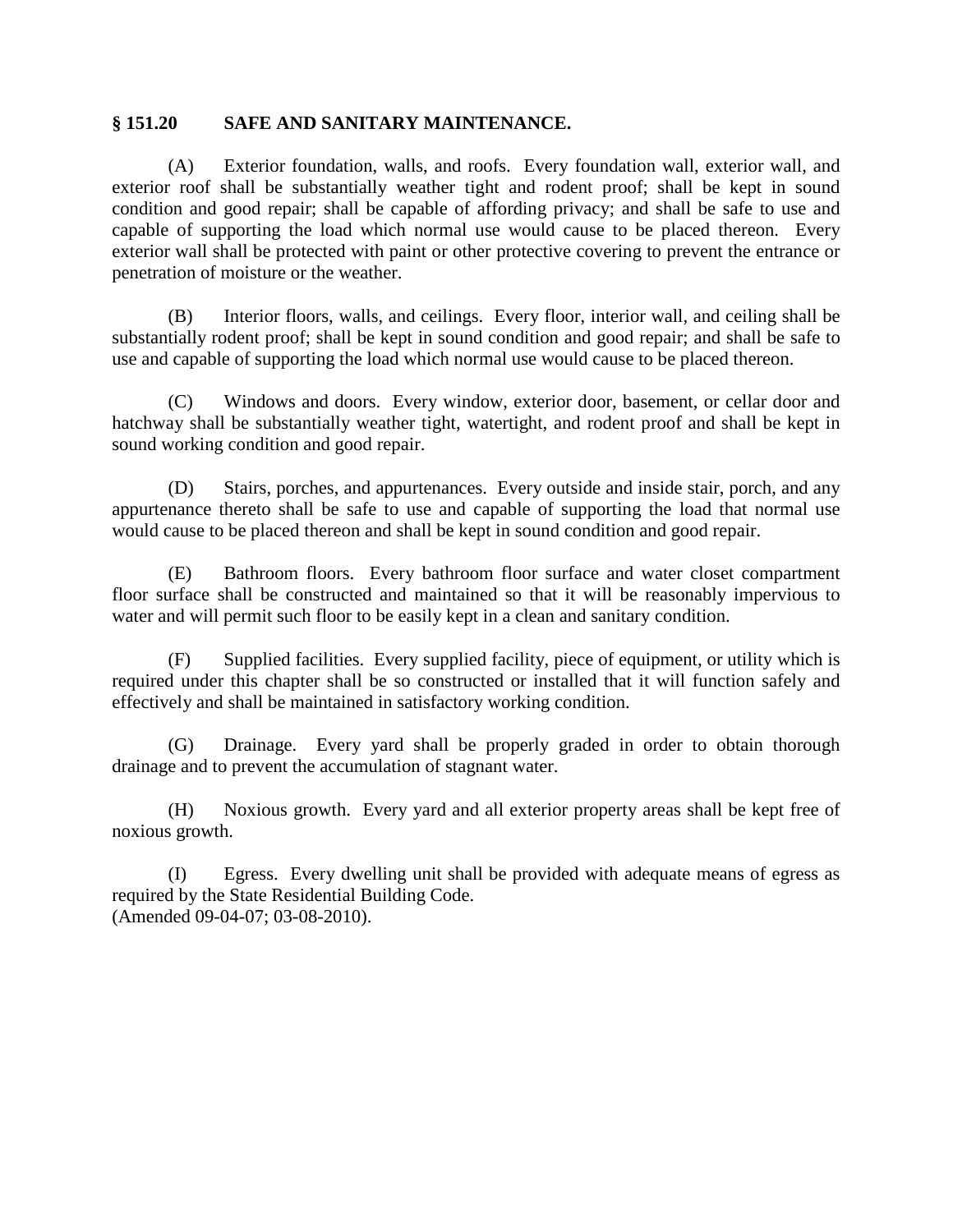#### **§ 151.21 CONTROL OF INSECTS, RODENTS, AND INFESTATIONS.**

(A) Screens. In every dwelling unit, for protection against mosquitoes, flies, and other insects, every door opening directly from a dwelling unit to outdoor space shall be equipped with screens and a self-closing device. Every window or other device with openings to outdoor space, used or intended to be used for ventilation, shall likewise be equipped with screens.

(B) Rodent control. Every basement or cellar window used or intended to be used for ventilation, and every other opening to a basement which might provide an entry for rodents, shall be equipped with screens or such other approved device as will effectively prevent their entrance.

(C) Infestation. Every occupant of a dwelling containing a single dwelling unit shall be responsible for the extermination of insects, rodents, or other pests therein or on the premises; and every occupant of a dwelling unit in a dwelling containing more than one dwelling unit shall be responsible for such extermination whenever his dwelling unit is the only one infested. Whenever infestation is caused by failure of the owner to maintain a dwelling in a rodent proof or reasonable insect proof condition, extermination shall be the responsibility of the owner. Whenever infestation exists in two or more of the dwelling units in any dwelling or in the shared or public parts of any dwelling containing two or more dwelling units, extermination shall be the responsibility of the owner.

(D) Rubbish storage and disposal. Every dwelling and every dwelling unit shall be supplied with approved containers and covers for storage of rubbish as required by town ordinances, and the owner, operator, or agent in control of such dwelling or dwelling unit shall be responsible for the removal of rubbish.

(E) Garbage storage and disposal. Every dwelling and every dwelling unit shall be supplied with an approved garbage disposal facility, which may be an adequate mechanical garbage disposal unit (mechanical sink grinder) in each dwelling unit, or an approved outside garbage can as required by town ordinances.

(F) Waste Disposal. Except as provided in subsection (G), no owner or occupant may cause, suffer, or permit wastes, including rubbish and garbage, to accumulate on the premises, including yards and exterior property areas, provided that occupants shall be liable under this section only for those parts of the premises under their control.

(G) Yard Wastes. Yard waste may be allowed to accumulate or remain in yards and exterior property areas for uses such as landscaping and composting, provided that these materials do not become or threaten to become a fire hazard or a harboring place for rats, mice, snakes or other vermin or otherwise pose a danger to the public health and safety. This provision does not authorize the commercial storage of landscaping materials on a residential property; commercial storage is permitted only in accordance with the Aberdeen Zoning Ordinance. (Amended 09-04-07; 03-08-2010).

#### *MINIMUM STANDARDS FOR ROOMING HOUSES*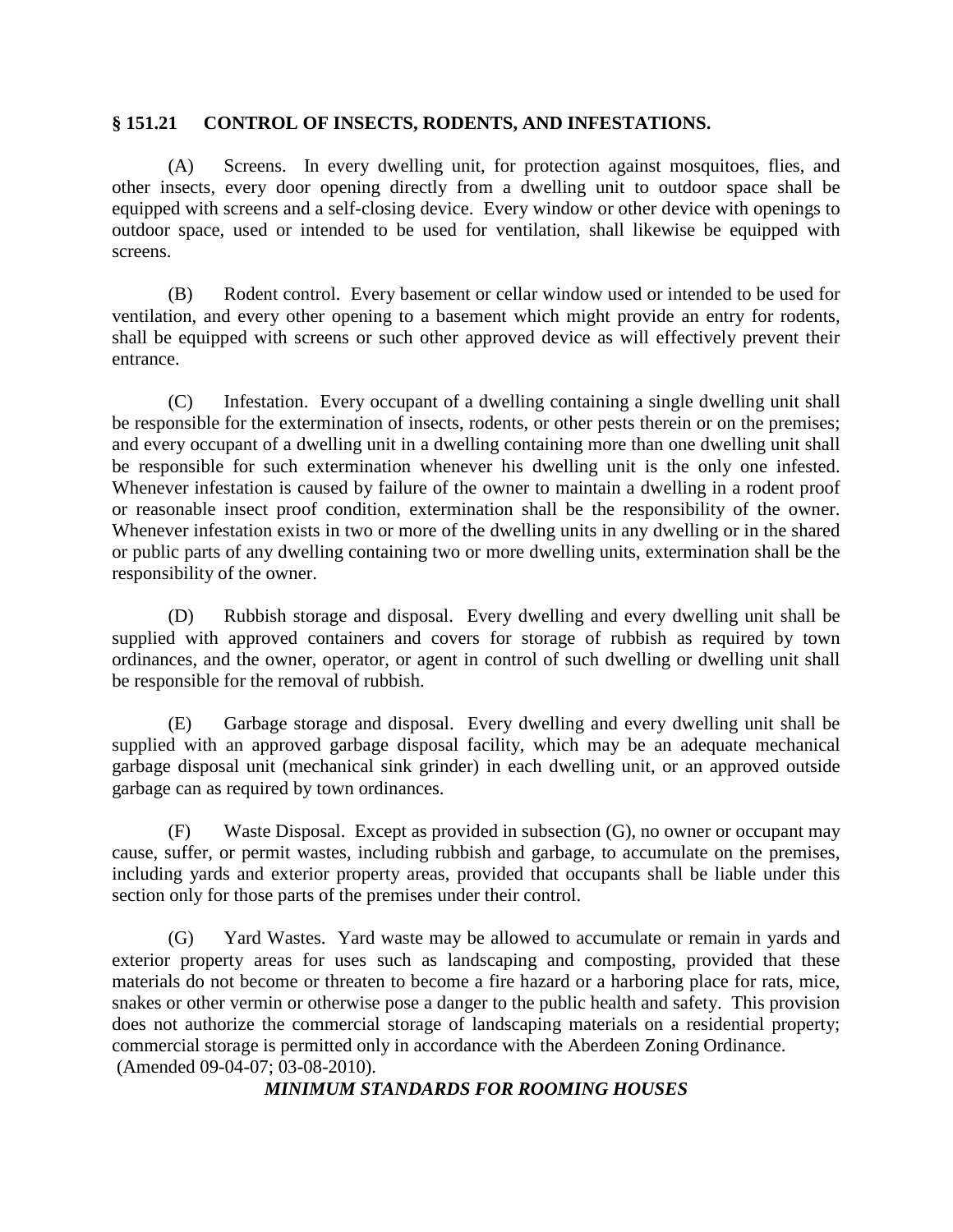## **§ 151.35 APPLICATION OF REGULATIONS.**

All of the provisions of this chapter, and all of the minimum standards and requirements of this chapter, shall be applicable to rooming houses, and to every person who operates a rooming house, or who occupies or lets to another for occupancy and any rooming unit in any rooming house, except as provided in the following section of this subchapter.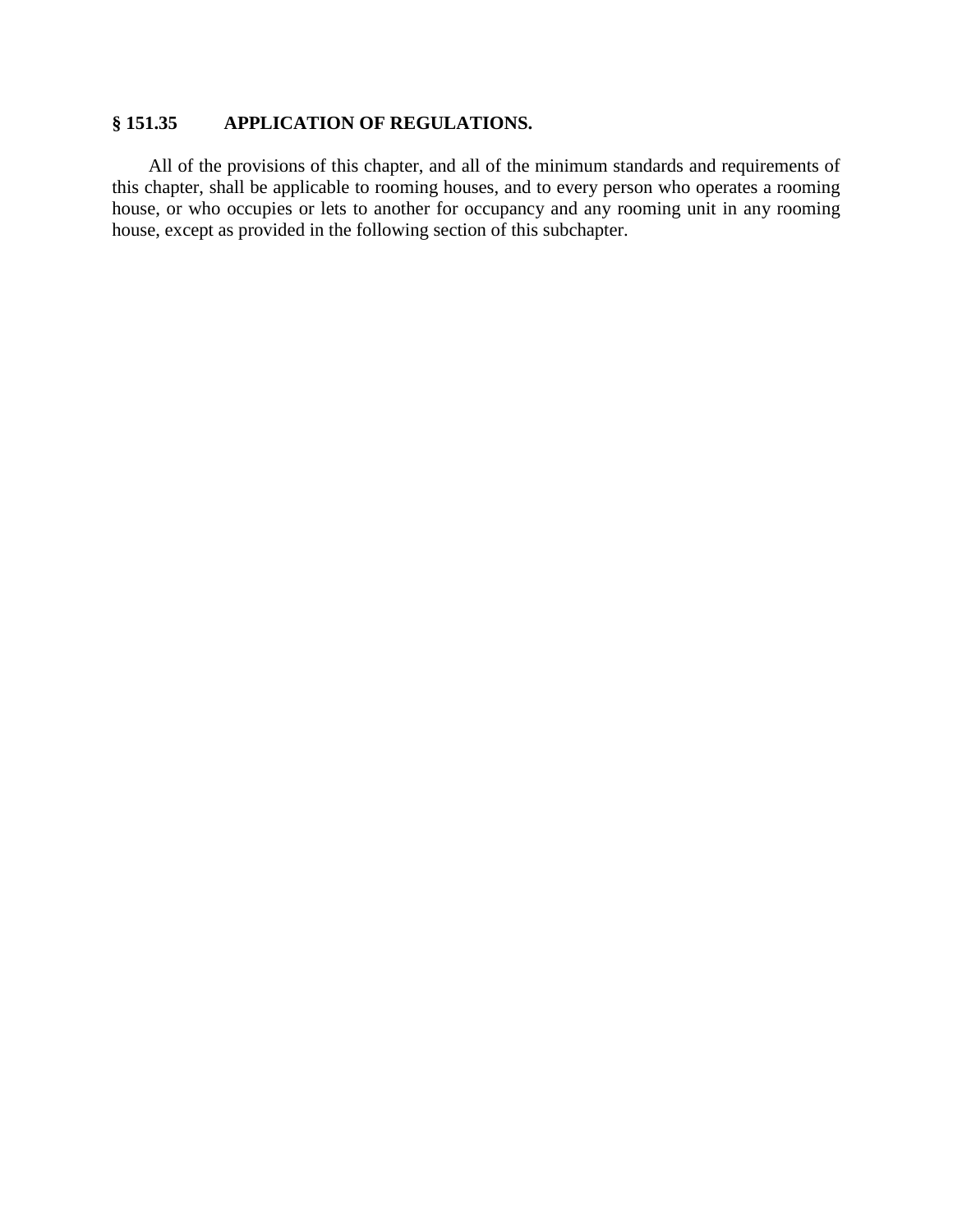#### **§ 151.36 WATER CLOSET, HAND LAVATORY AND BATH FACILITIES.**

At least one water closet, lavatory basin, and bathtub or shower, properly connected to an approved water and sewer systems and in good working condition, shall be supplied for each four rooms within a rooming house wherever these facilities are shared. All such facilities shall be located within the residence building served and shall be directly accessible from a common hall or passageway and shall be not more than one story removed from any of the persons sharing such facilities. Every lavatory basin and bathtub or shower shall be supplied with hot and cold water at all times. Such required facilities shall not be located in a cellar. (Amended 03-08-2010)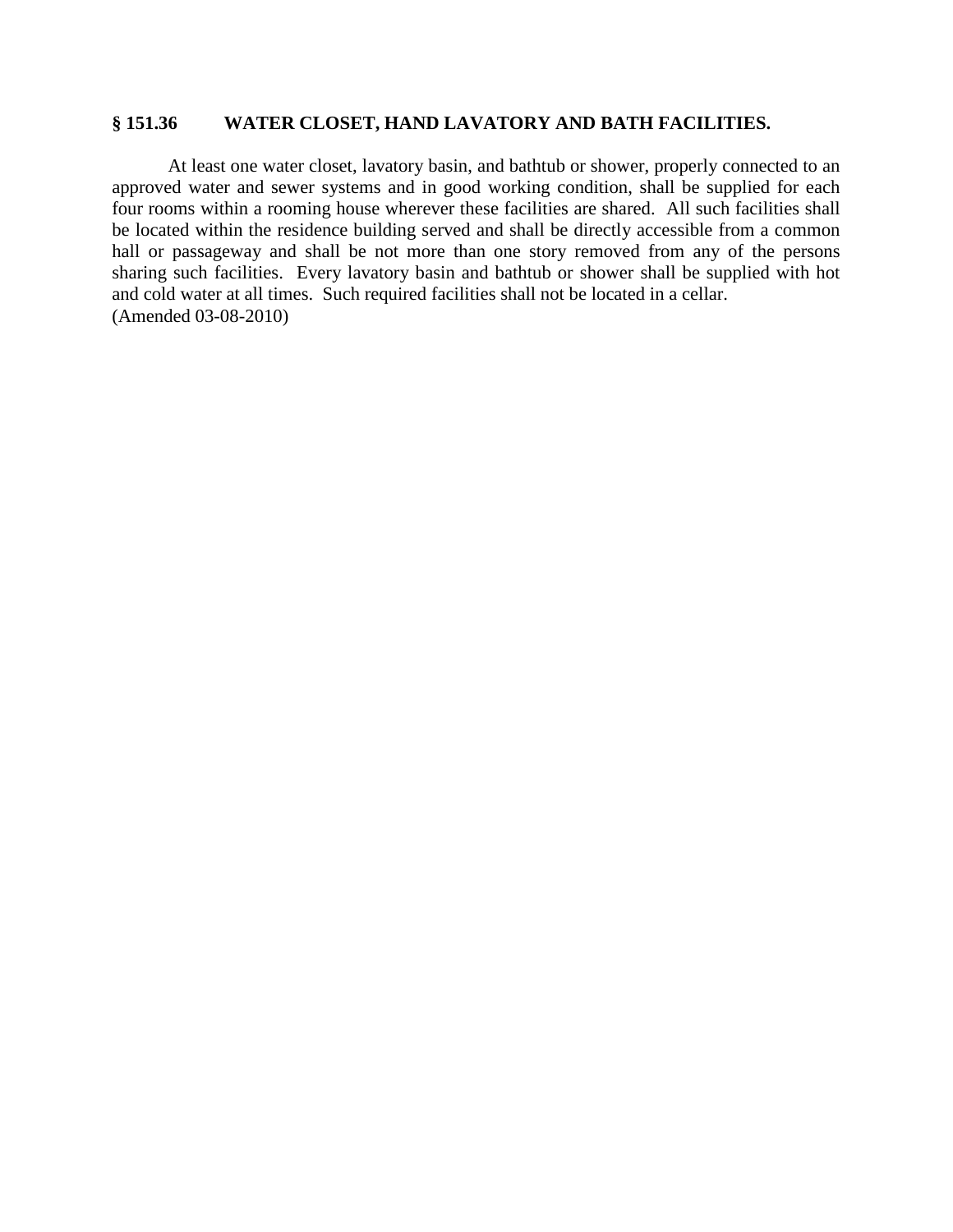#### **§ 151.37 MINIMUM FLOOR AREA.**

Every room occupied for sleeping purposes by one occupant shall contain at least 70 square feet of floor area, and every room occupied for sleeping purposes by more than one occupant shall contain at least 50 square feet of floor area for each occupant 12 years of age and over and at least 35 square feet of floor area for each occupant under 12 years of age. (Amended 03-08-2010)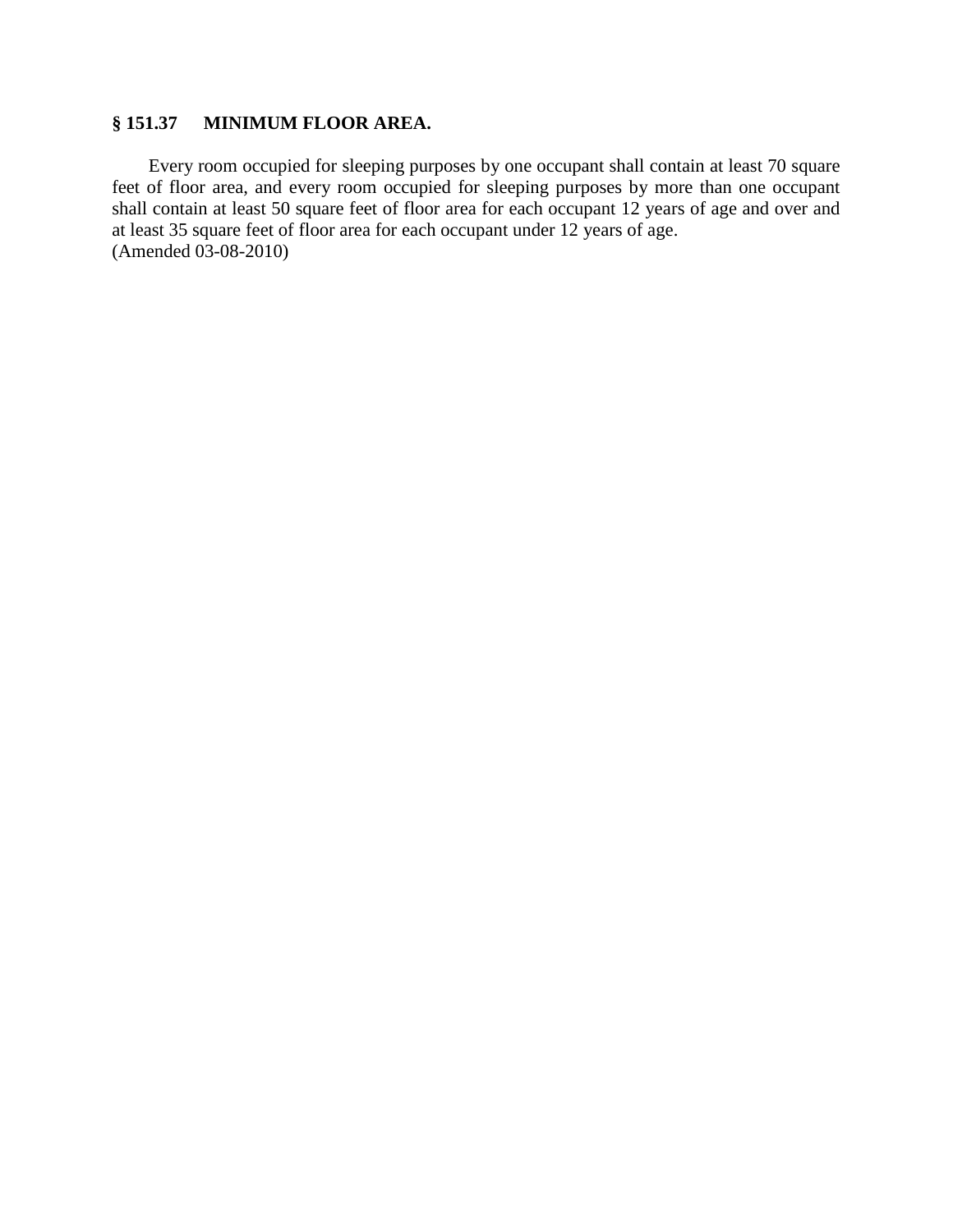#### **§ 151.38 SANITARY CONDITIONS AND FACILITIES.**

(A) Sanitary conditions. The operator of every rooming house shall be responsible for the sanitary maintenance of all walls, floors, and ceilings, and for the sanitary maintenance of every other part of the rooming house. He shall be further responsible for the sanitary maintenance of the entire premises where the entire structure or building within which the rooming house is contained is leased or occupied by the operator.

(B) Sanitary facilities. Every water closet, flush urinal, lavatory basin, and bathtub or shower required by § 152.36 shall be located within the rooming house and within a room or rooms which afford privacy, are separate from the habitable rooms, are accessible from a common hall, and are accessible without going outside the rooming house or through any other room therein.

(Amended 03-08-2010)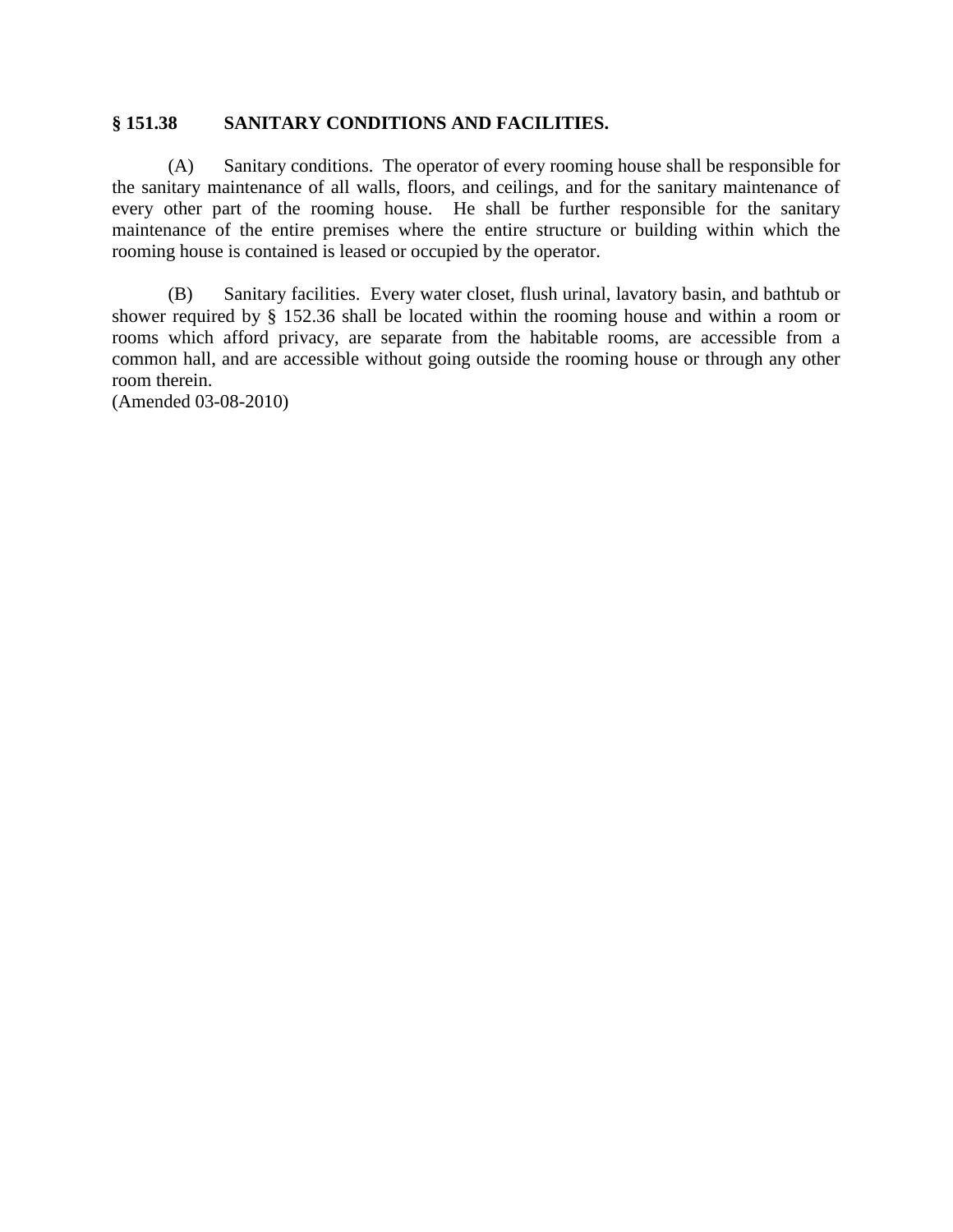#### *ADMINISTRATION AND ENFORCEMENT* **§ 151.50 POWERS AND DUTIES OF BUILDING INSPECTOR.**

The Building Inspector is hereby designated as the officer to enforce the provisions of this chapter and to exercise the duties and powers herein prescribed. The Building Inspector is authorized to exercise such powers as may be necessary or convenient to carry out and effectuate the purpose and provisions of this chapter. The Building Inspector shall have the following powers and duties:

(A) To investigate the dwelling conditions, and to inspect dwellings and dwelling units located in the town and in the two-mile extraterritorial jurisdiction of the town, in order to determine which dwellings and dwelling units are unfit for human habitation, and for the purpose of carrying out the objectives of this chapter with respect to the repair, closing, or demolition of such dwellings and dwelling units;

(B) To take such action, together with other appropriate departments and agencies, public and private, as may be necessary to effect rehabilitation of housing which is deteriorated;

(C) To keep a record of the results of inspections made under this chapter and an inventory of those dwellings that do not meet the minimum standards of fitness herein prescribed;

(D) To administer oaths and affirmations, examine witnesses, and receive evidence;

(E) To enter upon premises for the purpose of making examinations and inspections; provided, such entries shall be made in accordance with § 152.51 and State law, and shall be made in such manner as to cause the least possible inconvenience to the persons in possession; and

(F) To perform such other duties as may be prescribed herein or by the Board of **Commissioners**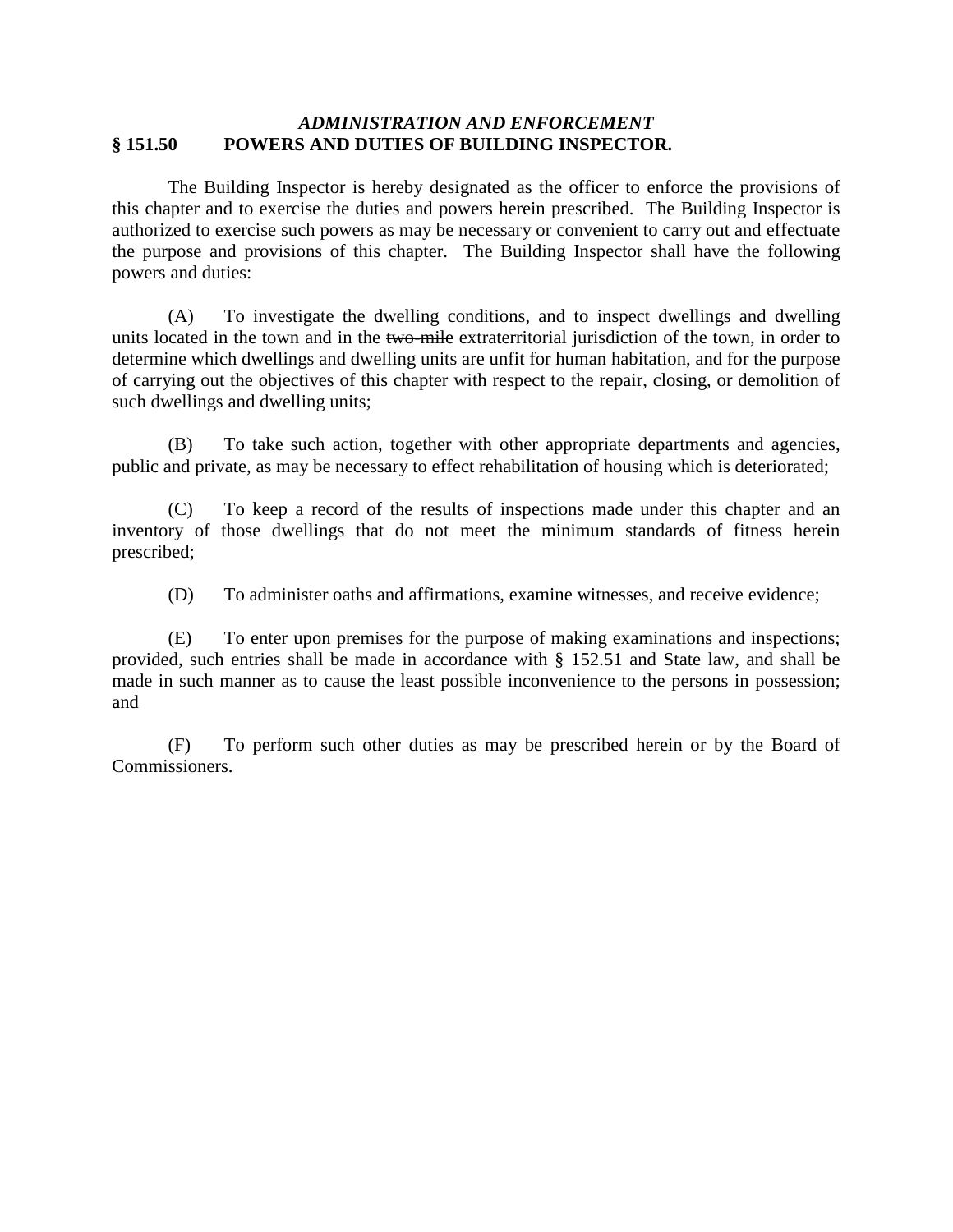#### **§ 151.51 RIGHT OF ENTRY OF BUILDING INSPECTOR.**

(A) For the purpose of making inspections, the Building Inspector is hereby authorized to enter, examine, and survey at all reasonable times all dwellings, dwelling units, rooming houses, rooming units, and the premises associated therewith. The owner or occupant of every dwelling, dwelling unit, rooming house, or rooming unit or the person in charge thereof shall give the Building Inspector free access to such dwelling and its premises at all reasonable times for the purposes of such inspection, examination, and survey.

(B) Every occupant of a dwelling, dwelling unit, rooming house, or rooming unit shall give the owner thereof or his agent or employee, access to any part of such dwelling or dwelling unit and its premises at all reasonable times for the purpose of making such repairs or alterations as are necessary to effect compliance with the provisions of this chapter or with any lawful order issued pursuant to the provisions of this chapter.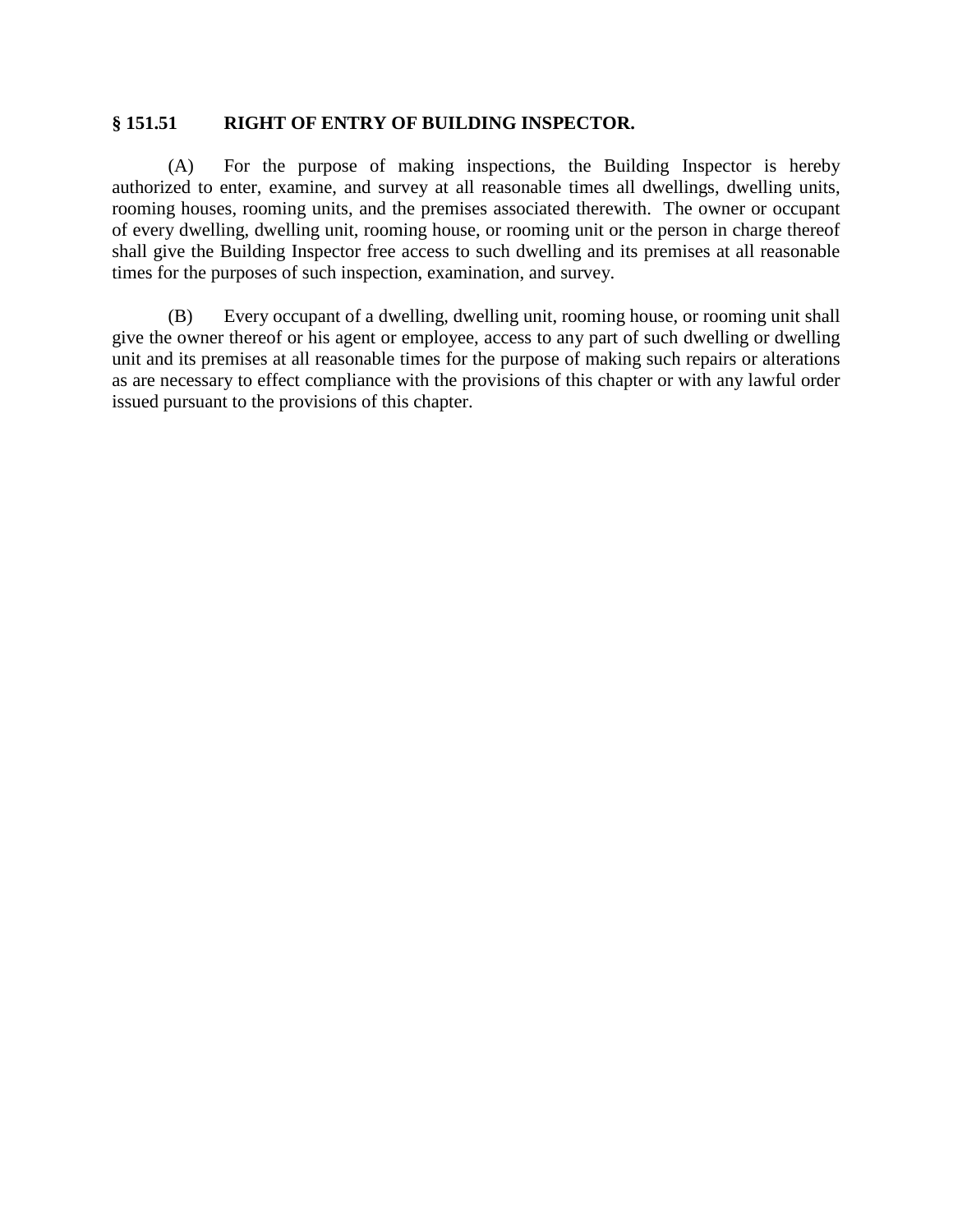#### **§ 151.52 ENFORCEMENT PROCEDURE.**

(A) Preliminary investigation; notice; hearing. Whenever a petition is filed with the Building Inspector by a public authority or by at least five residents of the Town or its extraterritorial jurisdiction, charging that any dwelling, dwelling unit or the premises thereof is unfit for habitation, or whenever it appears to the Inspector, upon inspection, that any dwelling, dwelling unit or the premises thereof is unfit for human habitation, he shall, if his preliminary investigation discloses a basis for such charges, issue and cause to be served upon the owner of and parties in interest in such dwelling, dwelling unit or premises thereof a complaint stating the charges in that respect and containing a notice that a hearing will be held before the Inspector at a place therein fixed, not less than ten (10) nor more than thirty (30) days after the serving of the complaint. The owner or any party in interest shall have a right to file an answer to the complaint and to appear in person, or otherwise, and give testimony at the place and time fixed in the complaint. Notice of such hearing shall also be given to at least one (1) of the persons signing a petition relating to such dwelling or premises thereof. Any person desiring to do so may attend such hearing and give evidence. Rules of evidence prevailing in courts or law or equity shall not be controlling in hearings before the Inspector.

#### (B) Procedure after hearing.

(1) After such notice and hearing, the Inspector shall state in writing his determination as to whether the dwelling, dwelling unit or the premises thereof are unfit for human habitation, and if so, whether the dwelling or dwelling unit is deteriorated or dilapidated.

(2) If the Inspector determines that the dwelling or dwelling unit is deteriorated, he shall state in writing his findings of fact in support of such determination, and shall issue and cause to be served upon the owner thereof an order directing and requiring the owner to repair, alter, or improve such dwelling or dwelling unit to comply with the minimum standards of fitness established by this chapter within a specified period of time, not to exceed 90 days. Such order may also direct and require the owner to vacate and close such dwelling or dwelling unit until such repairs, alterations, and improvements have been made. The order may require that the property be vacated and closed only if continued occupancy during the time allowed for repair will present a significant threat of bodily harm, taking into account the nature of the necessary repairs, alterations, or improvements; the current state of the property; and any additional risks due to the presence and capacity of minors under the age of 18 or occupants with physical or mental disabilities. The order shall state that the failure to make timely repairs as directed in the order shall make the dwelling subject to the issuance of an unfit order under § 151.52(C)(2).

(3) If the Inspector determines that the dwelling or dwelling unit is dilapidated, he shall state in writing his findings of fact to support such determination, and shall issue and cause to be served upon the owner thereof an order directing and requiring the owner either to repair, alter, or improve such dwelling or dwelling unit to comply with the minimum standards of fitness established by this chapter, or else to vacate and remove or demolish the same within a specified period of time not to exceed 90 days. If the order permits the owner to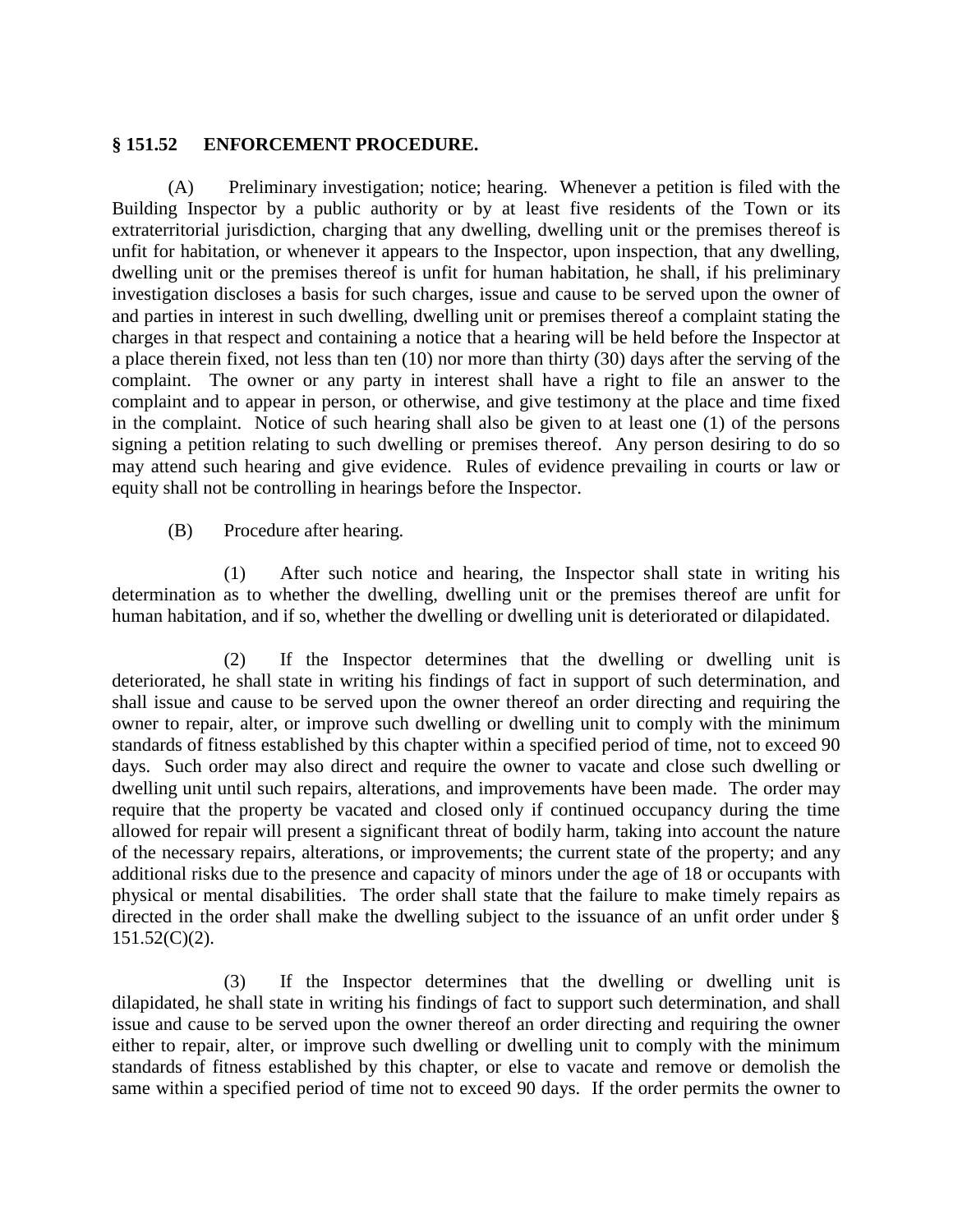repair the dwelling, the order may require that the property be vacated and closed only if continued occupancy during the time allowed for repair will present a significant threat of bodily harm, taking into account the nature of the necessary repairs, alterations, or improvements; the current state of the property; and any additional risks due to the presence and capacity of minors under the age of 18 or occupants with physical or mental disabilities. If repairs are allowed, the order shall state that the failure to make timely repairs as directed in the order shall make the dwelling subject to the issuance of an unfit order under  $\S 151.52(C)(2)$ .

(4) If the dwelling is located in a historic district of the town and the Historic District Commission determines, after a public hearing as provided by ordinance, that the dwelling is of particular significance or value toward maintaining the character of the historic district, and the dwelling has not been condemned as unsafe, an order issued pursuant to § 151.52(B)(3) may require that the dwelling be vacated and closed consistent with G.S. § 160A-400.14(a).

(5) If the Board of Commissioners shall have adopted an ordinance pursuant to § 151.52(C)(2), or the Inspector shall have issued an order, ordering a dwelling to be repaired or vacated and closed, as § 151.52(B)(2), and if the owner has vacated and closed such dwelling and kept such dwelling vacated and closed for a period of one year pursuant to the ordinance or order, then if the Board of Commissioners shall find that the owner has abandoned the intent and purpose to repair, alter or improve the dwelling in order to render it fit for human habitation and that the continuation of the dwelling in its vacated and closed status would be inimical to the health, safety, morals and welfare of the town in that the dwelling would continue to deteriorate, would create a fire and safety hazard, would be a threat to children and vagrants, would attract persons intent on criminal activities, would cause or contribute to blight and the deterioration of property values in the area, and would render unavailable property and a dwelling which might otherwise have been made available to ease the persistent shortage of decent and affordable housing in this State, then in such circumstances, the Board of Commissioners may, after the expiration of such one year period, enact an ordinance and serve such ordinance on the owner, setting forth the following:

- a. If it is determined that the repair of the dwelling to render it fit for human habitation can be made at a cost not exceeding fifty percent (50%) of the then current value of the dwelling, the ordinance shall require that the owner either repair or demolish and remove the dwelling within 90 days; or
- b. If it is determined that the repair of the dwelling to render it fit for human habitation cannot be made at a cost not exceeding fifty percent (50%) of the then current value of the dwelling, the ordinance shall require the owner to demolish and remove the dwelling within 90 days.

This ordinance shall be recorded in the Moore county Registry and shall be indexed in the name of the property owner in the grantor index. If the owner fails to comply with this ordinance, the public officer shall effectuate the purpose of the ordinance.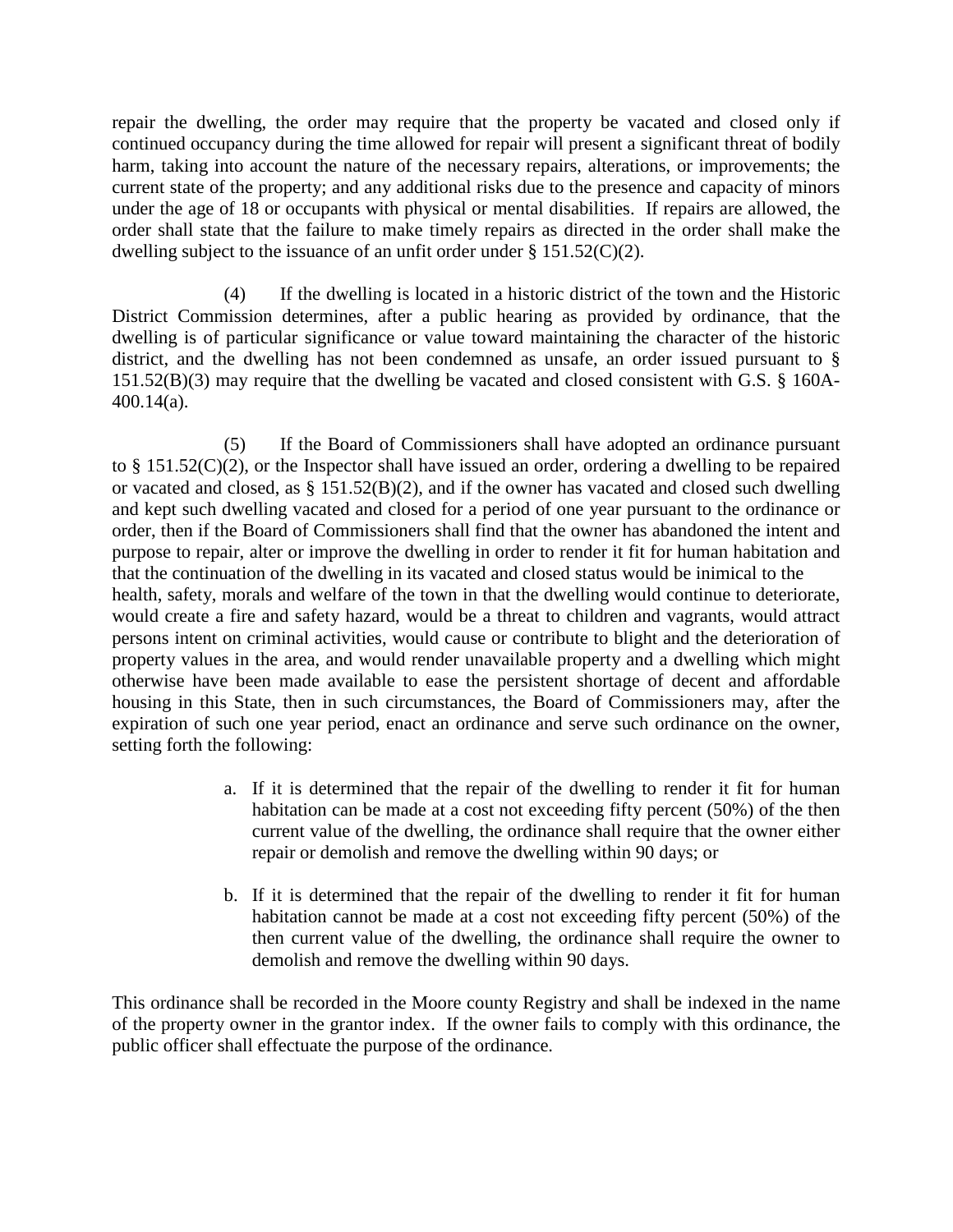(6) Whenever a determination is made pursuant to  $\S$  151.52(B)(2) or (3) that a dwelling must be vacated and closed, or removed or demolished, notice of the order shall be given by first-class mail to any organization involved in providing or restoring dwellings for affordable housing that has filed a written request for such notices. A minimum period of 45 days from the mailing of such notice shall be given before removal or demolition by action of the Inspector, to allow the opportunity for any organization to negotiate with the owner to make repairs, lease, or purchase the property for the purpose of providing affordable housing. The Inspector or Town Clerk shall certify the mailing of the notices, and the certification shall be conclusive in the absence of fraud. Only an organization that has filed a written request for such notices may raise the issue of failure to mail such notices, and the sole remedy shall be an order requiring the public officer to wait 45 days before causing removal or demolition.

(C) Failure to comply with order.

(1) In personam remedy. If the owner of any deteriorated dwelling or dwelling unit shall fail to comply with an order of the Inspector to repair, alter, or improve or to vacate and close the same within the time specified therein, or if the owner of a dilapidated dwelling or dwelling unit shall fall to comply with an order of the inspector to repair, alter, or improve or to vacate and close and remove or demolish the same within the time specified therein, the Inspector may submit to the Board of Commissioners at its next regular meeting a resolution directing the Town Attorney to petition the superior court for an order directing such owner to comply with the order of the Inspector, as authorized by G.S. § 160A-446(g).

(2) In rem remedy. After failure of an owner of a deteriorated or dilapidated dwelling or dwelling unit to comply with an order of the Inspector within the time specified therein, if injunctive relief has not been sought or has not been granted as provided by § 151.52(C)(1), the Inspector shall submit to the Board of Commissioners an ordinance specifying the property and ordering the Inspector or authorized agent to cause such dwelling or dwelling unit to be repaired, altered, improved, vacated, closed, removed, or demolished, as provided in the original order of the Inspector, and pending removal or demolition, to place a placard on such dwelling as provided by G.S. § 160A-443 and § 151.54 of this code.

(3) Action in the nature of summary ejectment. If any occupant fails to comply with an order to vacate a dwelling, the Inspector or Town Attorney may file a civil action in the name of the town to remove such occupant. The action to vacate the dwelling shall be in the nature of summary ejectment and shall be commenced by filing a complaint naming as partiesdefendant any person occupying such dwelling. The clerk of superior court shall issue a summons requiring the defendant to appear before a magistrate at a certain time, date and place not to exceed 10 days from the issuance of the summons to answer the complaint. The summons and complaint shall be served as provided in G.S. § 42-29. The summons shall be returned according to its tenor, and if on its return it appears to have been duly served, and if at the hearing the Inspector produces a certified copy of an ordinance adopted by the Board of Commissioners pursuant to  $\S$  151.52(C)(2) authorizing the Inspector to proceed to vacate the occupied dwelling, the magistrate shall enter judgment ordering that the premises be vacated and that all persons be removed. The judgment ordering that the dwelling be vacated shall be enforced in the same manner as the judgment for summary ejectment entered under G.S. § 42-30.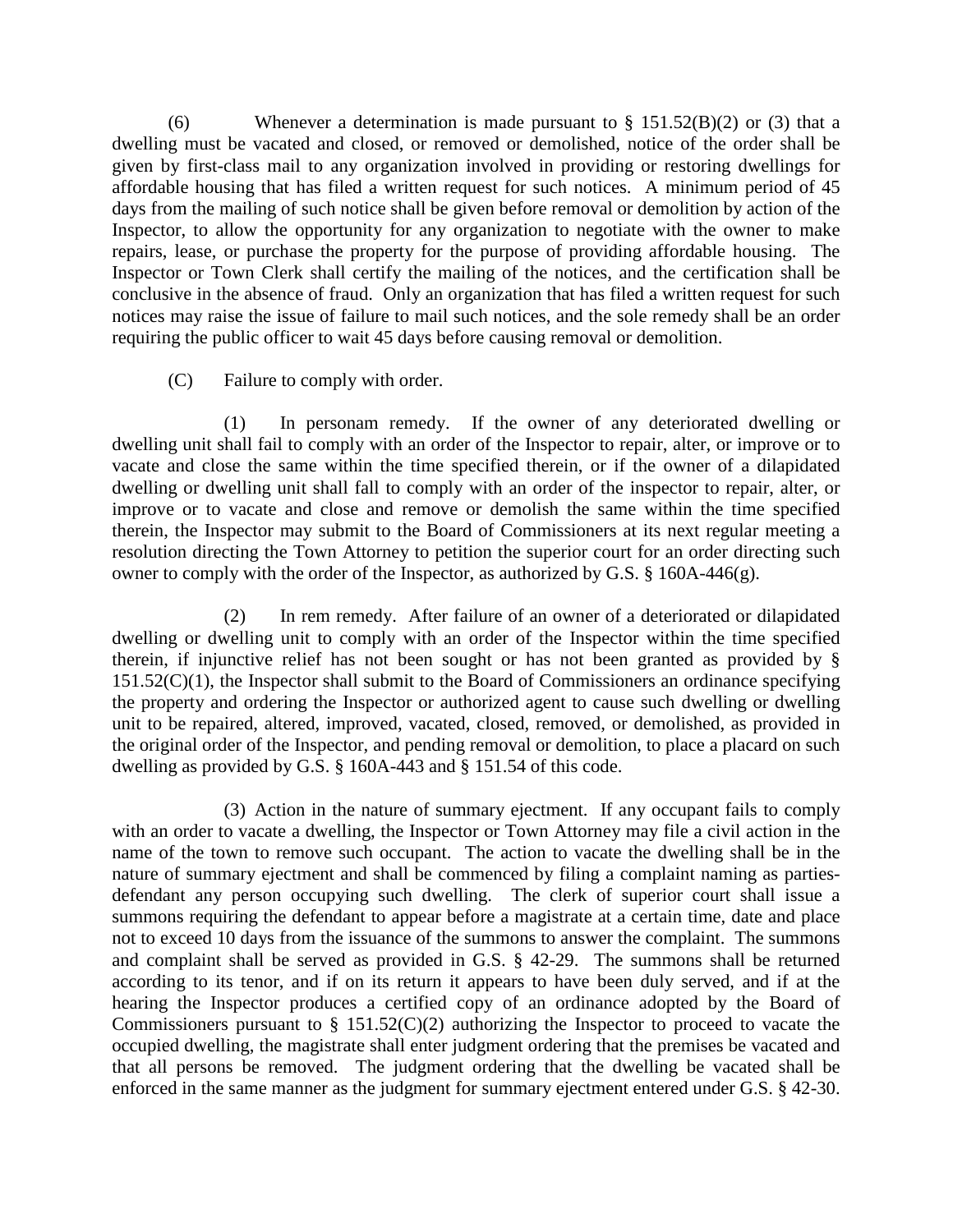An appeal from any judgment entered hereunder by the magistrate may be taken as provided in G.S. § 7A-228, and the execution of such judgment may be stayed as provided in G.S. § 7A-227. An action to remove an occupant of a dwelling who is a tenant of the owner may not be in the nature of a summary ejectment proceeding pursuant to this paragraph unless such occupant was served with notice at least 30 days before the filing of the summary ejectment proceeding that the Board of Commissioners has ordered the public officer to proceed to exercise his duties under this chapter to vacate and close or remove and demolish the dwelling.

### (D) Appeals from orders of Inspector.

(1) An appeal from any decision or order of the Inspector may be taken by any person aggrieved thereby or by any officer, board, or commission of the town. Any appeal from the Inspector shall be taken within ten days from the rendering of the decision or service of the order, and shall be taken by filing with the Inspector and with the Zoning Board of Adjustment a notice of appeal which shall specify the grounds upon which the appeal is based. Upon the filing of any notice of appeal, the Inspector shall forthwith transmit to the Board all the papers constituting the record upon which the decision appealed from was made. When an appeal is from a decision of the Inspector requiring the person aggrieved to do any act, the appeal shall have the effect of suspending the requirement until the hearing by the Board, unless the Inspector certifies to the Board, after the notice of appeal is filed with him, that by reason of the facts stated in the certificate (a copy of which shall be furnished to the appellant), a suspension of his requirement would cause imminent peril to life or property, in which case the requirement shall not be suspended except by a restraining order, which may be granted for due cause shown upon not less than one day's written notice to the Inspector, by the Board, or by a court of record upon petition made pursuant to G.S.  $\S$  160A-446(f) and  $\S$  151.32(E) of this code.

(2) The Board shall fix a reasonable time for the hearing of all appeals, shall give due notice to all the parties, and shall render its decision within a reasonable time. Any party may appear in person or by agent or attorney. The Board may reverse or affirm, wholly or partly, or may modify the decision or order appealed from, and may make such decision and order as in its opinion ought to be made in the matter, and to that end it shall have all the powers of the Inspector, but the concurring vote of four-fifths of the members of the Board shall be necessary to reverse or modify any decision or order of the Inspector. The Board shall have power also in passing upon appeals, in any case where there are practical difficulties or unnecessary hardships in the way of carrying out the strict letter of the ordinance, to adapt the application of the ordinance to the necessities of the case to the end that the spirit of the ordinance shall be observed, public safety and welfare secured, and substantial justice done. The Board shall keep an accurate journal of all its proceedings.

(3) Every decision of the Board shall be subject to review by proceedings in the nature of certiorari instituted within 15 days of the decision of the Board, but not otherwise.

(E) Petition to superior court by owner. Any person aggrieved by an order issued by the Inspector or a decision rendered by the Board shall have the right, within 30 days after issuance of the order of rendering of the decision, to petition the superior court for a temporary injunction restraining the Inspector pending a final disposition of the cause, as provided by G.S.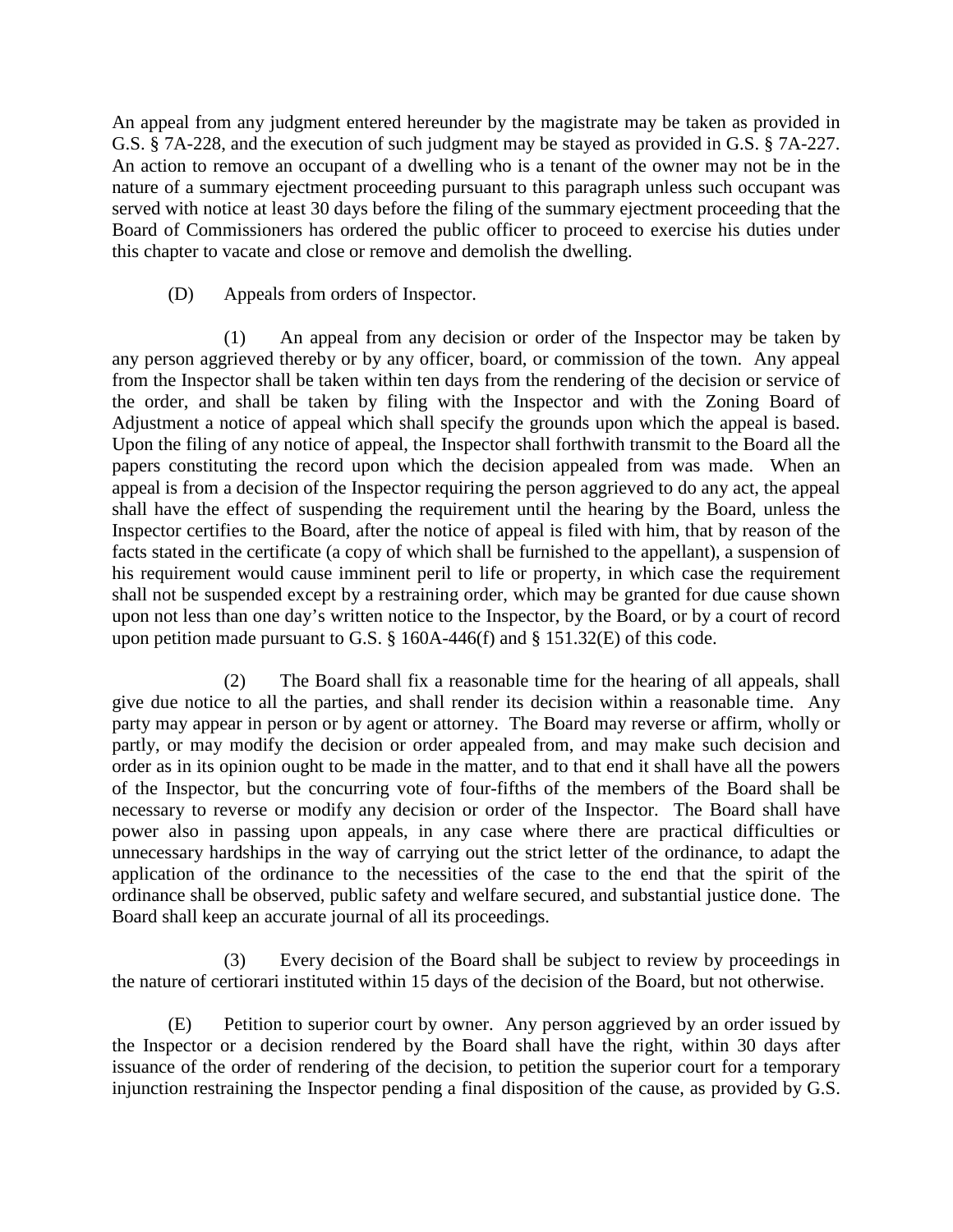§ 160A-446(f). (Amended 09-04-07; 03-08-2010).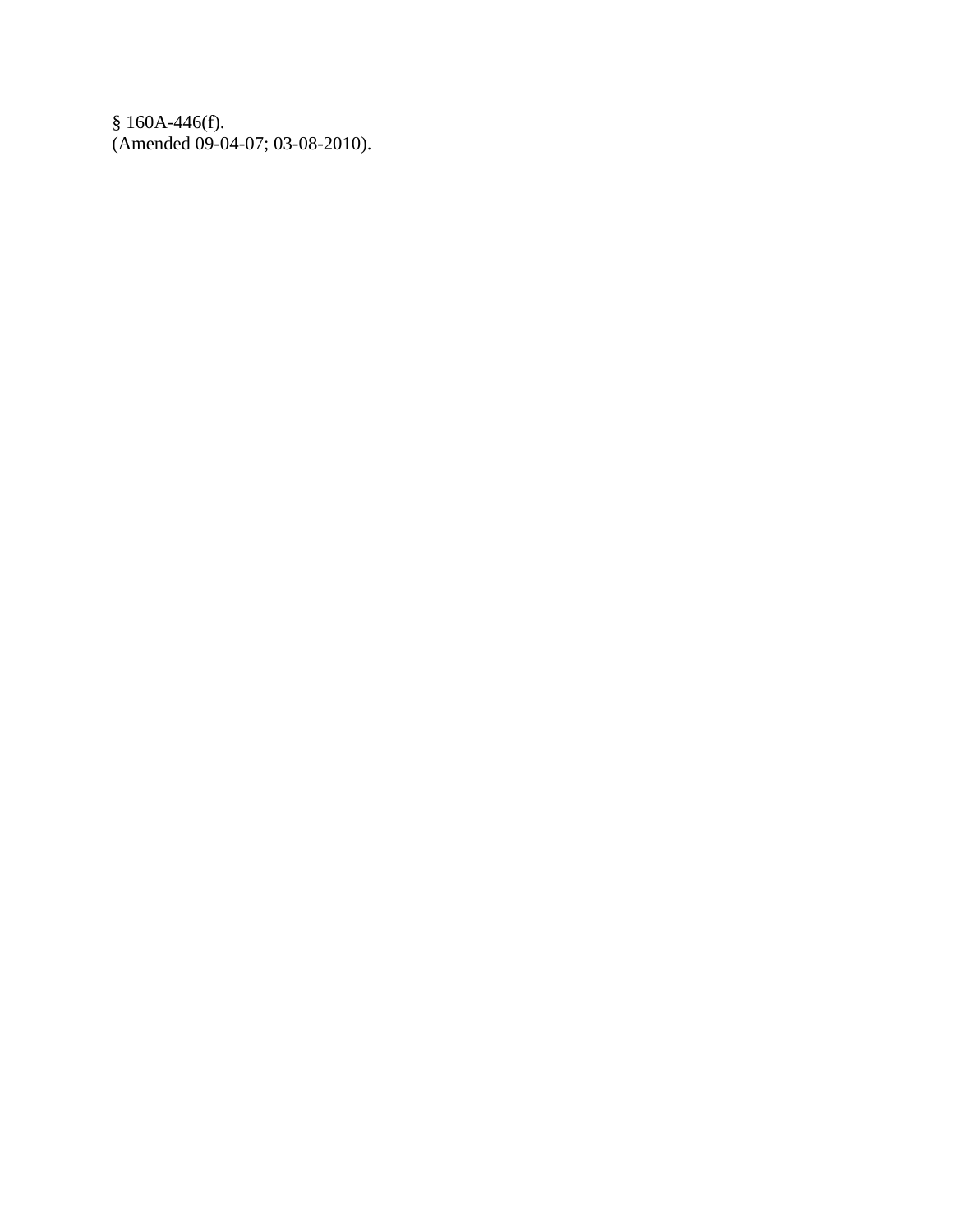#### **§ 151.53 METHODS OF SERVICE OF COMPLAINTS AND ORDERS.**

(A) Complaints or orders issued by the Inspector pursuant to an ordinance adopted under this chapter shall be served upon persons either personally or by registered or certified mail. When service is made by registered or certified mail, a copy of the complaint or order may also be sent by regular mail. Service shall be deemed sufficient if the registered or certified mail is unclaimed or refused, but the regular mail is not returned by the post office within 10 days after the mailing. If regular mail is used, a notice of the pending proceedings shall be posted in a conspicuous place on the premises affected.

(B) If the identities of any owners or the whereabouts of persons are unknown and cannot be ascertained by the Inspector in the exercise of reasonable diligence, or, if the owners are known but have refused to accept service by registered or certified mail, and the Inspector makes an affidavit to that effect, then the serving of the complaint or order upon the owners or other persons may be made by publication in a newspaper having general circulation in the city at least once no later than the time at which personal service would be required under the provisions of this chapter. When service is made by publication, a notice of the pending proceedings shall be posted in a conspicuous place on the premises thereby affected. (Amended 03-08-2010)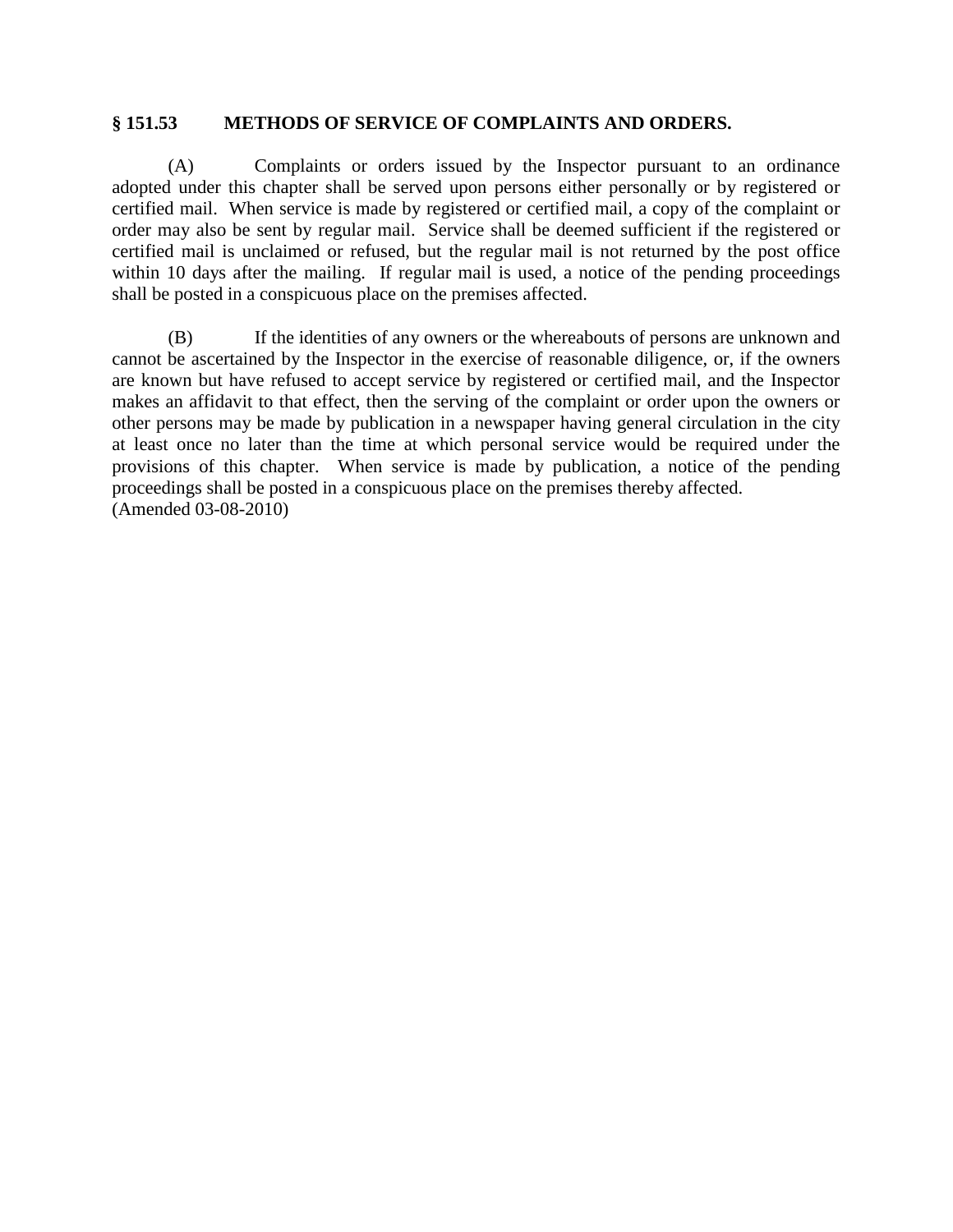#### **§ 151.54 IN REM ACTION BY INSPECTOR; PLACARDING.**

(A) After failure of an owner of a dwelling or dwelling unit to comply with an order of the Building Inspector issued pursuant to the provisions of this chapter, and upon adoption by the Board of Commissioners of an ordinance authorizing and directing him to do so, as provided by G.S. § 160A-443(5) and § 151.52(C) of this code, the Inspector shall proceed to cause such dwelling or dwelling unit to be repaired, altered, or improved to comply with the minimum standards of fitness established by this chapter, or to be vacated and closed and removed or demolished, as directed by the ordinance of the Board of Commissioners, and shall cause to be posted on the main entrance of such dwelling or dwelling unit a placard with the following words: "This building is unfit for human habitation; the use or occupation of this building for human habitation is prohibited and unlawful." Occupation of a building so posted shall constitute a misdemeanor.

(B) Each ordinance so adopted shall be recorded in the Moore County Registry, and shall be indexed in the name of the property owner in the grantor index, as provided by G.S. § 160A-443(5).

(Amended 03-08-2010)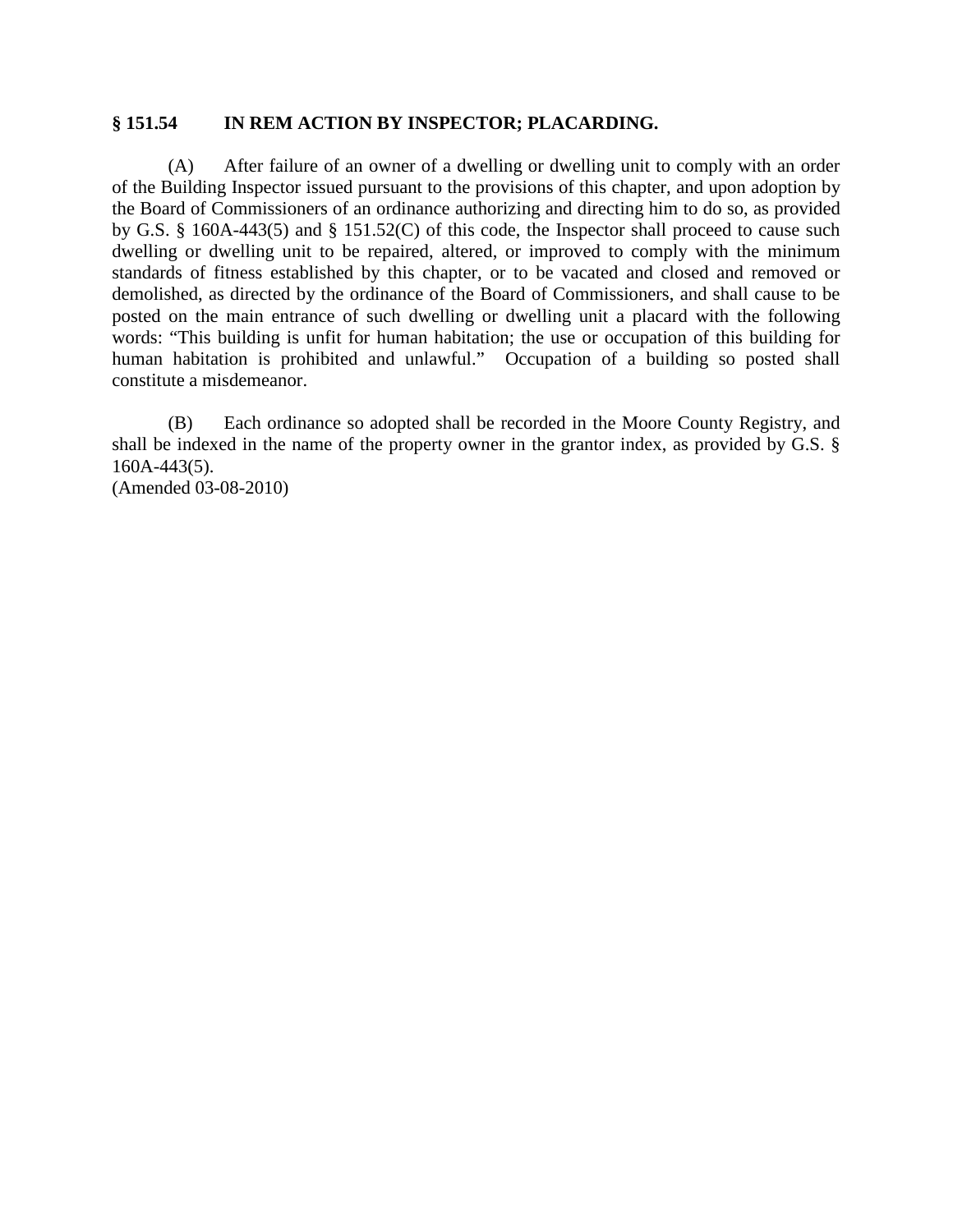#### **§ 151.55 COSTS A LIEN ON PREMISES.**

(A) That the amount of the cost of repairs, alterations or improvements, or vacating and closing, or removal or demolition by the Inspector shall be a lien against the real property upon which the cost was incurred, which lien shall be filed, have the same priority, and be collected as the lien for special assessment provided in G.S. Chapter 160A, Article 10.

(B) If the real property upon which the cost was incurred is located within the corporate limits of the town, then the amount of the cost is also a lien on any other real property of the owner located within the town limits or within one mile thereof except for the owner's primary residence. The additional lien provided in this subsection is inferior to all prior liens and shall be collected as a money judgment.

(C) If the dwelling is removed or demolished by the Inspector, he shall sell the materials of the dwelling, and any personal property, fixtures or appurtenances found in or attached to the dwelling, and shall credit the proceeds of the sale against the cost of the removal or demolition, and any balance remaining shall be deposited in the superior court by the Inspector, shall be secured in a manner directed by the court, and shall be disbursed by the court to the persons found to be entitled thereto by final order or decree of the court. Nothing in this section shall be construed to impair or limit in any way the power of the town to define and declare nuisances and to cause their removal or abatement by summary proceedings, or otherwise.

(Amended 03-08-2010)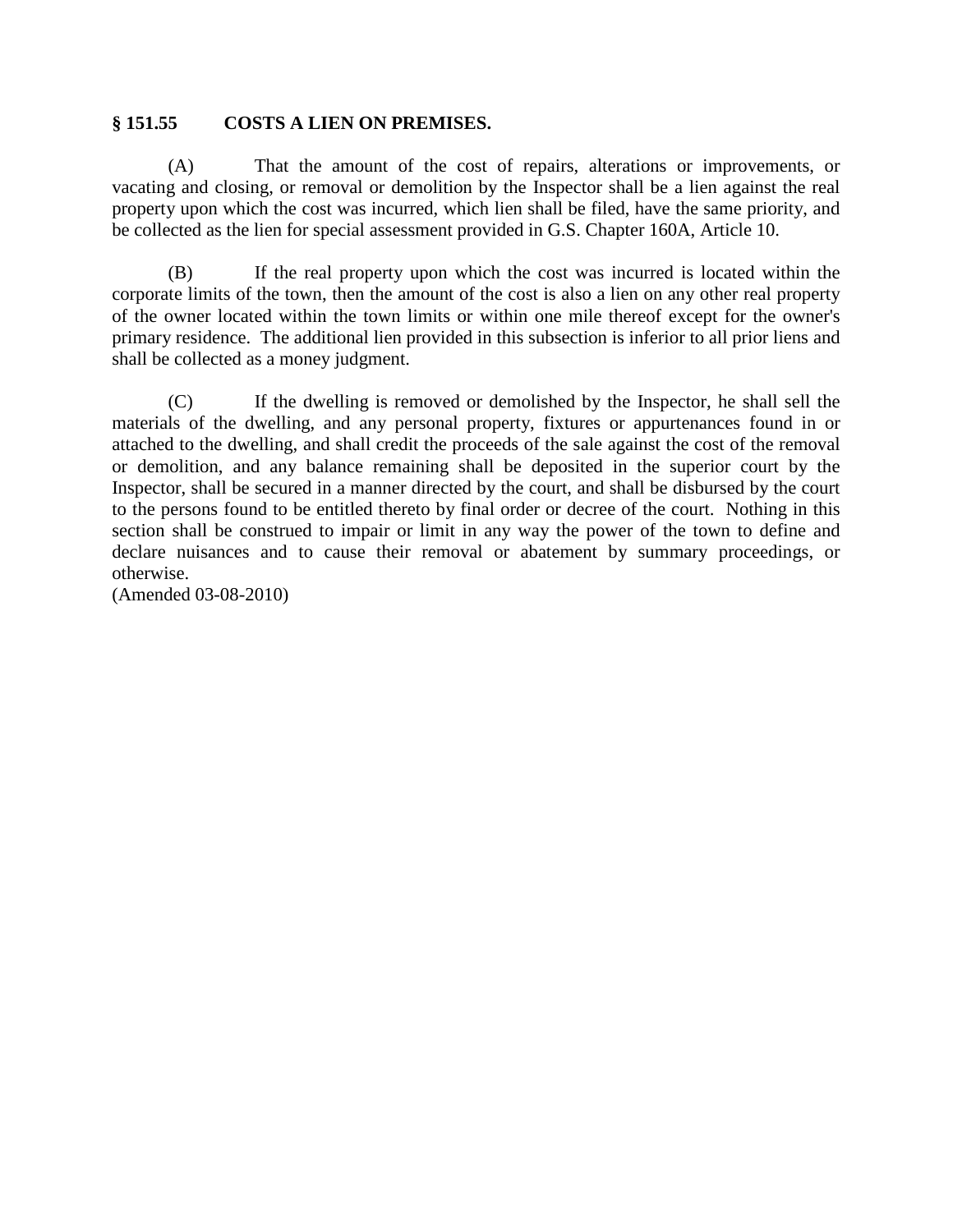#### **§ 151.56 ALTERNATIVE REMEDIES.**

(A) In addition to the remedies provided in § 151.52, 151.54, and 151.55, the remedies provided in Code of Ordinances § 10.98 may also be used to enforce the provisions of this chapter.

(B) Neither this chapter nor any of its provisions shall be construed to impair or limit in any way the power of the town to define and declare nuisances and to cause their abatement by summary action or otherwise, or to enforce this chapter by criminal process as authorized by G.S. § 14-4, and the enforcement of any remedy provided herein shall not prevent the enforcement of any other remedy or remedies provided herein or in other ordinances or laws.

(C) Nothing in this chapter shall be construed to otherwise abrogate or impair the other powers of the town to enforce any provisions of its charter or its ordinances or regulations, nor to prevent or punish violations thereof; and the powers conferred by this chapter shall be in addition and supplemental to the powers conferred by any other law. (Amended 09-04-07; 03-08-2010).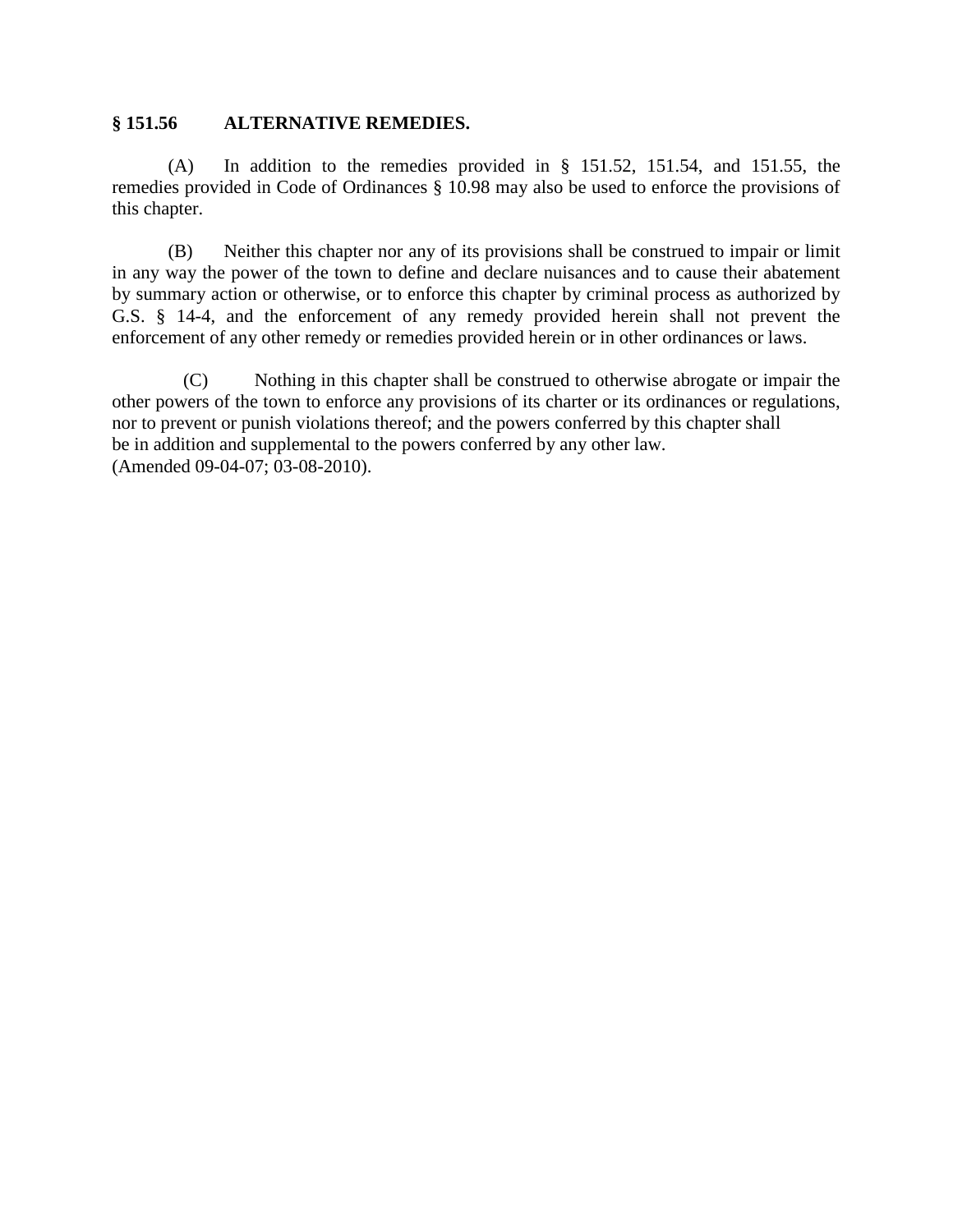# **§ 151.57 ZONING BOARD OF ADJUSTMENT TO HEAR APPEALS.**

Repealed. (Amended 03-08-2010)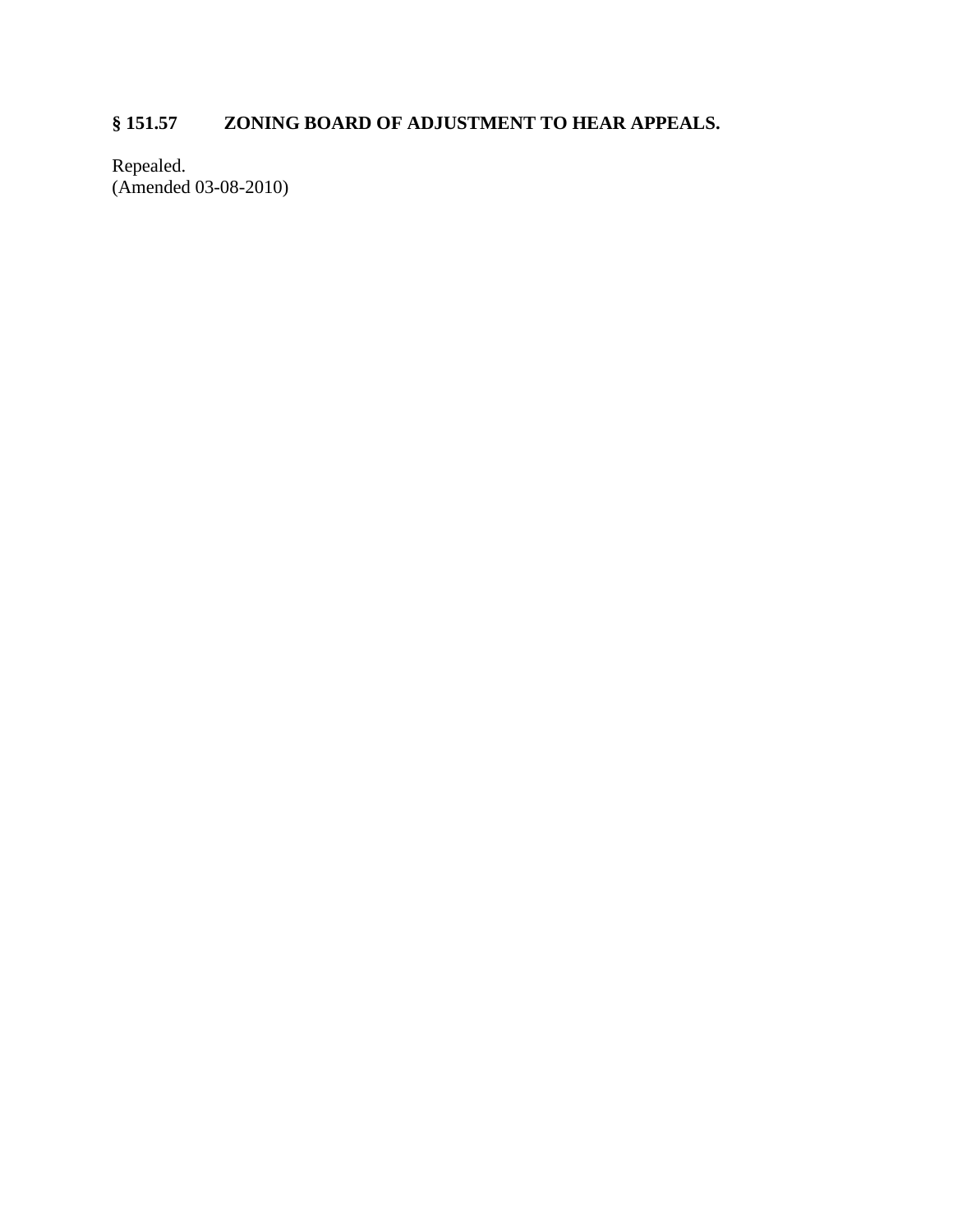## **§ 151.58 OTHER PROVISIONS.**

In the event any provision, standard, or requirement of this chapter is found to be in conflict with any provision of any other ordinance or code of the town, the provision which establishes the higher standard or more stringent requirement for the promotion and protection of the health and safety of the residents of the town shall prevail.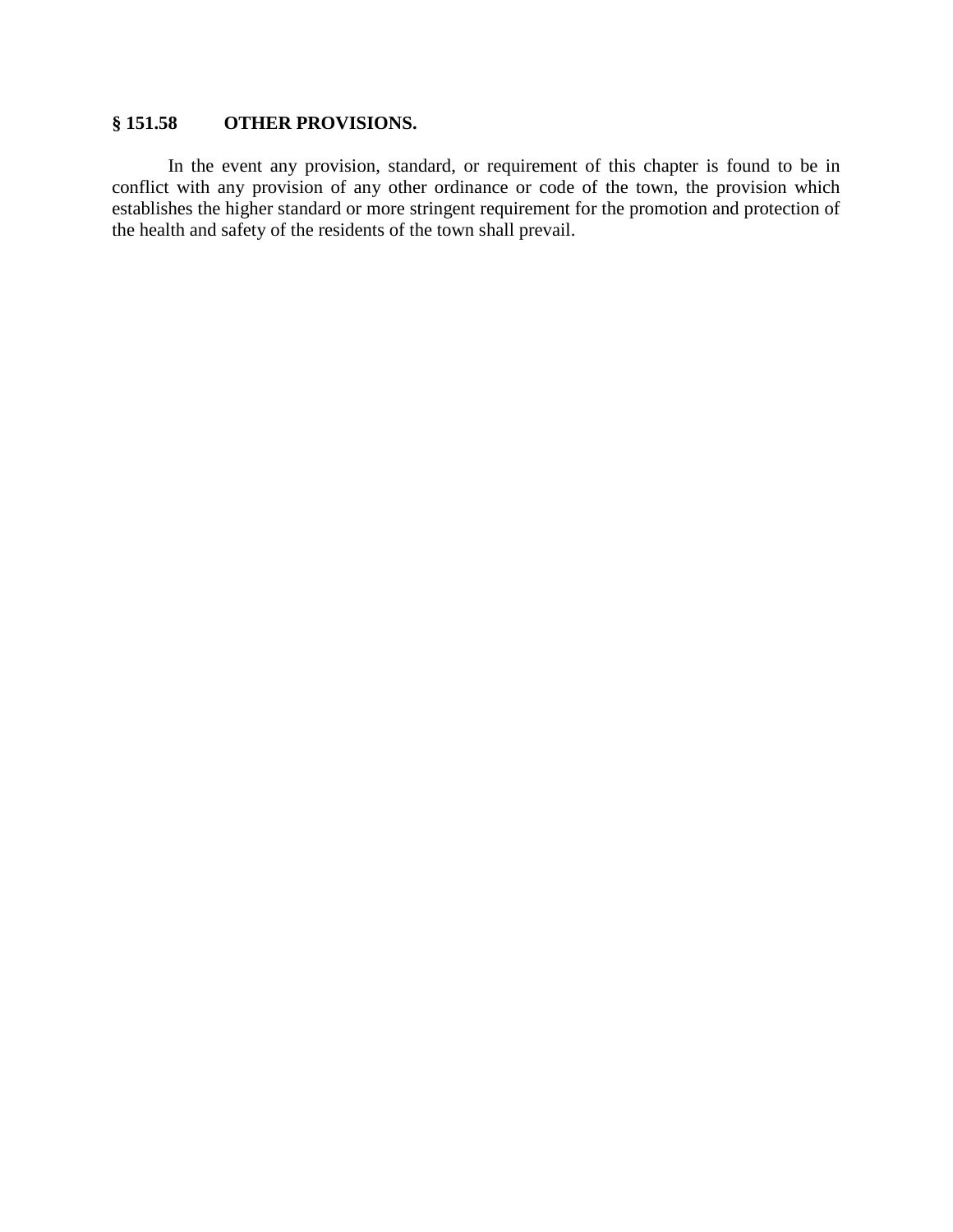#### **§ 151.59 VIOLATIONS.**

(A) It shall be unlawful for the owner of any dwelling or dwelling unit to fail, neglect, or refuse to repair, alter, or improve the same, or to vacate and close and remove or demolish the same, upon order of the Inspector duly made and served as herein provided, within the time specified in such order. Each day that any such failure, neglect, or refusal to comply with such order continues shall constitute a separate and distinct offense.

(B) It shall be unlawful for the owner of any dwelling or dwelling unit, with respect to which an order has been issued pursuant to  $\S$  151.52, to occupy or permit the occupancy of the same after the time prescribed in such order for its repair, alteration, or improvement or its vacation and closing. Each day that such occupancy continues after such prescribed time shall constitute a separate and distinct offense.

(Amended 03-08-2010)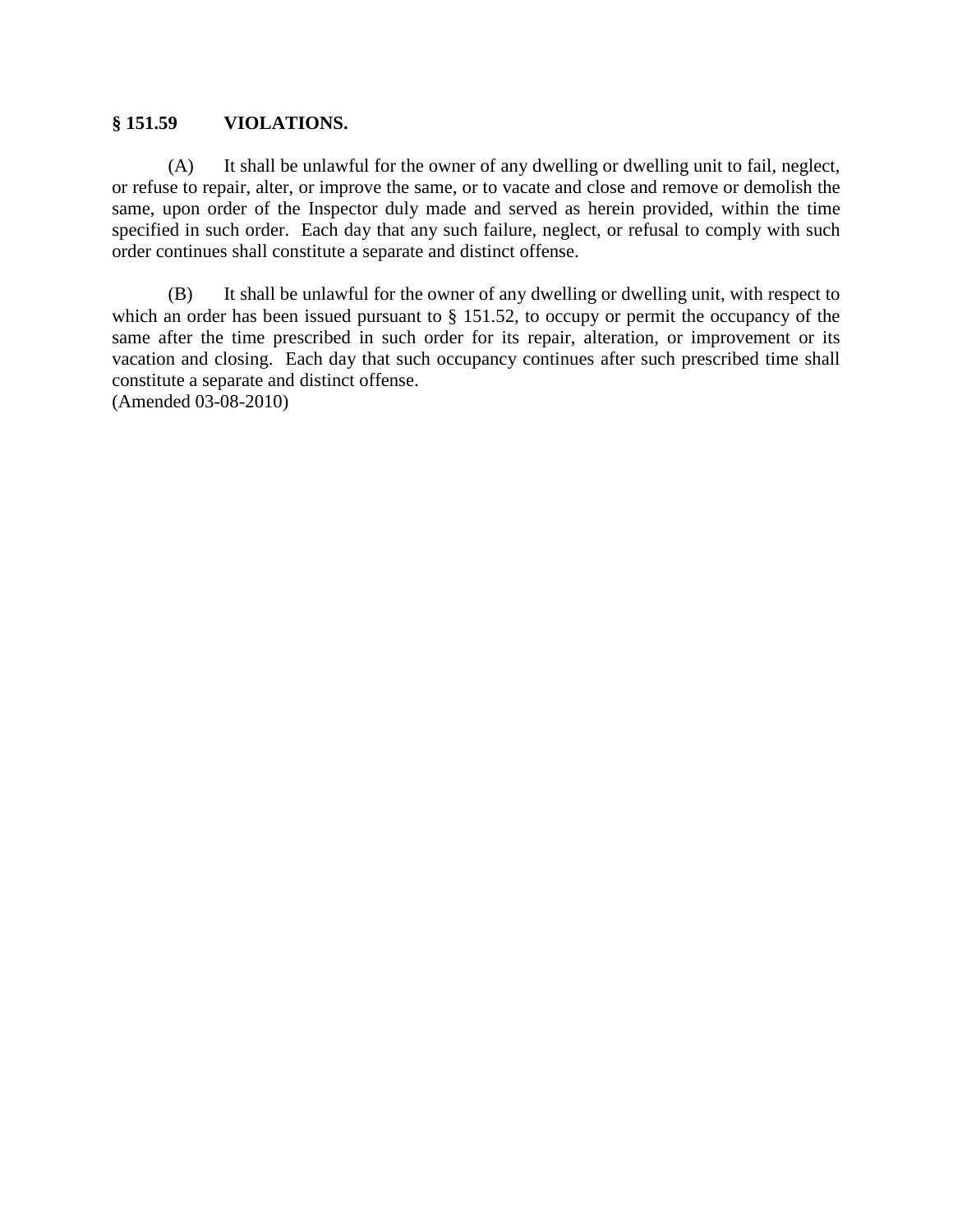## *HISTORIC PRESERVATION*

**§ 152.01 THROUGH 152.11.** Repealed on 6/13/11.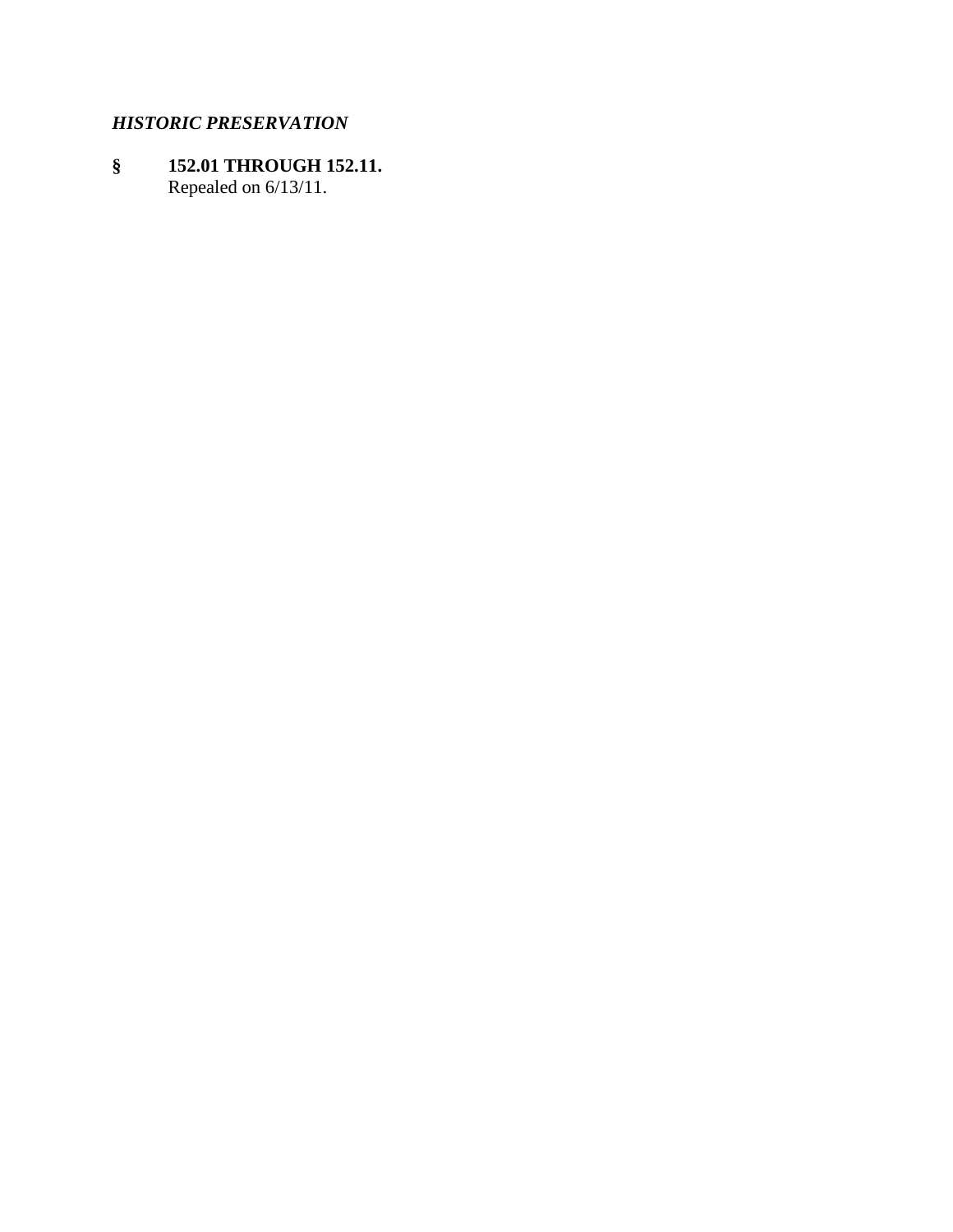## *MINIMUM HOUSING STANDARDS*

## **§ 153.02 THROUGH 153.59**

Renumbered to Chapter 151 on 6/13/11.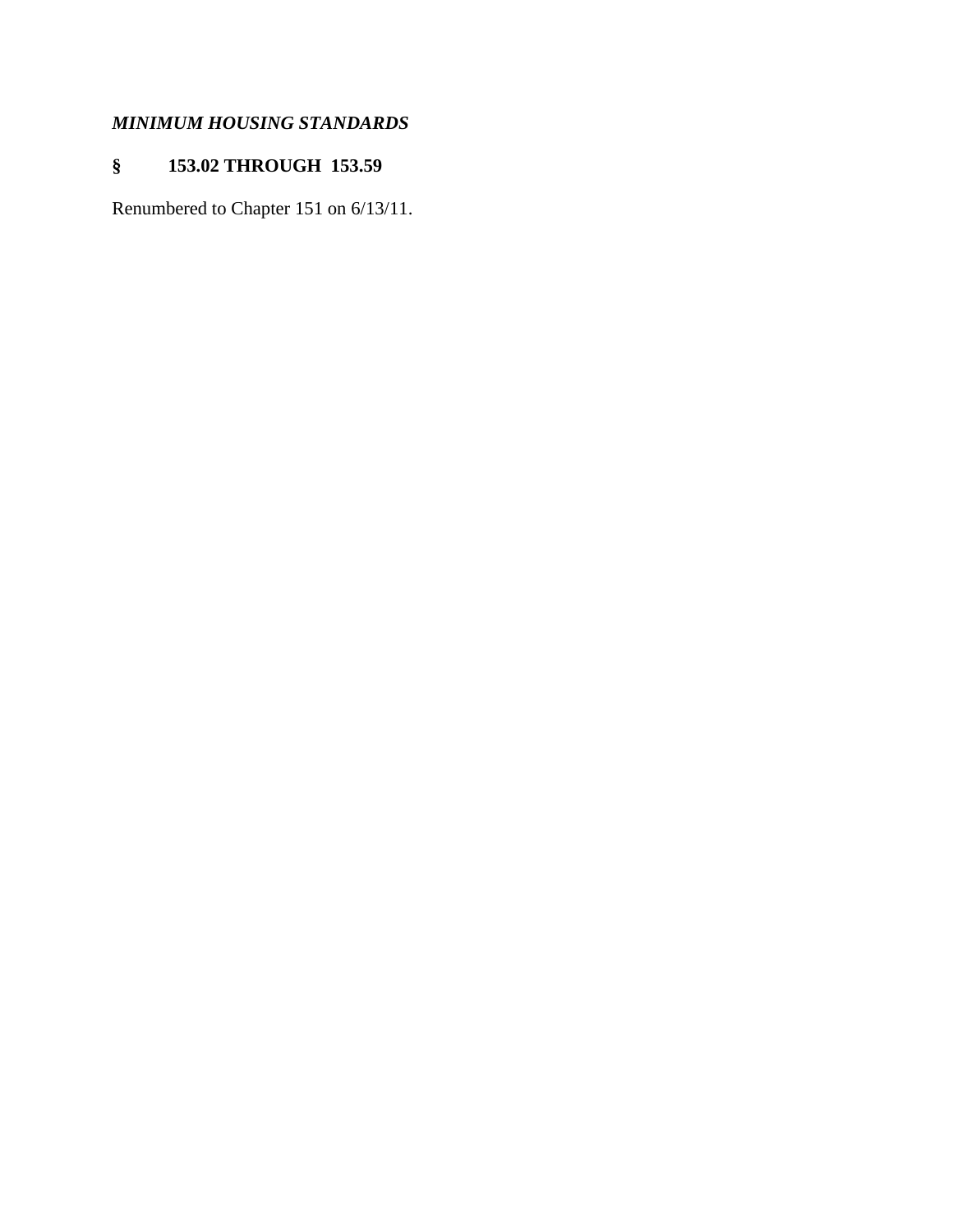*LAND USAGE*

*SUBDIVISION REGULATIONS*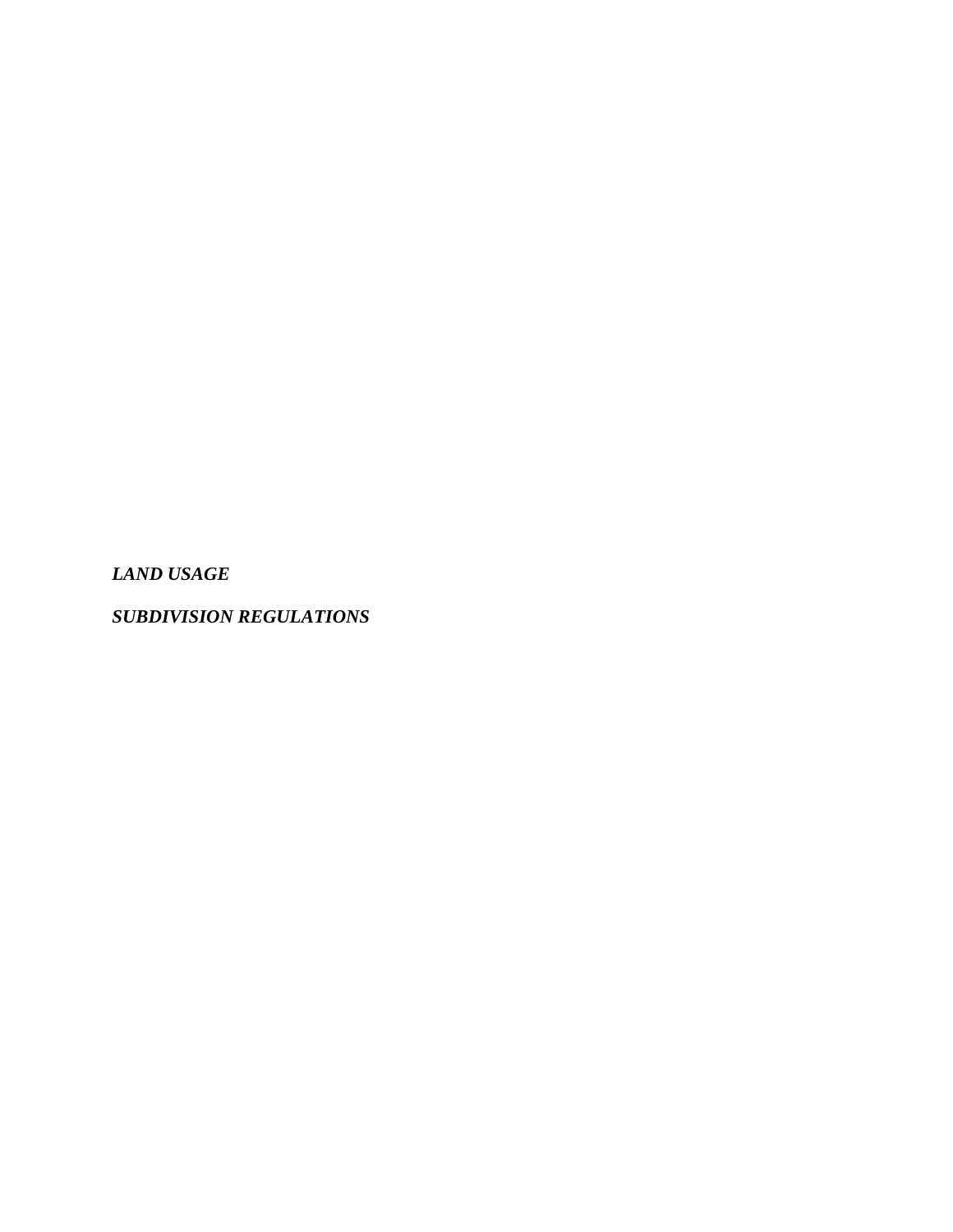## *GENERAL PROVISIONS*

**§ 154.01 THROUGH 154.09.** Repealed on 6/13/11.

## *PROCEDURE FOR REVIEW AND APPROVAL OF SUBDIVISION PLATS*

**§ 154.25 THROUGH 154.34.**  Repealed on 6/13/11.

## *REQUIRED IMPROVEMENT, DEDICATION,*

### **RESERVATION, MINIMUM STANDARDS OF DESIGN**

**§ 154.45 THROUGH 154.53.** Repealed on 6/13/11.

### *ADMINISTRATION*

- **§ 154.65 THROUGH 154.72.** Repealed on 6/13/11.
- **§ 154.99 PENALTY.** Repealed on 6/13/11.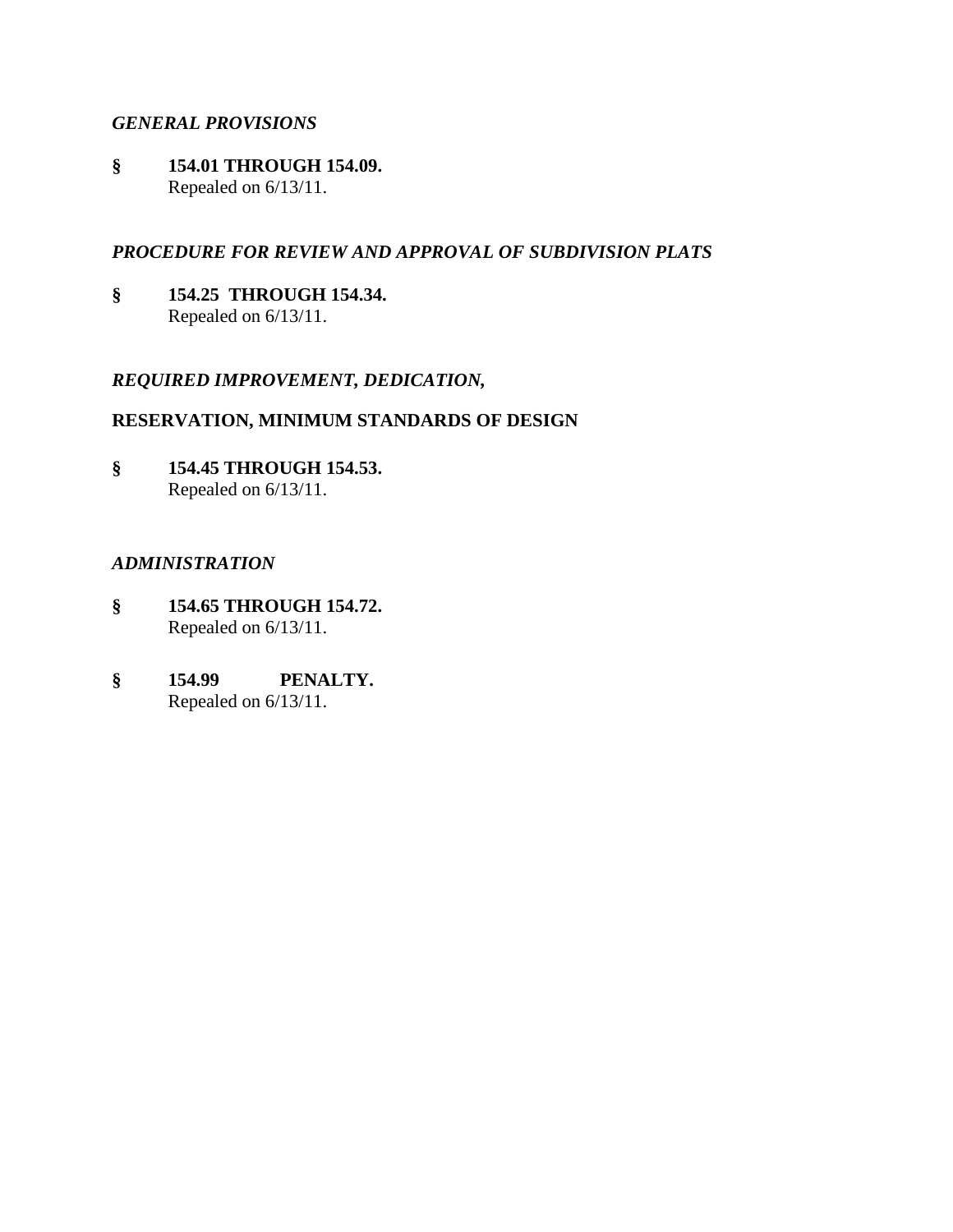*LAND USAGE*

*WATERSHED WATER SUPPLY PROTECTION*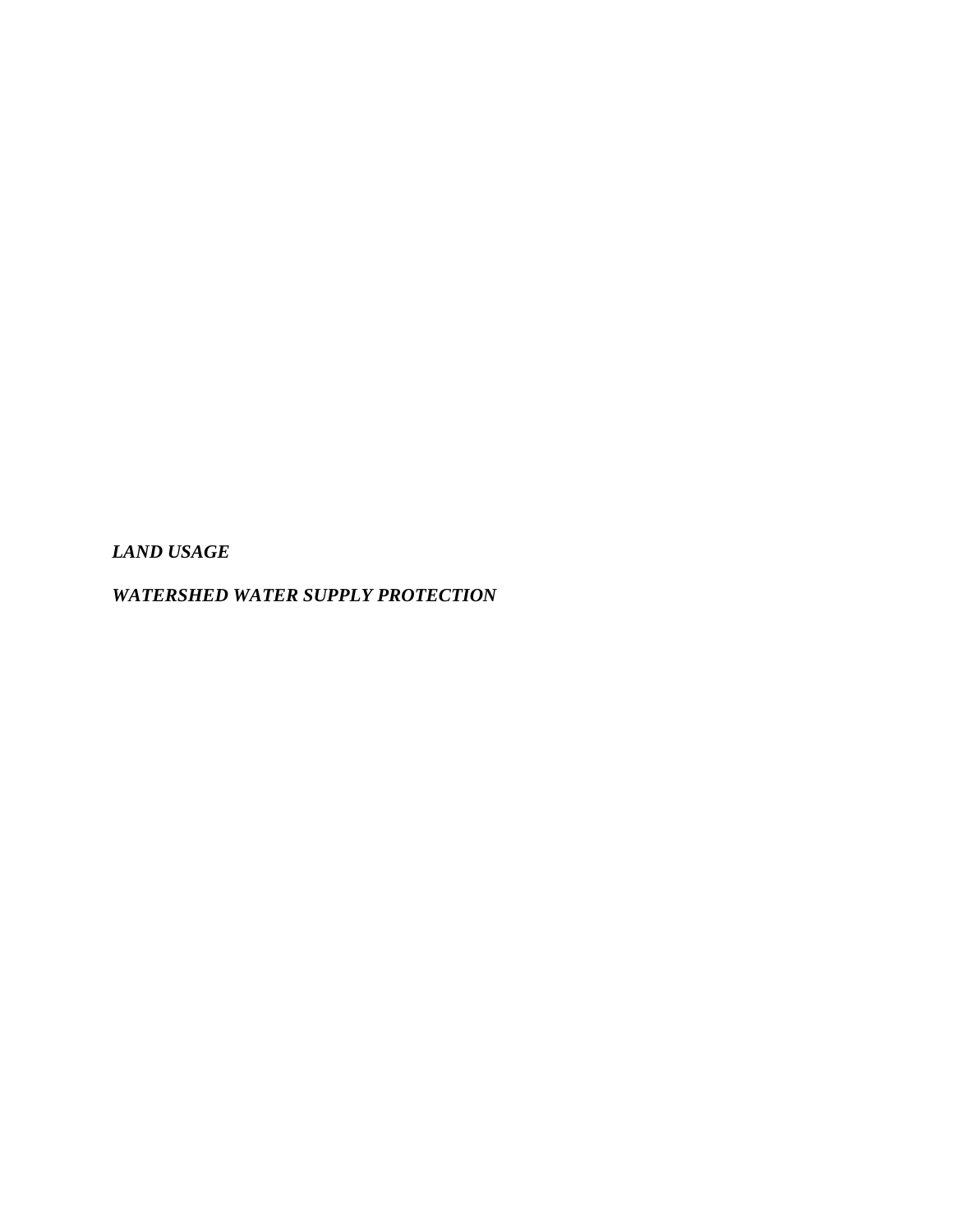**§ 156.01 THROUGH 156.12.** Repealed on 6/13/11.